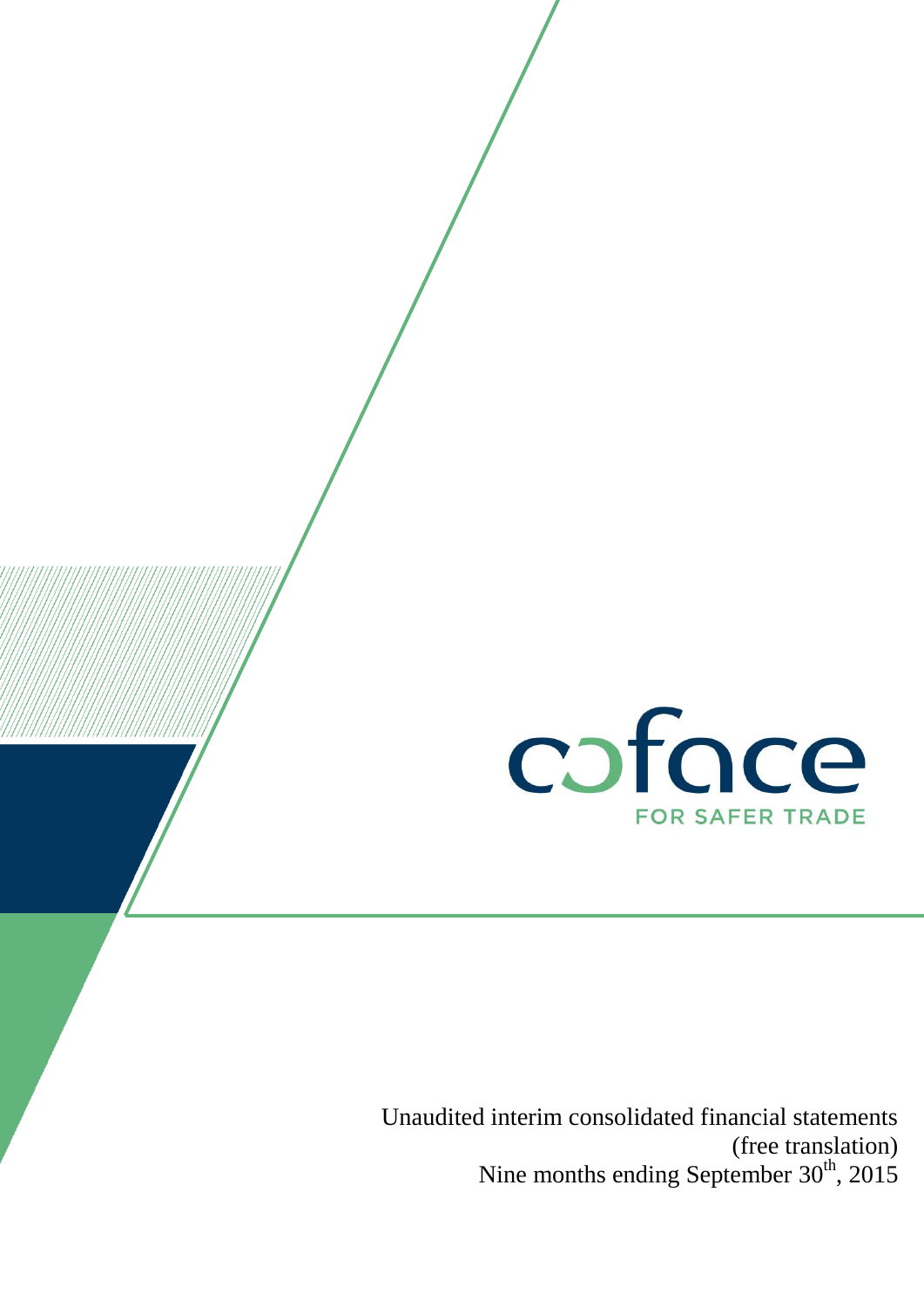### **CONTENTS**

| Note 1. Reconciliation of the published and IFRIC 21 restated financial statements September 30, 2014 and December |
|--------------------------------------------------------------------------------------------------------------------|
|                                                                                                                    |
|                                                                                                                    |
|                                                                                                                    |
|                                                                                                                    |
|                                                                                                                    |
|                                                                                                                    |
|                                                                                                                    |
|                                                                                                                    |
|                                                                                                                    |
|                                                                                                                    |
|                                                                                                                    |
|                                                                                                                    |
|                                                                                                                    |
|                                                                                                                    |
|                                                                                                                    |
|                                                                                                                    |
|                                                                                                                    |
|                                                                                                                    |
|                                                                                                                    |
|                                                                                                                    |
|                                                                                                                    |
|                                                                                                                    |
|                                                                                                                    |
|                                                                                                                    |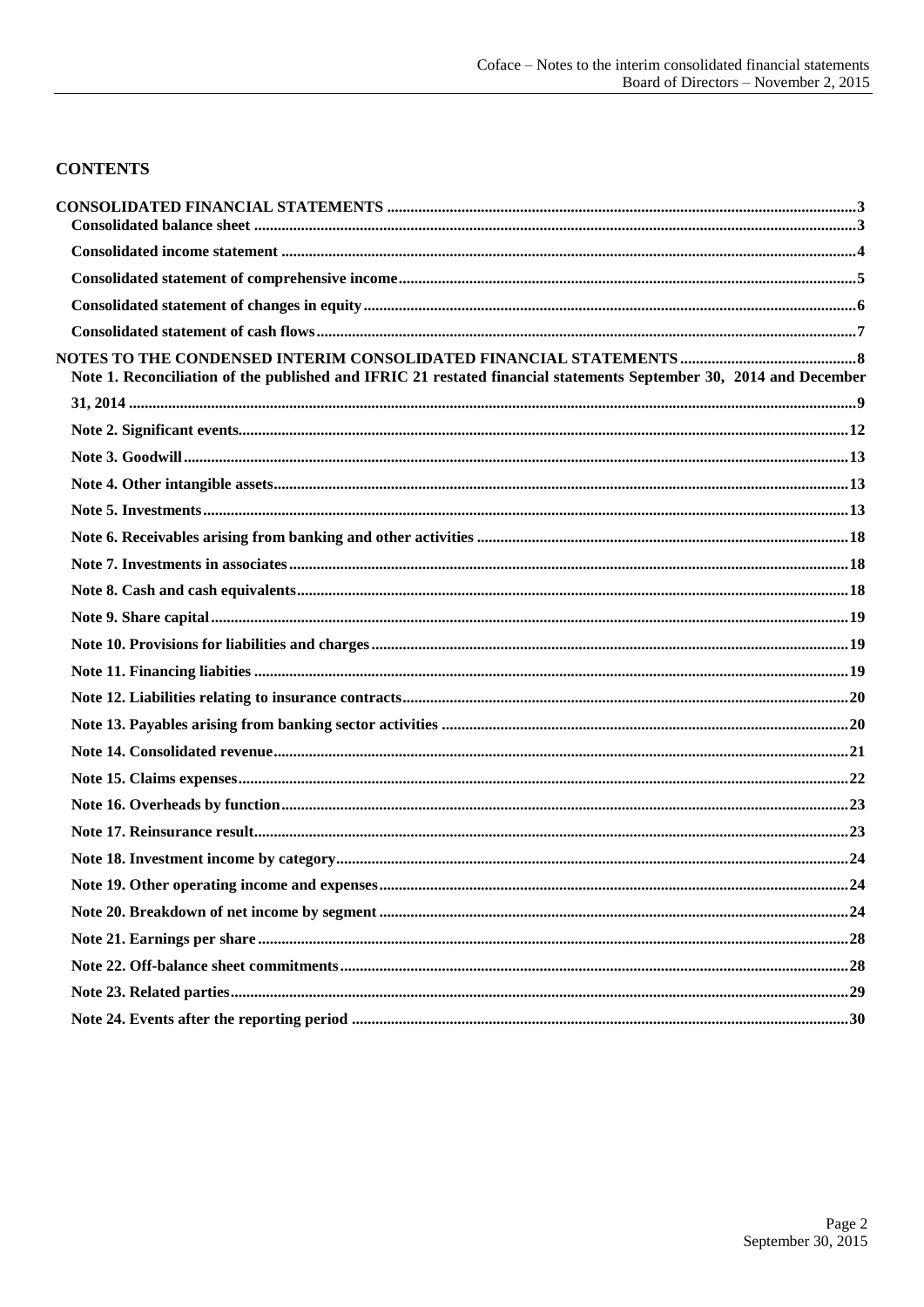# <span id="page-2-0"></span>**CONSOLIDATED FINANCIAL STATEMENTS**

### <span id="page-2-1"></span>**Consolidated balance sheet**

(in thousands of euros)

| <b>ASSETS</b>                                                          | <b>Notes</b> |           | Sept. 30, 2015 Dec. 31, 2014* |
|------------------------------------------------------------------------|--------------|-----------|-------------------------------|
|                                                                        |              |           |                               |
| Intangible assets                                                      |              | 227,157   | 231,968                       |
| Goodwill                                                               | 3            | 155,069   | 154,515                       |
| Other intangible assets                                                | 4            | 72,088    | 77,453                        |
| <b>Insurance business investments</b>                                  | 5            | 2,561,969 | 2,677,731                     |
| Investment property                                                    | 5            | 800       | 923                           |
| Held-to-maturity securities                                            | 5            | 3,728     | 6.872                         |
| Available-for-sale securities                                          | 5            | 2,436,514 | 2,324,682                     |
| Trading securities                                                     | 5            | 68,278    | 30.864                        |
| <b>Derivatives</b>                                                     | 5            | 5,486     | 2,834                         |
| Loans and receivables                                                  | 5            | 47,163    | 311,556                       |
| Receivables arising from banking and other activities                  | 6            | 2,371,022 | 2,244,262                     |
| <b>Investments in associates</b>                                       | 7            | 19,709    | 19,001                        |
| Reinsurers' share of insurance liabilities                             | 12           | 342,694   | 329,163                       |
| Other assets                                                           |              | 930,302   | 806,282                       |
| Buildings used in the business and other property, plant and equipment |              | 65,304    | 67,708                        |
| Deferred acquisition costs                                             |              | 48,175    | 43,171                        |
| Deferred tax assets                                                    |              | 50,863    | 33.939                        |
| Receivables arising from insurance and reinsurance operations          |              | 556,508   | 453,415                       |
| Trade receivables arising from other activities                        |              | 20,789    | 17,762                        |
| Current tax receivables                                                |              | 52,318    | 43,238                        |
| Other receivables                                                      |              | 136,345   | 147,049                       |
| Cash and cash equivalents                                              | 8            | 433,630   | 278,624                       |
| <b>TOTAL ASSETS</b>                                                    |              | 6,886,483 | 6,587,031                     |

*\* The Group applied IFRIC 21 "Levies" retrospectively at the January 1, 2014. Consequently, 2014 comparative financial statements have been restated (See. Note 1 – Reconciliation of the published and IFRIC 21 restated financial statement September 30, 2014 and December 31, 2014).*

| (in thousands of euros)                                    |              |           |                               |
|------------------------------------------------------------|--------------|-----------|-------------------------------|
| <b>EQUITY AND LIABILITIES</b>                              | <b>Notes</b> |           | Sept. 30, 2015 Dec. 31, 2014* |
|                                                            |              |           |                               |
| Equity attributable to owners of the parent                |              | 1,714,907 | 1,717,797                     |
| Share capital                                              | 9            | 786,241   | 786,241                       |
| Additional paid-in capital                                 |              | 347,371   | 422,831                       |
| Retained earnings                                          |              | 439,244   | 318,498                       |
| Other comprehensive income                                 |              | 43,775    | 65,201                        |
| Consolidated net income for the year                       |              | 98,276    | 125,026                       |
| <b>Non-controlling interests</b>                           |              | 6,930     | 6,737                         |
| <b>Total equity</b>                                        |              | 1,721,837 | 1,724,534                     |
| Provisions for liabilities and charges                     | 10           | 115,517   | 117,792                       |
| <b>Financing liabilities</b>                               |              | 389,671   | 395,123                       |
| Financing liabilities due to banking sector companies      | 11           | 389,671   | 395,123                       |
| Liabilities relating to insurance contracts                | 12           | 1,569,824 | 1,472,180                     |
| Payables arising from banking sector activities            | 13           | 2,320,887 | 2,217,782                     |
| Amounts due to banking sector companies                    |              | 341,673   | 300,706                       |
| Amounts due to customers of banking sector companies       |              | 373,709   | 379,016                       |
| Debt securities                                            |              | 1,605,505 | 1,538,060                     |
| <b>Other liabilities</b>                                   |              | 768,747   | 659,620                       |
| Deferred tax liabilities                                   |              | 128,853   | 128,463                       |
| Payables arising from insurance and reinsurance operations |              | 233,917   | 176,628                       |
| Current taxes payable                                      |              | 133,096   | 97,058                        |
| Derivative instruments with a negative fair value          |              | 2,744     | 16,037                        |
| Other payables                                             |              | 270,137   | 241,434                       |
| TOTAL EQUITY AND LIABILITIES                               |              | 6,886,483 | 6,587,031                     |

*\* see Note 1 – Reconciliation of the published and IFRIC 21 restated financial statement September 30, 2014 and December 31, 2014*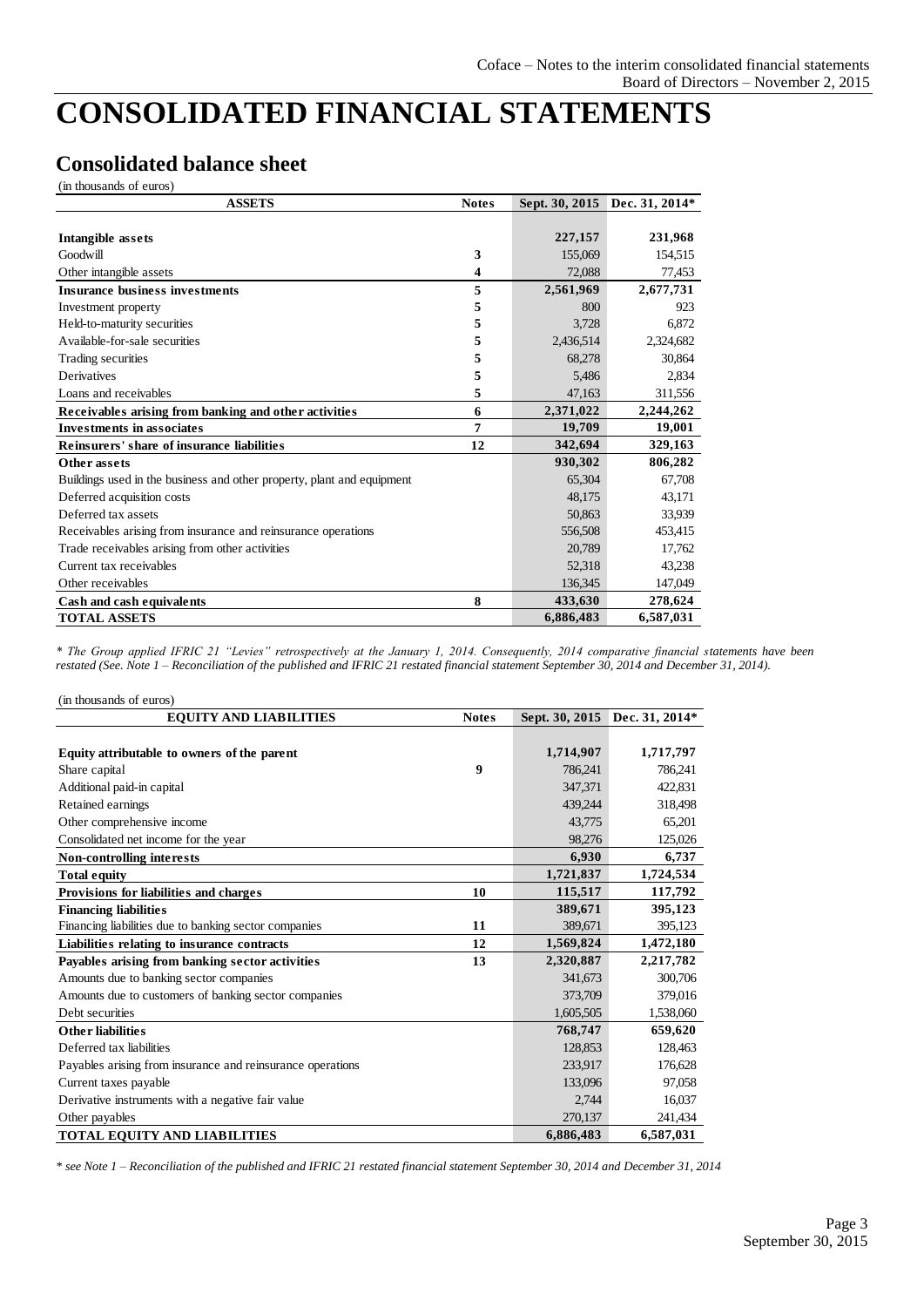## <span id="page-3-0"></span>**Consolidated income statement**

| <b>Notes</b><br>14<br>1,126,348<br>Revenue<br>Gross written premiums<br>979,118<br>Premium refunds<br>Net change in unearned premium provisions<br>14<br><b>Earned</b> premiums<br>894,109<br>Fee and commission income<br>14<br>97,572<br>Cost of risk<br>Revenue or income from other activities<br>14<br>81,209<br>Investment income, net of management expenses<br>39,332<br>Gains and losses on disposals of investments<br>1,146<br>Investment income, net of management expenses (excluding finance costs)<br>18<br>40,478<br>Total revenue and income from ordinary activities<br>1,163,965<br>15<br>Claims expenses<br>Expenses from banking activities, excluding cost of risk<br>Expenses from other activities<br>Income from ceded reinsurance<br>17<br>163.150<br>17<br>Expenses from ceded reinsurance<br>17<br>Income and expenses from ceded reinsurance<br>Policy acquisition costs<br>16<br>Administrative costs<br>16<br>16<br>Other current operating expenses<br>Total current income and expenses<br><b>CURRENT OPERATING INCOME</b><br>156,526<br>19<br>Other operating expenses<br>Other operating income<br>19<br>490<br><b>OPERATING INCOME</b><br>152,503<br>Finance costs<br>Share in net income of associates<br>1.608<br>Income tax expense<br><b>CONSOLIDATED NET INCOME BEFORE NON-</b><br>98,893<br><b>CONTROLLING INTERESTS</b><br>Non-controlling interests<br><b>NET INCOME FOR THE YEAR</b><br>98,276 | (in thousands of euros)         |    |             |                               |
|---------------------------------------------------------------------------------------------------------------------------------------------------------------------------------------------------------------------------------------------------------------------------------------------------------------------------------------------------------------------------------------------------------------------------------------------------------------------------------------------------------------------------------------------------------------------------------------------------------------------------------------------------------------------------------------------------------------------------------------------------------------------------------------------------------------------------------------------------------------------------------------------------------------------------------------------------------------------------------------------------------------------------------------------------------------------------------------------------------------------------------------------------------------------------------------------------------------------------------------------------------------------------------------------------------------------------------------------------------------------------------------------------------------------------------------------|---------------------------------|----|-------------|-------------------------------|
|                                                                                                                                                                                                                                                                                                                                                                                                                                                                                                                                                                                                                                                                                                                                                                                                                                                                                                                                                                                                                                                                                                                                                                                                                                                                                                                                                                                                                                             |                                 |    |             | Sept. 30, 2015 Sept 30, 2014* |
|                                                                                                                                                                                                                                                                                                                                                                                                                                                                                                                                                                                                                                                                                                                                                                                                                                                                                                                                                                                                                                                                                                                                                                                                                                                                                                                                                                                                                                             |                                 |    |             | 1,071,975                     |
|                                                                                                                                                                                                                                                                                                                                                                                                                                                                                                                                                                                                                                                                                                                                                                                                                                                                                                                                                                                                                                                                                                                                                                                                                                                                                                                                                                                                                                             |                                 |    |             | 957,367                       |
|                                                                                                                                                                                                                                                                                                                                                                                                                                                                                                                                                                                                                                                                                                                                                                                                                                                                                                                                                                                                                                                                                                                                                                                                                                                                                                                                                                                                                                             |                                 |    | (60, 376)   | (86,956)                      |
|                                                                                                                                                                                                                                                                                                                                                                                                                                                                                                                                                                                                                                                                                                                                                                                                                                                                                                                                                                                                                                                                                                                                                                                                                                                                                                                                                                                                                                             |                                 |    | (24.633)    | (33,743)                      |
|                                                                                                                                                                                                                                                                                                                                                                                                                                                                                                                                                                                                                                                                                                                                                                                                                                                                                                                                                                                                                                                                                                                                                                                                                                                                                                                                                                                                                                             |                                 |    |             | 836,668                       |
|                                                                                                                                                                                                                                                                                                                                                                                                                                                                                                                                                                                                                                                                                                                                                                                                                                                                                                                                                                                                                                                                                                                                                                                                                                                                                                                                                                                                                                             |                                 |    |             | 95,582                        |
|                                                                                                                                                                                                                                                                                                                                                                                                                                                                                                                                                                                                                                                                                                                                                                                                                                                                                                                                                                                                                                                                                                                                                                                                                                                                                                                                                                                                                                             |                                 |    | (2,861)     | (2,899)                       |
|                                                                                                                                                                                                                                                                                                                                                                                                                                                                                                                                                                                                                                                                                                                                                                                                                                                                                                                                                                                                                                                                                                                                                                                                                                                                                                                                                                                                                                             |                                 |    |             | 86,658                        |
|                                                                                                                                                                                                                                                                                                                                                                                                                                                                                                                                                                                                                                                                                                                                                                                                                                                                                                                                                                                                                                                                                                                                                                                                                                                                                                                                                                                                                                             |                                 |    |             | 27,003                        |
|                                                                                                                                                                                                                                                                                                                                                                                                                                                                                                                                                                                                                                                                                                                                                                                                                                                                                                                                                                                                                                                                                                                                                                                                                                                                                                                                                                                                                                             |                                 |    |             | 4,568                         |
|                                                                                                                                                                                                                                                                                                                                                                                                                                                                                                                                                                                                                                                                                                                                                                                                                                                                                                                                                                                                                                                                                                                                                                                                                                                                                                                                                                                                                                             |                                 |    |             | 31,571                        |
|                                                                                                                                                                                                                                                                                                                                                                                                                                                                                                                                                                                                                                                                                                                                                                                                                                                                                                                                                                                                                                                                                                                                                                                                                                                                                                                                                                                                                                             |                                 |    |             | 1,100,647                     |
|                                                                                                                                                                                                                                                                                                                                                                                                                                                                                                                                                                                                                                                                                                                                                                                                                                                                                                                                                                                                                                                                                                                                                                                                                                                                                                                                                                                                                                             |                                 |    | (455, 384)  | (393, 947)                    |
|                                                                                                                                                                                                                                                                                                                                                                                                                                                                                                                                                                                                                                                                                                                                                                                                                                                                                                                                                                                                                                                                                                                                                                                                                                                                                                                                                                                                                                             |                                 |    | (10,098)    | (8,587)                       |
|                                                                                                                                                                                                                                                                                                                                                                                                                                                                                                                                                                                                                                                                                                                                                                                                                                                                                                                                                                                                                                                                                                                                                                                                                                                                                                                                                                                                                                             |                                 |    | (34,740)    | (42,241)                      |
|                                                                                                                                                                                                                                                                                                                                                                                                                                                                                                                                                                                                                                                                                                                                                                                                                                                                                                                                                                                                                                                                                                                                                                                                                                                                                                                                                                                                                                             |                                 |    |             | 149,322                       |
|                                                                                                                                                                                                                                                                                                                                                                                                                                                                                                                                                                                                                                                                                                                                                                                                                                                                                                                                                                                                                                                                                                                                                                                                                                                                                                                                                                                                                                             |                                 |    | (201,747)   | (200, 863)                    |
|                                                                                                                                                                                                                                                                                                                                                                                                                                                                                                                                                                                                                                                                                                                                                                                                                                                                                                                                                                                                                                                                                                                                                                                                                                                                                                                                                                                                                                             |                                 |    | (38,597)    | (51, 541)                     |
|                                                                                                                                                                                                                                                                                                                                                                                                                                                                                                                                                                                                                                                                                                                                                                                                                                                                                                                                                                                                                                                                                                                                                                                                                                                                                                                                                                                                                                             |                                 |    | (207,789)   | (194,695)                     |
|                                                                                                                                                                                                                                                                                                                                                                                                                                                                                                                                                                                                                                                                                                                                                                                                                                                                                                                                                                                                                                                                                                                                                                                                                                                                                                                                                                                                                                             |                                 |    | (202, 736)  | (194, 347)                    |
|                                                                                                                                                                                                                                                                                                                                                                                                                                                                                                                                                                                                                                                                                                                                                                                                                                                                                                                                                                                                                                                                                                                                                                                                                                                                                                                                                                                                                                             |                                 |    | (58,095)    | (50,200)                      |
|                                                                                                                                                                                                                                                                                                                                                                                                                                                                                                                                                                                                                                                                                                                                                                                                                                                                                                                                                                                                                                                                                                                                                                                                                                                                                                                                                                                                                                             |                                 |    | (1,007,439) | (935, 557)                    |
|                                                                                                                                                                                                                                                                                                                                                                                                                                                                                                                                                                                                                                                                                                                                                                                                                                                                                                                                                                                                                                                                                                                                                                                                                                                                                                                                                                                                                                             |                                 |    |             | 165,090                       |
|                                                                                                                                                                                                                                                                                                                                                                                                                                                                                                                                                                                                                                                                                                                                                                                                                                                                                                                                                                                                                                                                                                                                                                                                                                                                                                                                                                                                                                             |                                 |    | (4,513)     | (9,663)                       |
|                                                                                                                                                                                                                                                                                                                                                                                                                                                                                                                                                                                                                                                                                                                                                                                                                                                                                                                                                                                                                                                                                                                                                                                                                                                                                                                                                                                                                                             |                                 |    |             | 2,242                         |
|                                                                                                                                                                                                                                                                                                                                                                                                                                                                                                                                                                                                                                                                                                                                                                                                                                                                                                                                                                                                                                                                                                                                                                                                                                                                                                                                                                                                                                             |                                 |    |             | 157,669                       |
|                                                                                                                                                                                                                                                                                                                                                                                                                                                                                                                                                                                                                                                                                                                                                                                                                                                                                                                                                                                                                                                                                                                                                                                                                                                                                                                                                                                                                                             |                                 |    | (13,785)    | (9,408)                       |
|                                                                                                                                                                                                                                                                                                                                                                                                                                                                                                                                                                                                                                                                                                                                                                                                                                                                                                                                                                                                                                                                                                                                                                                                                                                                                                                                                                                                                                             |                                 |    |             | 1,359                         |
|                                                                                                                                                                                                                                                                                                                                                                                                                                                                                                                                                                                                                                                                                                                                                                                                                                                                                                                                                                                                                                                                                                                                                                                                                                                                                                                                                                                                                                             |                                 |    | (41, 433)   | (46,022)                      |
|                                                                                                                                                                                                                                                                                                                                                                                                                                                                                                                                                                                                                                                                                                                                                                                                                                                                                                                                                                                                                                                                                                                                                                                                                                                                                                                                                                                                                                             |                                 |    |             | 103,598                       |
|                                                                                                                                                                                                                                                                                                                                                                                                                                                                                                                                                                                                                                                                                                                                                                                                                                                                                                                                                                                                                                                                                                                                                                                                                                                                                                                                                                                                                                             |                                 |    | (617)       | (769)                         |
|                                                                                                                                                                                                                                                                                                                                                                                                                                                                                                                                                                                                                                                                                                                                                                                                                                                                                                                                                                                                                                                                                                                                                                                                                                                                                                                                                                                                                                             |                                 |    |             | 102.829                       |
|                                                                                                                                                                                                                                                                                                                                                                                                                                                                                                                                                                                                                                                                                                                                                                                                                                                                                                                                                                                                                                                                                                                                                                                                                                                                                                                                                                                                                                             | Earnings per share $(\epsilon)$ | 21 | 0.63        | 0.66                          |
| Diluted earnings per share $(\epsilon)$<br>21                                                                                                                                                                                                                                                                                                                                                                                                                                                                                                                                                                                                                                                                                                                                                                                                                                                                                                                                                                                                                                                                                                                                                                                                                                                                                                                                                                                               |                                 |    | 0.63        | 0.66                          |

*\* see Note 1 – Reconciliation of the published and IFRIC 21 restated financial statement September 30, 2014 and December 31, 2014.*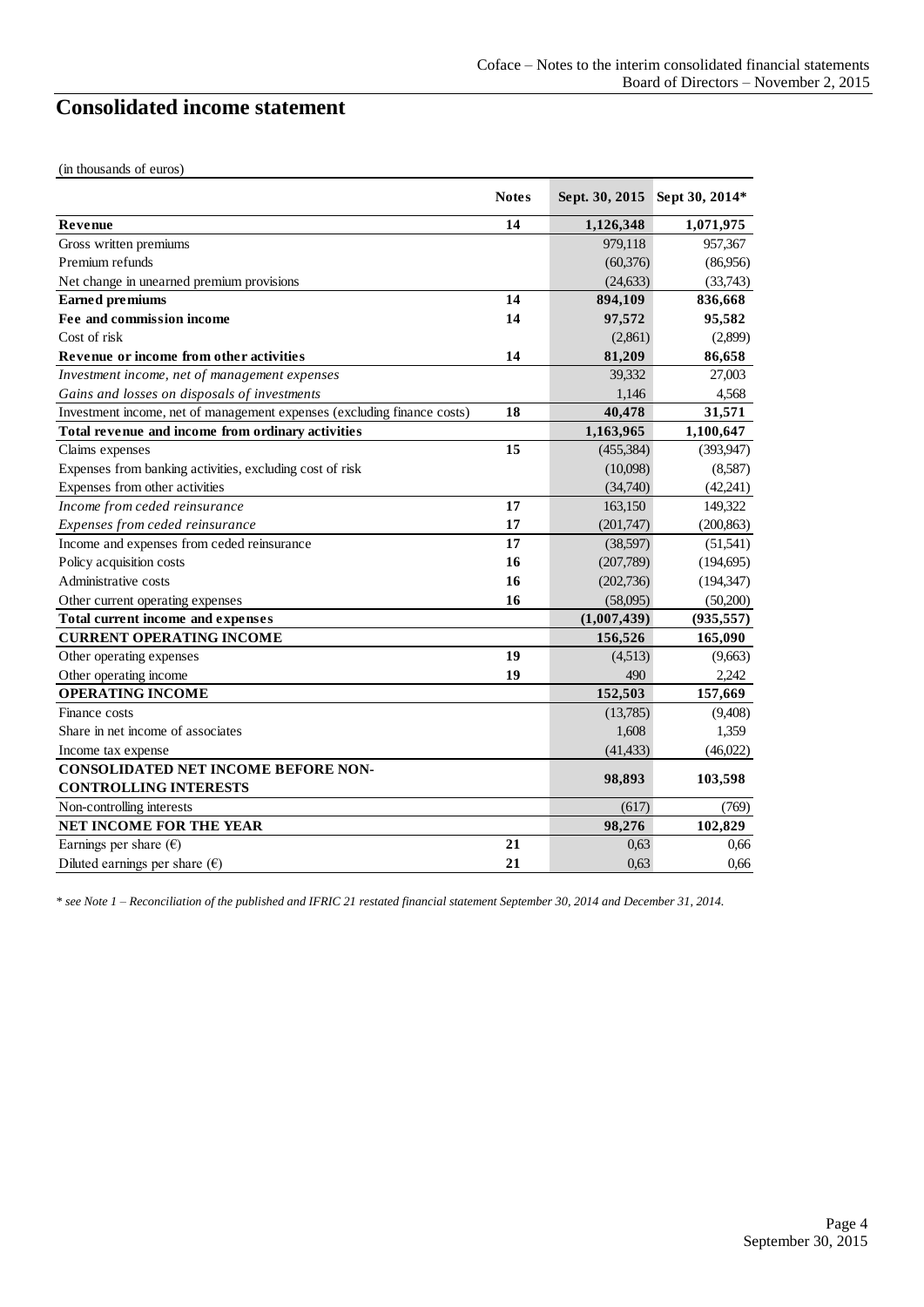# <span id="page-4-0"></span>**Consolidated statement of comprehensive income**

(in thousands of euros)

|                                                               | <b>Notes</b> | Sept. 30,    | Sept 30, |
|---------------------------------------------------------------|--------------|--------------|----------|
|                                                               |              | 2015         | 2014*    |
| Net income for the period                                     |              | 98,276       | 102,829  |
| Non-controlling interests                                     |              | 617          | 769      |
| Other comprehensive income                                    |              |              |          |
| Currency translation differences reclassifiable to income     |              | (1,407)      | 17,876   |
| Reclassified to income                                        |              | (0)          | (0)      |
| Recognised in equity                                          |              | (1,407)      | 17,876   |
| Fair value adjustments on available-for-sale financial assets | 5            | (20, 136)    | 27,155   |
| Reclassified to income $-$ gross                              |              | (3,711)      | (5,580)  |
| Reclassified to income $-$ tax effect                         |              | 812          | 1,772    |
| Recognised in equity – reclassifiable to income – gross       |              | (20,988)     | 43,123   |
| Recognised in equity – reclassifiable to income – tax effect  |              | 3,751        | (12,160) |
| Fair value adjustments on employee benefit obligations        |              | $\mathbf{0}$ | 0        |
| Other comprehensive income for the period, net of tax         |              | (21, 543)    | 45,032   |
| Total comprehensive income for the period                     |              | 77,350       | 148,630  |
| - attributable to owners of the parent                        |              | 76,849       | 148,197  |
| - attributable to non-controlling interests                   |              | 500          | 433      |

*\* see Note 1 – Reconciliation of the published and IFRIC 21 restated financial statement September 30, 2014 and December 31, 2014.*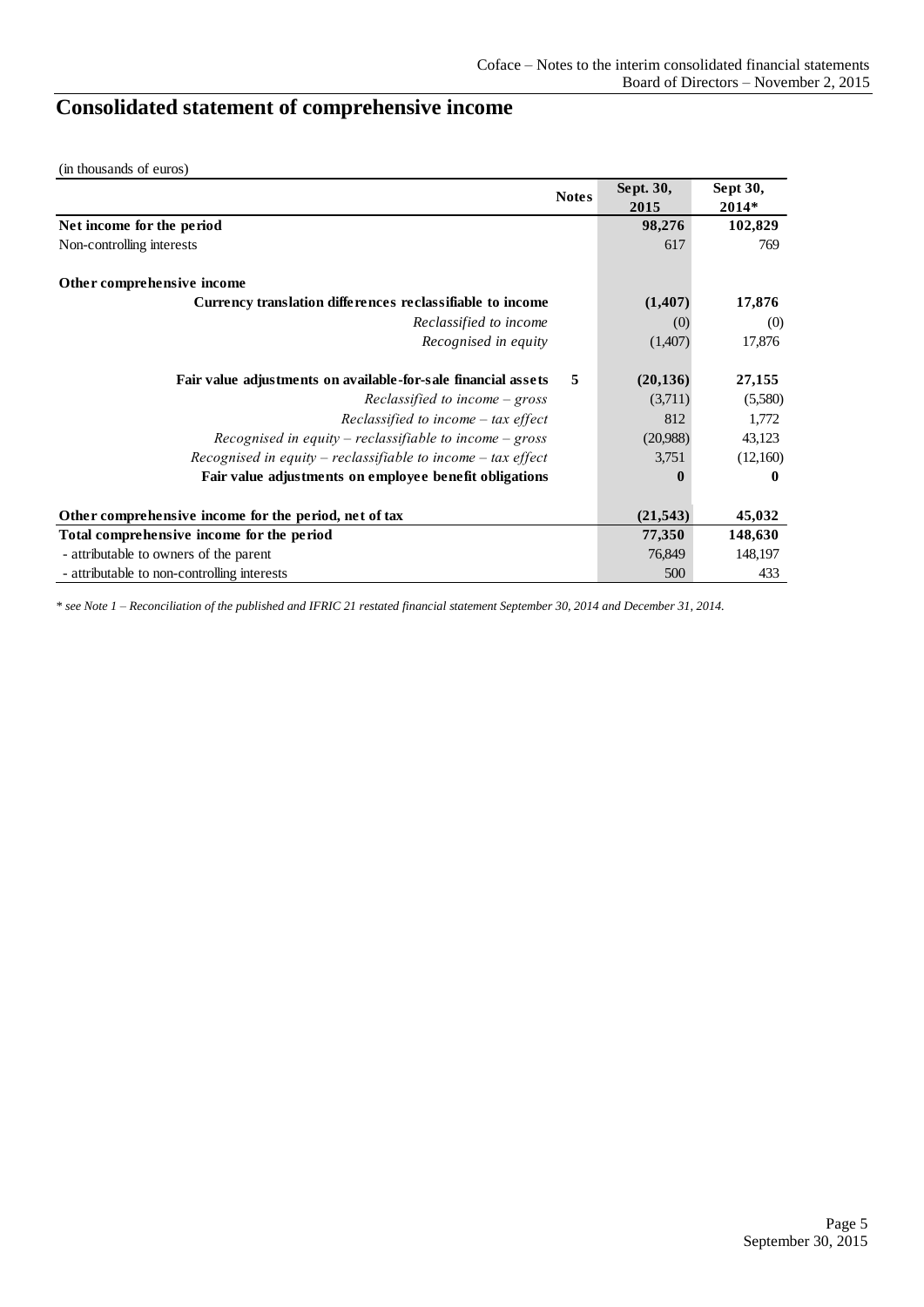# **Consolidated statement of changes in equity**

(in thousands of euros)

<span id="page-5-0"></span>

|                                                                                       |   |                     |                          |                           |                                               | Other comprehensive income                |                                                   |                                 |                                                             |                                  |                     |
|---------------------------------------------------------------------------------------|---|---------------------|--------------------------|---------------------------|-----------------------------------------------|-------------------------------------------|---------------------------------------------------|---------------------------------|-------------------------------------------------------------|----------------------------------|---------------------|
|                                                                                       |   | Notes Share capital | Consolidated<br>reserves | <b>Treasury</b><br>shares | Foreign<br>currency<br>translation<br>reserve | Reclassifiable<br>revaluation<br>reserves | Non-<br>reclassifiable<br>revaluation<br>reserves | Net income<br>for the<br>period | <b>Equity</b><br>attributable<br>to owners of<br>the parent | Non-<br>controlling<br>interests | <b>Total equity</b> |
| <b>Equity at December 31, 2013</b>                                                    |   | 784,207             | 841,834                  |                           | (33.962)                                      | 75.930                                    | (15,211)                                          | 127,439                         | 1.780.239                                                   | 13,089                           | 1,793,327           |
| Equity at January 1, 2014 restated IFRIC 21                                           |   | 784,207             | 842,271                  |                           | (33,962)                                      | 75,930                                    | (15,211)                                          | 127,439                         | 1,780,676                                                   | 13,089                           | 1,793,764           |
| Capital increase                                                                      |   | 2.034               | 1,352                    |                           |                                               |                                           |                                                   |                                 | 3.386                                                       |                                  | 3,386               |
| 2013 net income to be appropriated                                                    |   |                     | 127,439                  |                           |                                               |                                           |                                                   | (127, 439)                      |                                                             |                                  | $\Omega$            |
| Special dividend paid to Natixis (issue premium)                                      |   |                     | (226,983)                |                           |                                               |                                           |                                                   |                                 | (226,983)                                                   |                                  | (226,983)           |
| Payment of 2013 dividends in 2014                                                     |   |                     | (1,868)                  |                           |                                               |                                           |                                                   |                                 | (1,868)                                                     | (760)                            | (2,628)             |
| <b>Total transactions with owners</b>                                                 |   | 2,034               | (100, 060)               | $\bf{0}$                  | $\bf{0}$                                      | $\bf{0}$                                  | $\bf{0}$                                          | (127, 439)                      | (225, 465)                                                  | (760)                            | (226, 225)          |
| 2014 net income restated IFRIC 21                                                     |   |                     |                          |                           |                                               |                                           |                                                   | 125,025                         | 125,025                                                     | 825                              | 125,850             |
| Fair value adjustments on available-for-sale financial assets recognized in<br>equity | 5 |                     |                          |                           |                                               | 36,499                                    |                                                   |                                 | 36,499                                                      | (930)                            | 35,569              |
| Fair value adjustments on available-for-sale financial assets reclassified to         | 5 |                     |                          |                           |                                               | (5,349)                                   |                                                   |                                 | (5,349)                                                     |                                  | (5,349)             |
| income                                                                                |   |                     |                          |                           |                                               |                                           |                                                   |                                 |                                                             |                                  |                     |
| Change in actuarial gains and losses (IAS 19R)                                        |   |                     |                          |                           |                                               |                                           | (6,132)                                           |                                 | (6,132)                                                     |                                  | (6,132)             |
| Currency translation differences                                                      |   |                     |                          |                           | 13,281                                        |                                           |                                                   |                                 | 13,281                                                      | 3                                | 13,284              |
| Treasury shares elimination                                                           |   |                     |                          | (709)                     |                                               |                                           |                                                   |                                 | (709)                                                       |                                  | (709)               |
| Other movements                                                                       |   |                     | (172)                    |                           |                                               | 184                                       | (39)                                              |                                 | (28)                                                        | (5,490)                          | (5,518)             |
| Equity at December 31, 2014 restated IFRIC 21                                         |   | 786,241             | 742,039                  | (709)                     | (20,681)                                      | 107,264                                   | (21, 382)                                         | 125,025                         | 1,717,797                                                   | 6,737                            | 1,724,534           |
| 2014 net income to be appropriated                                                    |   |                     | 125,025                  |                           |                                               |                                           |                                                   | (125,025)                       |                                                             |                                  |                     |
| Payment of 2014 dividends in 2015                                                     |   |                     | (75,460)                 |                           |                                               |                                           |                                                   |                                 | (75,460)                                                    | (697)                            | (76, 157)           |
| <b>Total transactions with owners</b>                                                 |   | 0                   | 49,565                   | $\mathbf{0}$              | $\bf{0}$                                      | $\bf{0}$                                  | $\mathbf 0$                                       | (125, 025)                      | (75, 460)                                                   | (697)                            | (76, 157)           |
| September 30, 2015 net income                                                         |   |                     |                          |                           |                                               |                                           |                                                   | 98,276                          | 98,276                                                      | 617                              | 98,893              |
| Fair value adjustments on available-for-sale financial assets recognized in           | 5 |                     |                          |                           |                                               |                                           |                                                   |                                 |                                                             | 256                              |                     |
| equity                                                                                |   |                     |                          |                           |                                               | (17, 493)                                 |                                                   |                                 | (17, 493)                                                   |                                  | (17,237)            |
| Fair value adjustments on available-for-sale financial assets reclassified to         |   |                     |                          |                           |                                               |                                           |                                                   |                                 |                                                             |                                  |                     |
| income                                                                                | 5 |                     |                          |                           |                                               | (2,899)                                   |                                                   |                                 | (2,899)                                                     |                                  | (2,899)             |
| Currency translation differences                                                      |   |                     |                          |                           | (1,034)                                       |                                           |                                                   |                                 | (1,034)                                                     | (374)                            | (1,408)             |
| Treasury shares elimination                                                           |   |                     |                          | (4,785)                   |                                               |                                           |                                                   |                                 | (4,785)                                                     |                                  | (4,785)             |
| Free share plans expenses                                                             |   |                     | 505                      |                           |                                               |                                           |                                                   |                                 | 505                                                         |                                  | 505                 |
| Transactions with shareholders                                                        |   |                     |                          |                           |                                               |                                           |                                                   |                                 |                                                             | 391                              | 391                 |
| Equity at September 30, 2015                                                          |   | 786,241             | 792,109                  | (5, 494)                  | (21,715)                                      | 86.872                                    | (21, 382)                                         | 98,276                          | 1,714,907                                                   | 6.930                            | 1,721,837           |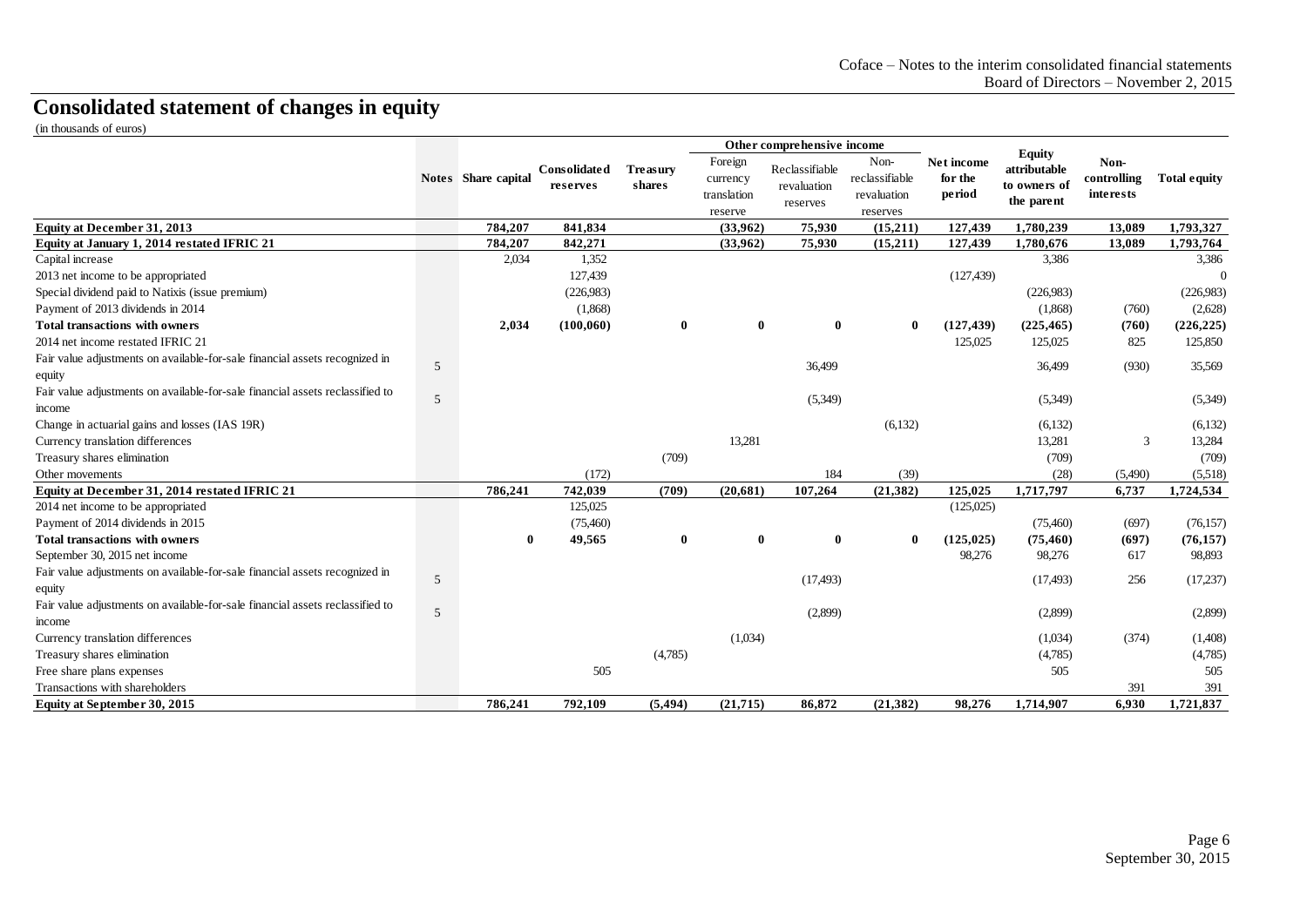## <span id="page-6-0"></span>**Consolidated statement of cash flows**

| (in thousands of euros)                                                                                                 | <b>Notes</b> | Sept. 30, 2015       | Sept 30, 2014         |
|-------------------------------------------------------------------------------------------------------------------------|--------------|----------------------|-----------------------|
| Net income for the period                                                                                               | 20           | 98.275               | 103,087               |
| Income tax expense                                                                                                      |              | 41,433               | 46,209                |
| Finance costs                                                                                                           |              | 13,785               | 9,408                 |
| Operating income before tax (A)                                                                                         |              | 153,493              | 158.704               |
| Non-controlling interests                                                                                               |              | 617                  | 769                   |
| +/- Depreciation, amortization and impairment losses                                                                    | $4 - 5$      | 12,696               | 14,658                |
| +/- Net additions to/reversals from technical provisions<br>+/- Share in net income of associates                       | 9<br>7       | 62.660<br>(1,608)    | 6,450                 |
| + Dividends received from associates                                                                                    | 7            | 900                  | (1, 359)<br>756       |
| +/- Fair value adjustments on financial instruments recognized at fair value through income                             |              | 32,429               | 28,875                |
| +/- Non-cash items                                                                                                      |              |                      |                       |
| Total non-cash items (B)                                                                                                |              | 137,123              | 50,149                |
| Gross cash flows from operations $(C) = (A) + (B)$                                                                      |              | 290,616              | 208,853               |
| Change in operating receivables and payables                                                                            |              | 2,724                | (54, 337)             |
| Net taxes paid                                                                                                          |              | (34, 445)            | 32,288                |
| Net cash related to operating activities (D)                                                                            |              | (31, 720)            | (22,049)              |
| Increase (decrease) in receivables arising from factoring operations                                                    |              | (125, 662)           | (50, 646)             |
| Increase (decrease) in payables arising from factoring operations                                                       |              | 62,138               | 36,463                |
| Increase (decrease) in factoring liabilities                                                                            |              | 39,662               | 71,602                |
| Net cash generated from banking and factoring operations (E)                                                            | $6 - 11$     | (23, 862)            | 57,419                |
| Net cash generated from operating activities $(F) = (C + D + E)$                                                        |              | 235,034              | 244,222               |
| Acquisitions of investments                                                                                             | 5            | (1,682,824)          | (2, 581, 163)         |
| Disposals of investments                                                                                                | 5            | 1,710,169            | 2,269,226             |
| Net cash used in movements in investments (G)                                                                           |              | 27,345               | (311, 937)            |
| Acquisitions of consolidated subsidiaries, net of cash acquired                                                         |              | (0)                  | (0)                   |
| Disposals of consolidated companies, net of cash transferred                                                            |              |                      |                       |
| Net cash used in changes in scope of consolidation (H)                                                                  |              | (0)                  | $\boldsymbol{\theta}$ |
| Disposals of property, plant and equipment and intangible assets                                                        | 4            | (5, 478)             | (6,226)               |
| Acquisitions of property, plant and equipment and intangible assets                                                     | 4            | (0)                  | 4,164                 |
| Net cash generated from (used in) acquisitions and disposals of property, plant and equipment and intangible assets (I) |              | (5, 478)             | (2,062)               |
| Net cash used in investing activities $(J) = (G+H+I)$                                                                   |              | 21,867               | (313,999)             |
| Proceeds from the issue of equity instruments                                                                           |              | (0)                  | 3,386                 |
| Special dividend paid to Natixis - issue premium payment                                                                |              | (0)                  | (226, 983)            |
| Treasury share transactions                                                                                             |              | (4,630)              | (2, 341)              |
| Dividends paid to owners of the parent                                                                                  |              | (75, 460)            | (1, 868)              |
| Dividends paid to non-controlling interests                                                                             |              | (697)                | (712)                 |
| Relution (Coface SA repurchase Compagnie Française d'Assurance pour le Commerce Extérieur from Natixis)                 |              | 0                    | (4,146)               |
| Cash flows related to transactions with owners                                                                          |              | (80, 787)            | (232, 664)            |
| Proceeds from the issue of debt instruments                                                                             |              | (0)                  | 388,818               |
| Cash used in the redemption of debt instruments<br>Interests paid (1)                                                   |              | (2,122)<br>(17, 373) | (21, 122)<br>(0)      |
| Cash flows related to the financing of Group operations                                                                 |              | (19, 495)            | 367,696               |
| Net cash generated from (used in) financing activities (K)                                                              |              | (100, 282)           | 135,032               |
|                                                                                                                         |              |                      |                       |
| Impact of changes in exchange rates on cash and cash equivalents (L)                                                    |              | (1,612)              | 4,723                 |
| Net increase in cash and cash equivalents (F+J+K+L)                                                                     |              | 155,006              | 69,978                |
| Net cash generated from operating activities (F)                                                                        |              | 235,034              | 244,222               |
| Net cash used in investing activities (J)                                                                               |              | 21,867               | (313,999)             |
| Net cash generated from (used in) financing activities (K)                                                              |              | (100, 282)           | 135,032               |
| Impact of changes in exchange rates on cash and cash equivalents (L)                                                    |              | (1,612)              | 4,723                 |
|                                                                                                                         |              |                      |                       |
| Cash and cash equivalents at beginning of period<br>Cash and cash equivalents at end of period                          | 8<br>8       | 278,624<br>433,630   | 273,920               |
| Net change in cash and cash equivalents                                                                                 |              | 155,006              | 343,898<br>69,978     |
|                                                                                                                         |              |                      |                       |

*(1) The item "Interests paid" at September 30, 2015 includes €15,675 thousands of interests paid on the hybrid loan.*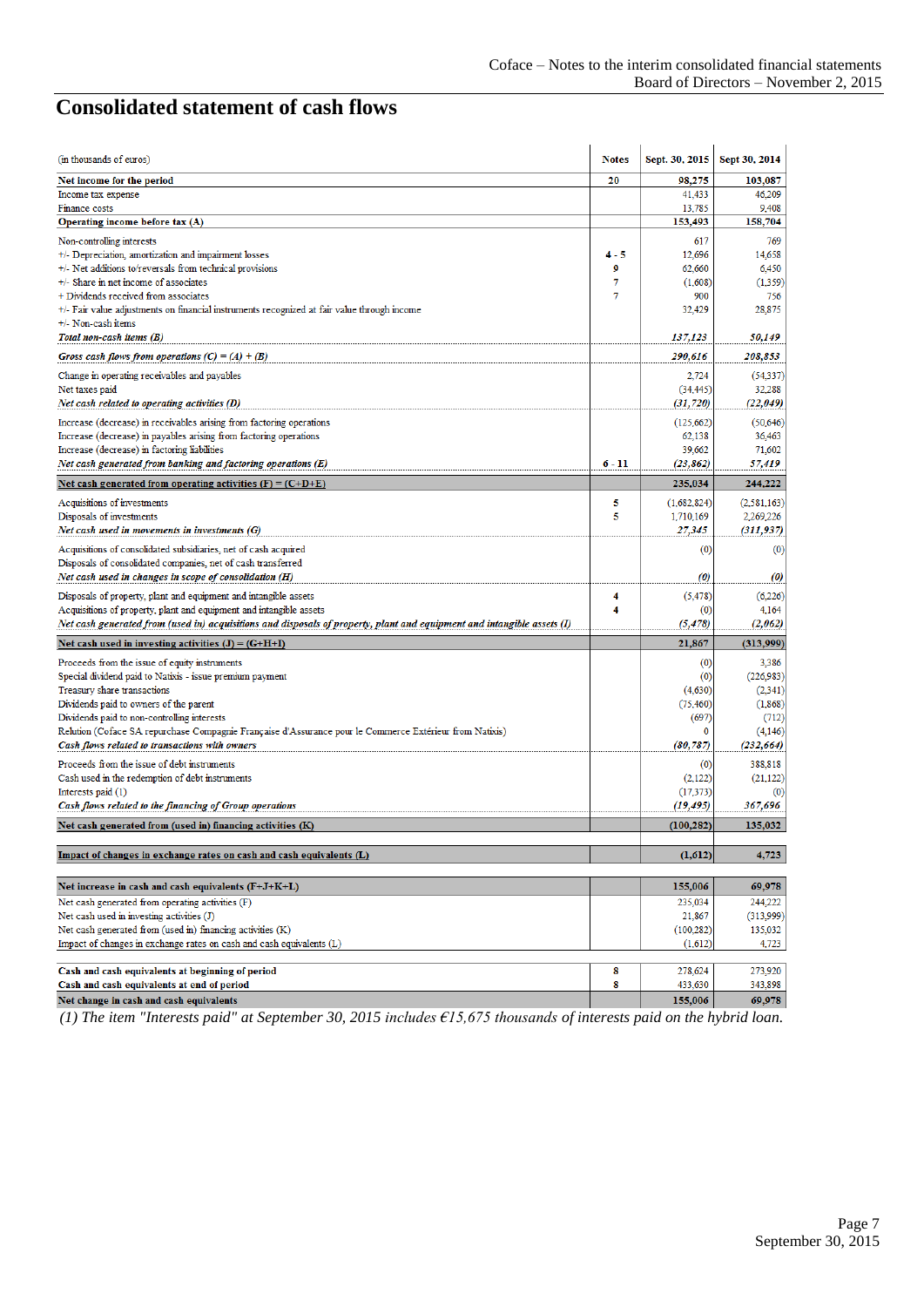# <span id="page-7-0"></span>**NOTES TO THE CONDENSED INTERIM CONSOLIDATED FINANCIAL STATEMENTS**

### **Basis of preparation**

These IFRS condensed interim consolidated financial statements of the Coface Group as at September 30, 2015 are established in accordance with IAS 34 – Interim Financial Reporting, as adopted by the European Union.

These condensed interim financial statements comprise:

a balance sheet:

1

- an income statement:
- a statement of comprehensive income;
- a statement of changes in equity;
- a statement of cash flows:
- and selected notes to the financial statements.

They are presented with comparative financial information at December 31, 2014 for balance sheet items, and for the nine months ended September 30, 2014 for income statement items.

The notes to the financial statements do not contain all of the disclosures required for a complete set of annual financial statements and should be read in conjunction with the consolidated financial statements for the year ended December 31, 2014.

The condensed consolidated financial statements of the Coface Group as at September 30, 2015 have been prepared in accordance with International Financial Reporting Standards (IFRS) as adopted by the European Union<sup>[1]</sup>. The same accounting principles and policies have been used for the consolidated financial statements for the nine months ended September 30, 2015 as for the year ended December 31, 2014 – as described in Note 1, "Basis of preparation" of the 2014 consolidated financial statements, except the IFRIC21 interpretation as of January 1, 2015 (cf. note 1 Reconciliation of the published and restated financial statements).

These condensed consolidated financial statements were examined by the Board of Directors on November 2, 2015.

<sup>[1]</sup> The standards adopted by the European Union can be consulted on the website of the European Commission at: http://ec.europa.eu/internal\_market/accounting/ias/index\_en.htm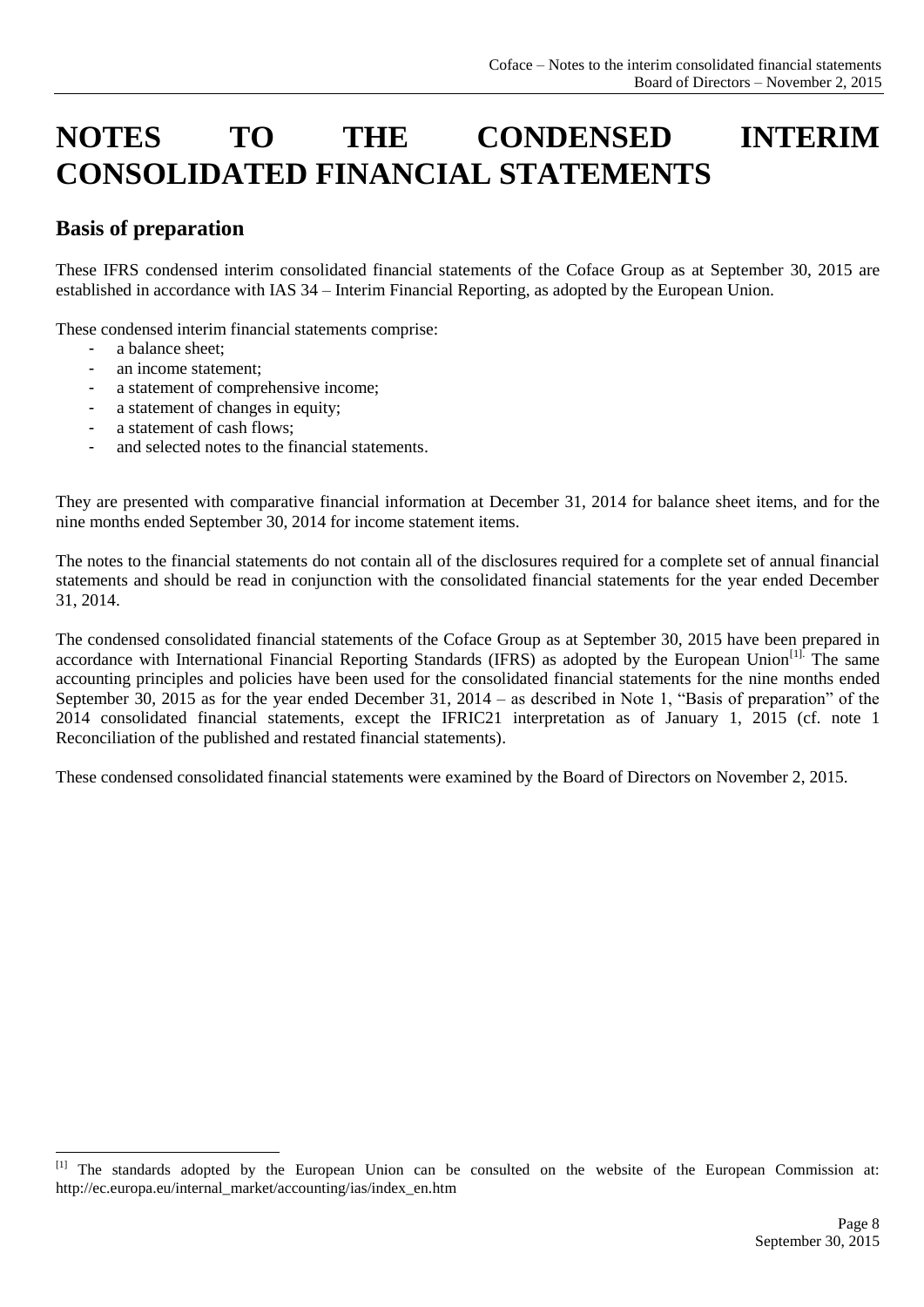### <span id="page-8-0"></span>**Note 1. Reconciliation of the published and IFRIC 21 restated financial statements September 30, 2014 and December 31, 2014**

IFRIC Interpretation 21 "Levies", which was adopted by the European Commission on June 13, 2014, and which becomes mandatory on January 1, 2015, is intended to clarify the accounting date to be used for liabilities related to levies resulting in a net outflow of resources and imposed by governments (including government agencies and similar bodies whether local, national or international).

At this stage, pending the proposals of the Autorité des Normes Comptables (France's accounting standards body), the interpretation relates solely to consolidated financial statements prepared in accordance with IFRS.

The following are within the scope of the Interpretation:

- Levies whose timing and amount are certain
- Levies that are within the scope of IAS 37

The interpretation does not cover:

- Taxes and levies that are within the scope of other standards such as IAS 12 Income Taxes, IAS 19 R Employee Benefits and IFRS 2 Share-based Payment
- Fines and other penalties imposed for breaches of applicable laws and regulations

According to the interpretation, the event giving rise to the recognition of the liability, or "obligating event" is the activity that triggers the payment of the levy in accordance with applicable laws and regulations. Based on current practice, two discrepancies emerge from the application of this principle, leading to differences between accounts prepared according to French GAAP and IFRS:

- For annual financial statements, under IFRIC, levies calculated on the basis of the current period's activity, but whose payment is legally triggered in the subsequent period, may not be recognized in the period in which the corresponding revenue is generated;
- For interim financial statements, the obligating event may occur over time or at a particular point in time. Thus, in some instances the Interpretation requires the related provision to be recognized in full at the time the obligating event occurs, i.e., in a single nine-month period or quarter versus the current progressive recognition.

The first application of IFRIC 21 retrospectively at January 1, 2014, generates a positive impact on shareholders' equity at this date amounting to €436 thousand of "Contribution sociale de solidarité des societes (C3S)" restatement. The impact on the operating income on pro forma accounts at September 30, 2014 amounted to an expense of €445 thousand including €271 thousand of C3S restatement and €174 thousand cancellation of property tax and other taxes spreading over 2014.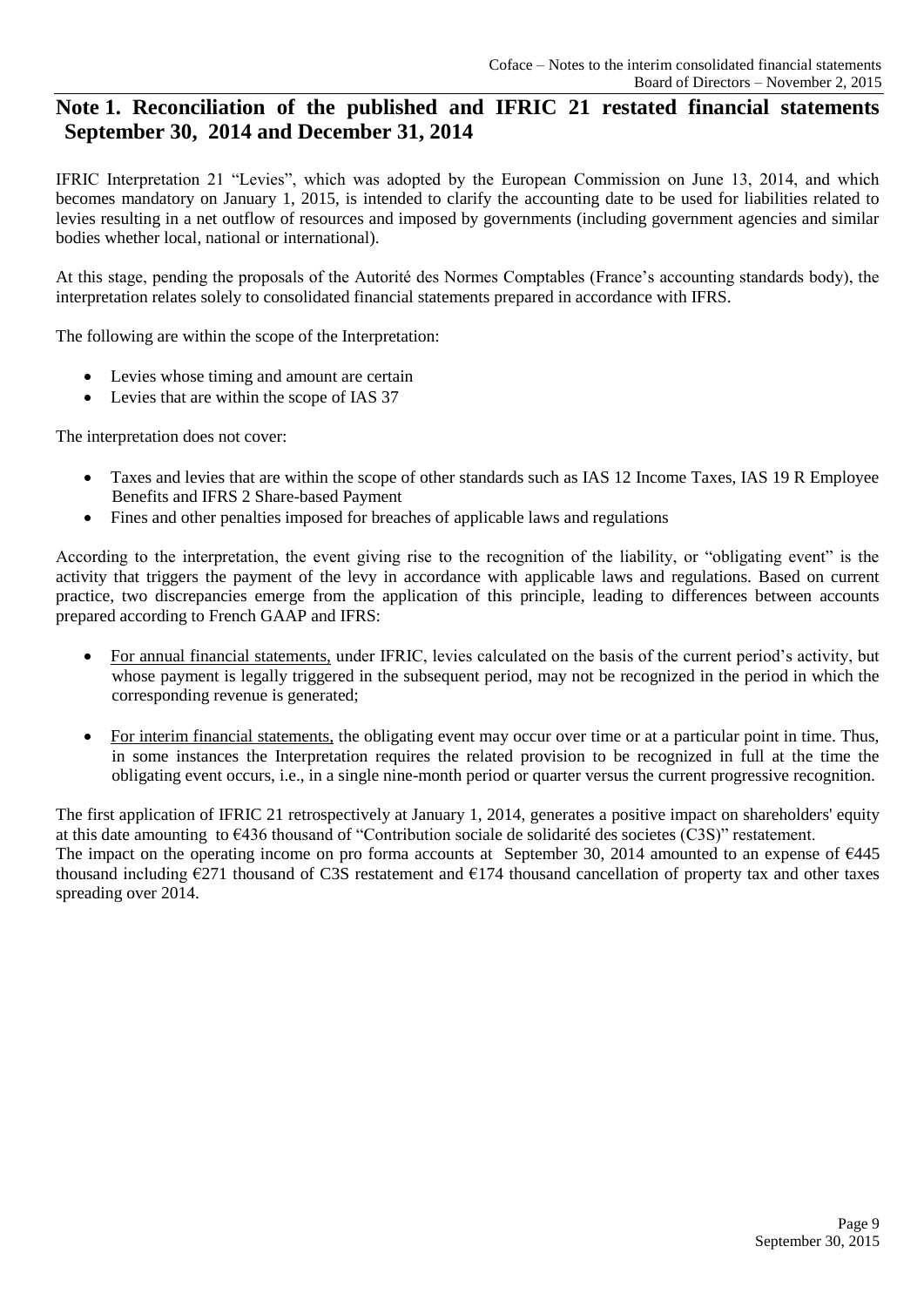#### Restatements on assets

#### (in thousands of euros)

| <b>ASSETS</b>                                                          | <b>Notes</b> | Dec 31, 2014<br><b>published</b> | <b>IFRIC 21</b><br><b>Impacts</b> | Dec 31, 2014<br>restated |
|------------------------------------------------------------------------|--------------|----------------------------------|-----------------------------------|--------------------------|
|                                                                        |              |                                  |                                   |                          |
| Intangible assets                                                      |              | 231,968                          |                                   | 231,968                  |
| Goodwill                                                               | 3            | 154,515                          |                                   | 154,515                  |
| Other intangible assets                                                | 4            | 77,453                           |                                   | 77,453                   |
| <b>Insurance business investments</b>                                  | 5            | 2,677,731                        |                                   | 2,677,731                |
| Investment property                                                    | 5            | 923                              |                                   | 923                      |
| Held-to-maturity securities                                            | 5            | 6,872                            |                                   | 6,872                    |
| Available-for-sale securities                                          | 5            | 2,324,682                        |                                   | 2,324,682                |
| Trading securities                                                     | 5            | 30,864                           |                                   | 30,864                   |
| <b>Derivatives</b>                                                     | 5            | 2,834                            |                                   | 2,834                    |
| Loans and receivables                                                  | 5            | 311,556                          |                                   | 311,556                  |
| Receivables arising from banking and other activities                  | 6            | 2,244,262                        |                                   | 2,244,262                |
| <b>Investments in associates</b>                                       | 7            | 19,001                           |                                   | 19,001                   |
| Reinsurers' share of insurance liabilities                             | 12           | 329,163                          |                                   | 329,163                  |
| Other assets                                                           |              | 806,468                          | (186)                             | 806,282                  |
| Buildings used in the business and other property, plant and equipment |              | 67,708                           |                                   | 67,708                   |
| Deferred acquisition costs                                             |              | 43,171                           |                                   | 43,171                   |
| Deferred tax assets                                                    |              | 34,125                           | (186)                             | 33,939                   |
| Receivables arising from insurance and reinsurance operations          |              | 453,415                          |                                   | 453,415                  |
| Trade receivables arising from other activities                        |              | 17,762                           |                                   | 17,762                   |
| Current tax receivables                                                |              | 43,238                           |                                   | 43,238                   |
| Other receivables                                                      |              | 147,049                          |                                   | 147,049                  |
| Cash and cash equivalents                                              | 8            | 278,624                          |                                   | 278,624                  |
| <b>TOTAL ASSETS</b>                                                    |              | 6,587,217                        | (186)                             | 6,587,031                |

#### Restatement on liabilities

(in thousands of euros)

| <b>EQUITY AND LIABILITIES</b>                              | <b>Notes</b> | Dec 31, 2014<br>published | <b>IFRIC 21</b><br><b>Impacts</b> | Dec 31, 2014<br>restated |
|------------------------------------------------------------|--------------|---------------------------|-----------------------------------|--------------------------|
|                                                            |              |                           |                                   |                          |
| Equity attributable to owners of the parent                |              | 1,717,427                 | 370                               | 1,717,797                |
| Share capital                                              | 9            | 786.241                   |                                   | 786,241                  |
| Additional paid-in capital                                 |              | 422,831                   |                                   | 422,831                  |
| Retained earnings                                          |              | 318,062                   | 437                               | 318,499                  |
| Other comprehensive income                                 |              | 65,201                    |                                   | 65,201                   |
| Consolidated net income for the year                       |              | 125,092                   | (67)                              | 125,025                  |
| Non-controlling interests                                  |              | 6,737                     |                                   | 6,737                    |
| <b>Total equity</b>                                        |              | 1,724,164                 |                                   | 1,724,534                |
| Provisions for liabilities and charges                     | 10           | 117,792                   |                                   | 117,792                  |
| <b>Financing liabilities</b>                               | 11           | 395,123                   |                                   | 395,123                  |
| Liabilities relating to insurance contracts                | 12           | 1,472,180                 |                                   | 1,472,180                |
| Payables arising from banking sector activities            | 13           | 2,217,782                 |                                   | 2,217,782                |
| Amounts due to banking sector companies                    |              | 300,706                   |                                   | 300,706                  |
| Amounts due to customers of banking sector companies       |              | 379,016                   |                                   | 379,016                  |
| Debt securities                                            |              | 1,538,060                 |                                   | 1,538,060                |
| <b>Other liabilities</b>                                   |              | 660,176                   | (556)                             | 659,620                  |
| Deferred tax liabilities                                   |              | 128,463                   |                                   | 128,463                  |
| Payables arising from insurance and reinsurance operations |              | 176,628                   |                                   | 176,628                  |
| Current taxes payable                                      |              | 97,614                    | (556)                             | 97,058                   |
| Derivative instruments with a negative fair value          |              | 16,037                    |                                   | 16,037                   |
| Other payables                                             |              | 241,434                   |                                   | 241,434                  |
| <b>TOTAL EQUITY AND LIABILITIES</b>                        |              | 6,587,217                 | (186)                             | 6,587,031                |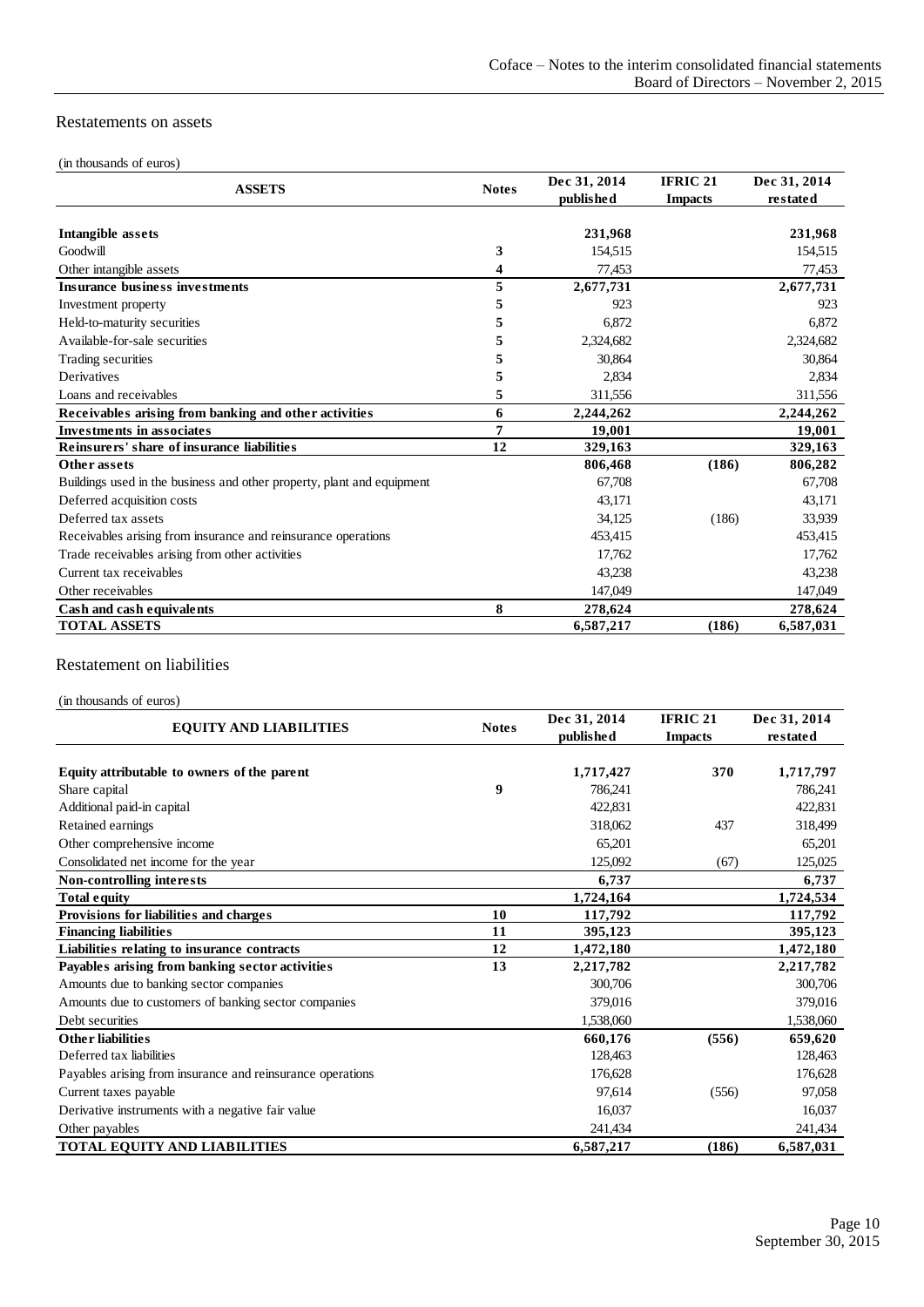#### Restatement on income statement

| (in thousands of euros)                                                    |              | Sept 30, 2014 | <b>IFRIC 21</b> | Sept 30, 2014 |
|----------------------------------------------------------------------------|--------------|---------------|-----------------|---------------|
|                                                                            | <b>Notes</b> | published     | <b>Impacts</b>  | restated      |
| Revenue                                                                    | 14           | 1,071,975     |                 | 1,071,975     |
| Gross written premiums                                                     |              | 957,367       |                 | 957,067       |
| Premium refunds                                                            |              | (86,956)      |                 | (86,656)      |
| Net change in unearned premium provisions                                  |              | (33,743)      |                 | (33,743)      |
| <b>Earned</b> premiums                                                     | 14           | 836,668       |                 | 836,668       |
| Fee and commission income                                                  | 14           | 95,582        |                 | 95,582        |
| Net income from banking activities                                         | 14           | 53,067        |                 | 53,067        |
| Cost of risk                                                               |              | (2,899)       |                 | (2,899)       |
| Revenue or income from other activities                                    | 14           | 86,658        |                 | 86.658        |
| Investment income, net of management expenses                              |              | 27,003        |                 | 27,003        |
| Gains and losses on disposals of investments                               |              | 4,568         |                 | 4,568         |
| Investment income, net of management expenses (excluding finance costs)    | 18           | 31,571        |                 | 31,571        |
| Total revenue and income from ordinary activities                          |              | 1,100,647     |                 | 1,100,647     |
| Claims expenses                                                            | 15           | (393, 928)    | (19)            | (393, 947)    |
| Expenses from banking activities, excluding cost of risk                   |              | (8,587)       |                 | (8,587)       |
| Expenses from other activities                                             |              | (42, 241)     |                 | (42,241)      |
| Income from ceded reinsurance                                              | 17           | 149,322       |                 | 149,322       |
| Expenses from ceded reinsurance                                            | 17           | (200, 863)    |                 | (200, 863)    |
| Income and expenses from ceded reinsurance                                 | 17           | (51, 541)     |                 | (51,541)      |
| Policy acquisition costs                                                   | 16           | (194, 597)    | (98)            | (194, 695)    |
| Administrative costs                                                       | 16           | (194, 177)    | (170)           | (194, 347)    |
| Other current operating expenses                                           | 16           | (50,042)      | (158)           | (50,200)      |
| Total current income and expenses                                          |              | (935, 111)    | (445)           | (935, 556)    |
| <b>CURRENT OPERATING INCOME</b>                                            |              | 165,536       | (445)           | 165,091       |
| Other operating expenses                                                   | 19           | (9,663)       |                 | (9,663)       |
| Other operating income                                                     | 19           | 2.242         |                 | 2.242         |
| <b>OPERATING INCOME</b>                                                    |              | 158,114       | (445)           | 157,669       |
| Finance costs                                                              |              | (9,408)       |                 | (9,408)       |
| Share in net income of associates                                          |              | 1,359         |                 | 1,359         |
| Income tax expense                                                         |              | (46,209)      | 188             | (46,022)      |
| <b>CONSOLIDATED NET INCOME BEFORE NON-</b><br><b>CONTROLLING INTERESTS</b> |              | 103,856       | (258)           | 103,598       |
| Non-controlling interests                                                  |              | (769)         |                 | (769)         |
| NET INCOME FOR THE YEAR                                                    |              | 103,087       | (258)           | 102.829       |
| Earnings per share $(\epsilon)$                                            | 21           | 0.44          |                 | 0.44          |
| Diluted earnings per share $(\epsilon)$                                    | 21           | 0.44          |                 | 0.44          |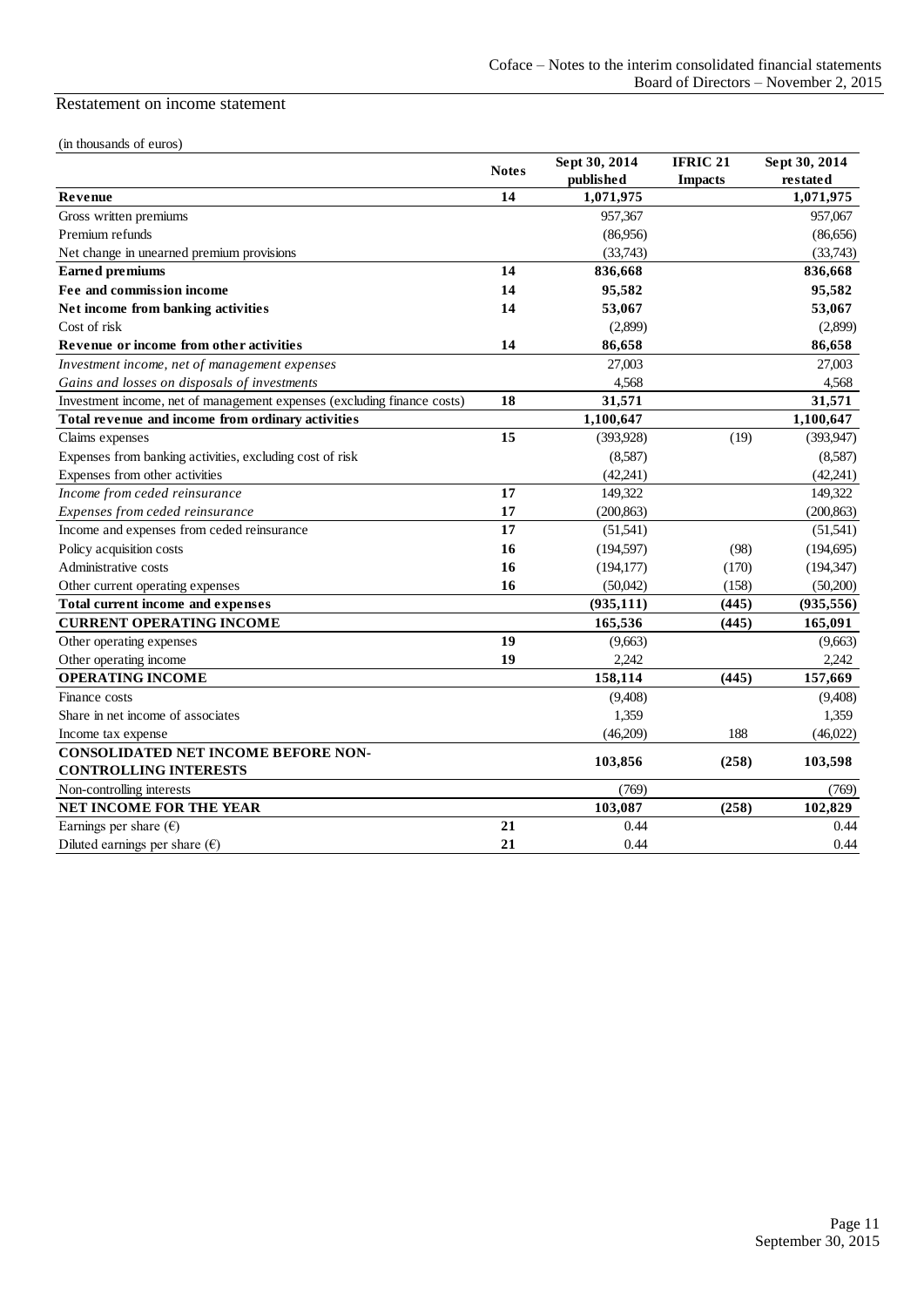### <span id="page-11-0"></span>**Note 2. Significant events**

#### **Geographical development**

Continuing its efforts of expansion in new markets, Coface obtained in January 2015 a licence in Israel allowing it to sell credit insurance policies through its own sales forces. The Group also opened a new sales representation office in Kazakhstan (January 2015).

#### **Modernisation of the flagship offering, renamed TradeLiner**

Coface has modernised its flagship offering and announced on June 15 the launch of TradeLiner, designed to address the changing needs of mid-market companies. This decision is an integral part of the Coface Group's decision to revamp its strategy and tailor its credit insurance offering to specific market segments.

#### **Management of State export credit guarantees**

The French government announced in February 2015 that it was examining the possibility of transferring the French State public guarantees activity, currently carried out by Coface, to the Bpifrance group. Having studied and discussed the project with Coface, the French government announced on July 29th, its decision to implement the project, in line with its aim to consolidate under one establishment the support it offers to SME and larger companies.

Coface and the French government have agreed the financial terms of such a transfer1. These consist of a principle of payment of  $\epsilon$ 77.2M, corresponding to a valuation of approximately  $\epsilon$ 89.7M before tax, net of estimated liabilities of €12.5M as at end-December 2014.

The transfer<sup>1</sup> is scheduled to take place in the course of 2016. It will take the form of a cession to Bpifrance of the standalone State public guarantees activity, composed of teams and dedicated systems (IT, contracts,…), as well as corresponding assets and liabilities.

This payment<sup>2</sup> will allow Coface to absorb immediate depreciation charges2 (estimated at  $\epsilon$ 17.3M before tax) and contribute to absorbing the margin loss ( $E11.7M$ ) and fixed costs remaining ( $E20.8M$ ) at Coface's charge (amounts before tax on a full-year basis).

#### **Announcement of operational efficiency plan: "Optimize cost"**

Last July, Coface announced studying the implementation of an operational efficiency programme aiming at reducing its cost structure. Conception phase is ongoing.

This initiative is a continuation of Strong Commitment I & II and involves all countries and all Group functions. Coface study, through this project, every possible practice of cost optimization.

#### **Financial strength affirmed by rating agencies**

Fitch and Moody's reaffirmed the financial strength ratings (IFS) of the Group, A2 and AA- respectively (stable outlook), on September 17th and October 13th 2015.

<sup>&</sup>lt;u>.</u> <sup>1</sup> This transfer will be subject to a modification of the legislative and regulatory framework applicable to State public guarantees activity.

<sup>2</sup> The valuation of €89.7M before tax and depreciation charges will be registered in our financial statements once the legislative and regulatory framework applicable to State public guarantees activity will be modified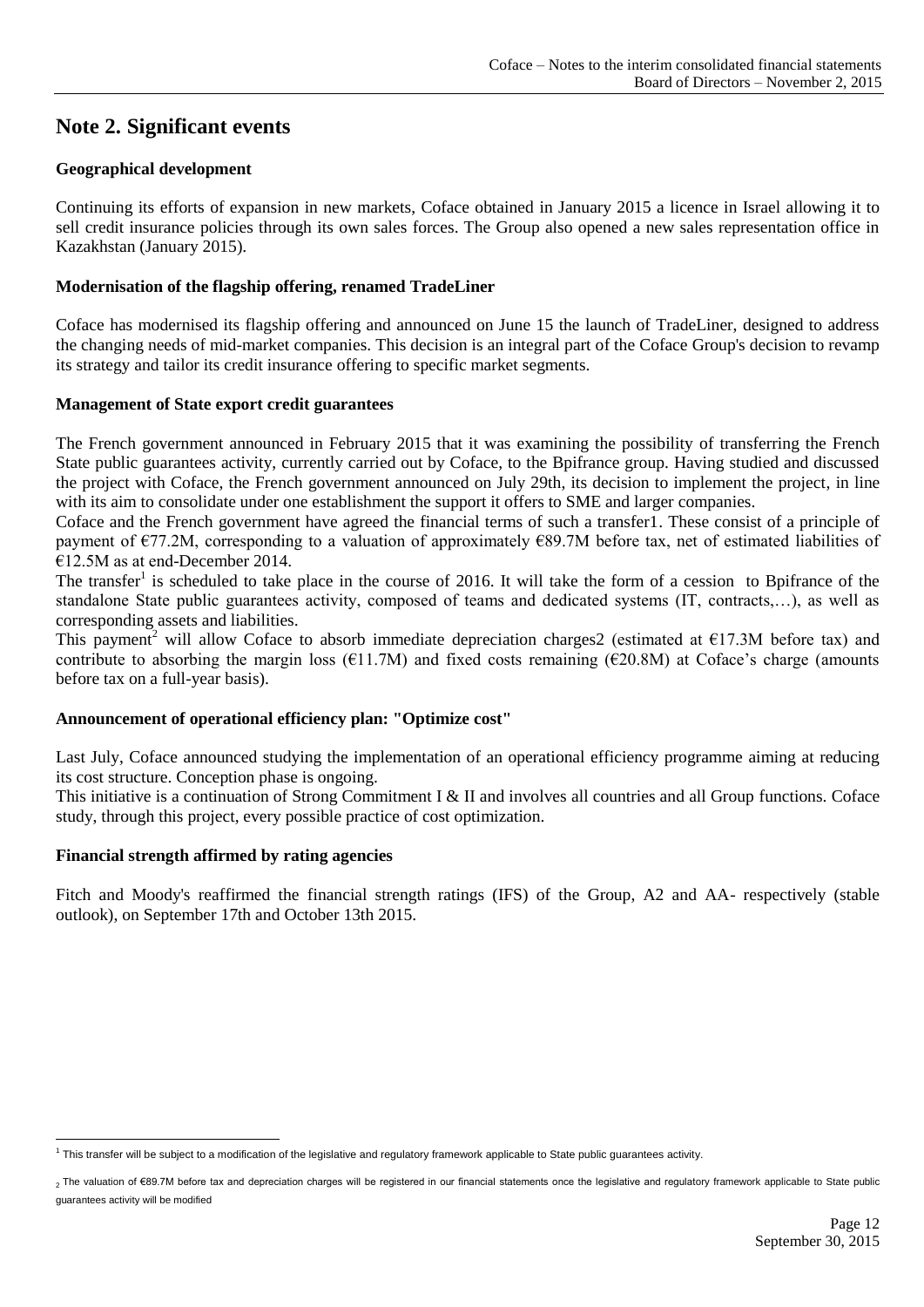# **Explanatory notes**

### <span id="page-12-0"></span>**Note 3. Goodwill**

At September 30, 2015, the change in goodwill amounted to €554 thousand; due to the fluctuation of the exchange rate. 1: The valuation of €89.7M before tax and depreciation charges will be registered in our financial statements once the legislative and regulatory framework applicable to State public guarantees activity will be modified.

### <span id="page-12-1"></span>**Note 4. Other intangible assets**

At September 30, 2015, the change in other intangible assets amounted to a negative €5,400 thousand. This change is mainly explained by an increase in the gross value of around  $\epsilon$ 3,100 thousand and a provision for depreciation and amortisation of around  $68,800$  thousand. The remainder of the change comes from the fluctuations in the exchange rates.

### <span id="page-12-2"></span>**Note 5. Investments**

### **5.1 – Analysis by category**

At September 30, 2015, the carrying amount of held-to maturity (HTM) securities was  $\epsilon$ 3,728 thousand, available-forsale (AFS) securities totaled  $\epsilon$ 2,436,514 thousand and securities held for trading ("trading securities") came to  $\epsilon$ 68,278 thousand.

At December 31, 2014, the carrying amount of held-to maturity (HTM) securities was  $\epsilon$ 6,872 thousand, available-forsale (AFS) securities totaled  $\epsilon$ 2,324,682 thousand and securities held for trading ("trading securities") came to €30,864 thousand.

As an insurance group, Coface's investment allocation is heavily weighted towards fixed-income instruments.

At September 30, 2015, 13% of the Group's total bond portfolio was rated "AAA", 39% "AA" and "A", 32% "BBB" . The portion of the bond portfolio rated "BB+" and below represents 16% of the total portfolio.

At September 30, 2015, bonds represented 63% of the total investment portfolio.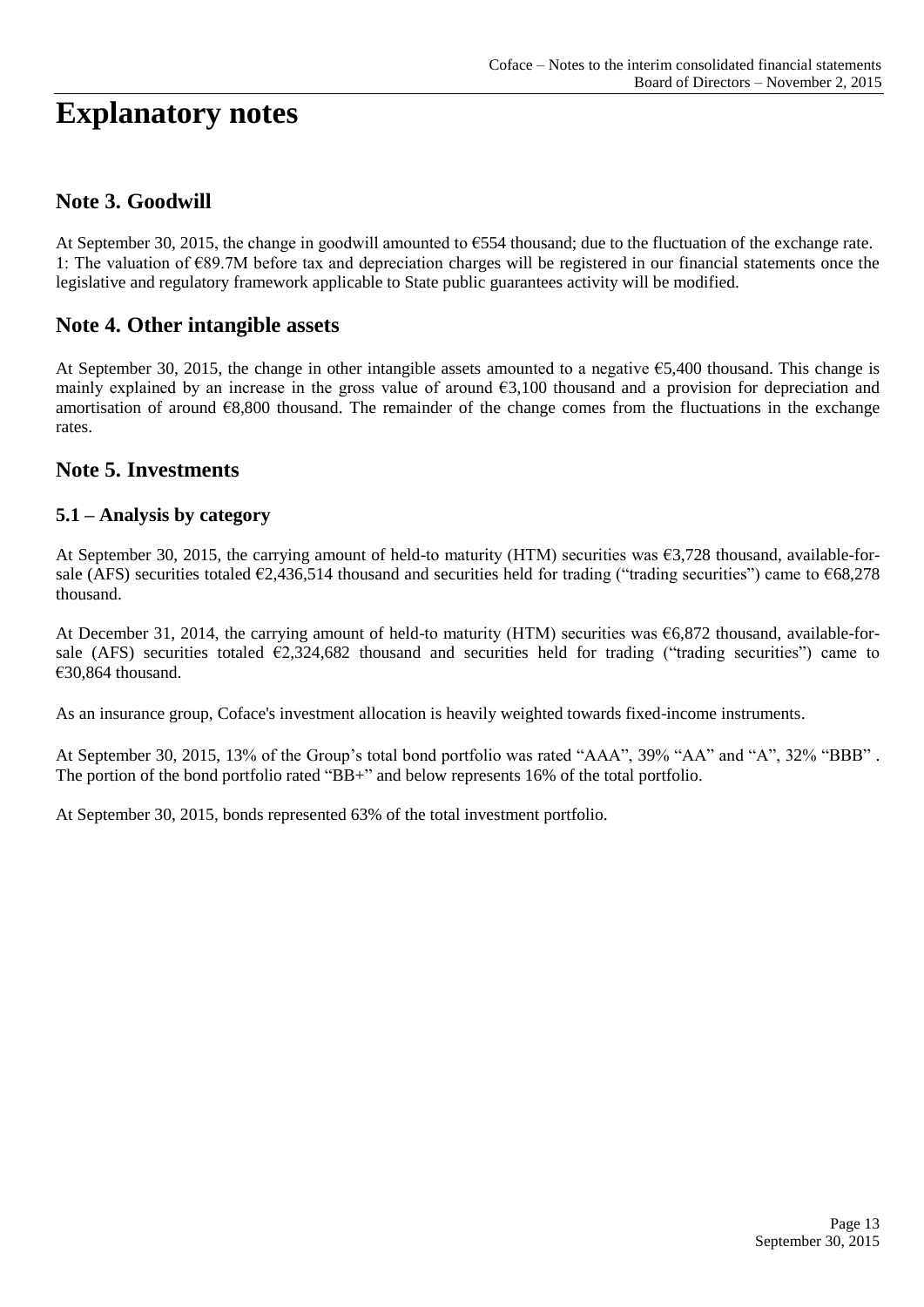|                                                   |                   |                    | Sept. 30, 2015 |                   | Dec. 31, 2014                            |                   |                    |           |                   |
|---------------------------------------------------|-------------------|--------------------|----------------|-------------------|------------------------------------------|-------------------|--------------------|-----------|-------------------|
| (in thousands of euros)                           | Amortized<br>cost | <b>Revaluation</b> | Net value      | <b>Fair value</b> | <b>Unrealized</b><br>gains and<br>losses | Amortized<br>cost | <b>Revaluation</b> | Net value | <b>Fair value</b> |
| <b>AFS</b> securities                             | 2,341,109         | 95,405             | 2,436,514      | 2,436,514         |                                          | 2,203,306         | 121,376            | 2,324,682 | 2,324,682         |
| Equities and other variable-income securities     | 227,295           | 95,132             | 322,427        | 322,427           |                                          | 211,173           | 98,537             | 309,710   | 309,710           |
| Bonds and government securities                   | 2,024,455         | (328)              | 2,024,127      | 2,024,127         |                                          | 1.962,132         | 22,838             | 1,984,971 | 1,984,971         |
| o/w direct investments in securities              | 1,604,134         | 6,050              | 1,610,184      | 1,610,184         |                                          | 1,752,367         | 27,757             | 1,780,124 | 1,780,124         |
| o/w investments in UCITS                          | 420,321           | (6,378)            | 413,944        | 413,944           |                                          | 209.765           | (4, 919)           | 204,847   | 204,847           |
| Shares in non-trading property companies          | 89,359            | 601                | 89,960         | 89,960            |                                          | 30,001            |                    | 30,001    | 30,001            |
| <b>HTM</b> securities<br><b>Bonds</b>             | 3.728             |                    | 3,728          | 4,329             | 601                                      | 6.872             |                    | 6,872     | 7,703             |
| Fair value through income - trading securities    |                   |                    |                |                   |                                          |                   |                    |           |                   |
| Money market funds (UCITS)                        | 68,278            |                    | 68,278         | 68,278            |                                          | 30,864            |                    | 30,864    | 30,864            |
| Derivatives (positive fair value)                 |                   | 5,486              | 5,486          | 5,486             |                                          |                   | 2,834              | 2,834     | 2,834             |
| (derivatives negative fair value for information) |                   | (2,744)            | (2,744)        | (2,744)           |                                          |                   | (16, 037)          | (16, 037) | (16, 037)         |
| Loans and receivables                             | 47,163            |                    | 47,163         | 47,163            |                                          | 311,556           |                    | 311,556   | 311,556           |
| <b>Investment property</b>                        | 321               | 479                | 800            | 800               |                                          | 707               | 216                | 923       | 923               |
| <b>Total</b>                                      | 2,460,599         | 101,370            | 2,561,969      | 2,562,570         | 601                                      | 2,553,305         | 124,426            | 2,677,731 | 2,678,562         |

| (in thousands of euros)                                      | <b>Gross</b><br>Sept. 30,<br>2015 | <b>Impairment</b> | Net Sept. 30,<br>2015 | <b>Net</b><br>Dec. 31, 2014 |
|--------------------------------------------------------------|-----------------------------------|-------------------|-----------------------|-----------------------------|
|                                                              |                                   |                   |                       |                             |
| <b>AFS</b> securities                                        | 2,466,675                         | (30, 160)         | 2,436,514             | 2,324,682                   |
| Equities and other variable-income securities                | 352,580                           | (30, 152)         | 322,427               | 309,710                     |
| Bonds and government securities                              | 2,024,127                         |                   | 2,024,127             | 1.984.971                   |
| o/w direct investments in securities                         | 1,610,184                         |                   | 1,610,184             | 1,780,124                   |
| o/w investments in UCITS                                     | 413.944                           |                   | 413.944               | 204,847                     |
| Shares in non-trading property companies                     | 89.968                            | (8)               | 89,960                | 30,001                      |
| <b>HTM</b> securities                                        |                                   |                   |                       |                             |
| Bond                                                         | 3,728                             |                   | 3,728                 | 6.872                       |
| Fair value through income – trading securities               |                                   |                   |                       |                             |
| Money market funds (UCITS)                                   | 68,278                            |                   | 68,278                | 30,864                      |
| Derivatives (positive fair value)                            | 5,486                             |                   | 5,486                 | 2.834                       |
| (for information, derivatives with a negative fair<br>value) | (2,744)                           |                   | (2,744)               | (16, 037)                   |
| Loans and receivables                                        | 47,163                            |                   | 47,163                | 311,556                     |
| <b>Investment property</b>                                   | 800                               |                   | 800                   | 923                         |
| <b>Total investments</b>                                     | 2,592,129                         | (30, 160)         | 2,561,969             | 2,677,731                   |

| (in thousands of euros)                                                                   | Dec. 31, 2014 | <b>Additions</b> | <b>Reversals</b> | <b>Exchange</b><br>rate effects<br>and other | Sept. 30, 2015 |
|-------------------------------------------------------------------------------------------|---------------|------------------|------------------|----------------------------------------------|----------------|
| <b>AFS</b> securities                                                                     | 30,141        | 921              | (1,000)          | 98                                           | 30,160         |
| Equities and other variable-income securities<br>Shares in non-trading property companies | 30,133<br>8   | 921              | (1,000)          | 98                                           | 30,152<br>8    |
| <b>Total impairment</b>                                                                   | 30,141        | 921              | (1,000)          | 98                                           | 30,160         |

At September 30, 2015, Cofinpar reversed an impairment loss in respect of Coface Factoring España further to its liquidation. Since this was the matching entry to the liquidation loss, it had no impact on income.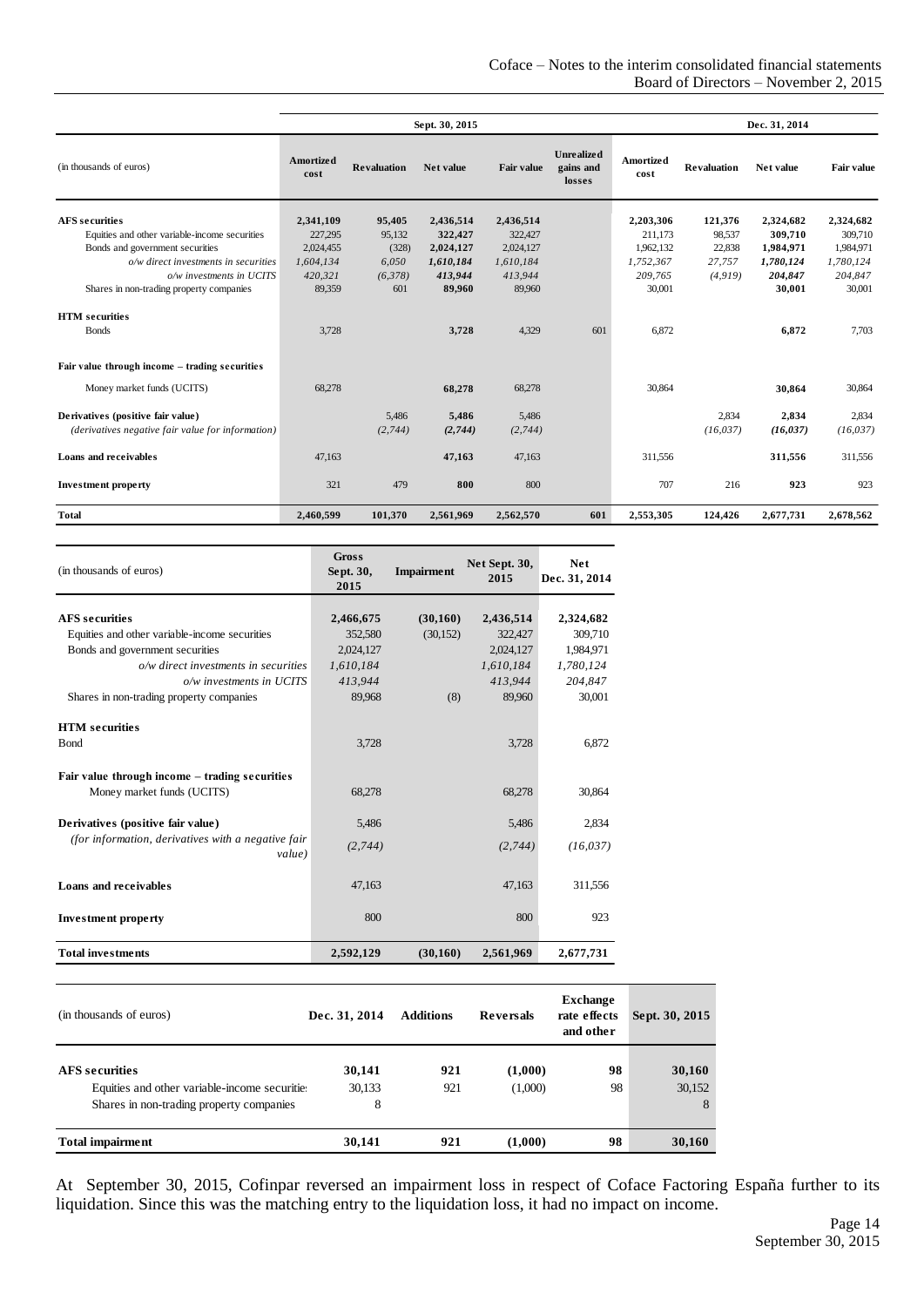#### **Change in investments by category**

|                                                    | Sept. 30, 2015            |                  |                  |                    |                   |           |                            |
|----------------------------------------------------|---------------------------|------------------|------------------|--------------------|-------------------|-----------|----------------------------|
|                                                    | Dec. 31, 2014<br>Carrying |                  |                  |                    |                   | Other     | Sept. 30, 2015<br>Carrying |
| (in thousands of euros)                            | amount                    | <b>Increases</b> | <b>Decreases</b> | <b>Revaluation</b> | <b>Impairment</b> | movements | amount                     |
| <b>AFS</b> securities                              | 2,324,682                 | 895,554          | (755, 190)       | (24,699)           | 70                | (3,902)   | 2,436,514                  |
| Equities and other variable-income securities      | 309,710                   | 98,838           | (82,697)         | (2,150)            | 79                | (1,353)   | 322,427                    |
| Bonds and government securities                    | 1,984,971                 | 737,189          | (672, 493)       | (23,150)           | (9)               | (2,381)   | 2,024,127                  |
| Shares in non-trading property companies           | 30,001                    | 59,526           |                  | 601                |                   | (168)     | 89,960                     |
| <b>HTM</b> securities                              |                           |                  |                  |                    |                   |           |                            |
| <b>B</b> onds                                      | 6,872                     | 78               | (3,222)          |                    |                   |           | 3,728                      |
| Fair value through income – trading securities     | 30,864                    | 717,334          | (679.920)        |                    |                   |           | 68,278                     |
| Loans, receivables and other financial investments | 315,313                   | 41,216           | (280, 234)       | (32,166)           | 9                 | 9,311     | 53,449                     |
| <b>Total investments</b>                           | 2,677,731                 | 1,654,182        | (1,718,566)      | (56, 865)          | 79                | 5,408     | 2,561,969                  |

Equities and other variable-income securities amounted to  $\epsilon$ 322,427 thousand at September 30, 2015, versus  $\epsilon$ 309,710 thousand at December 31, 2014. The  $E12,717$  thousand change in this item is mainly due to the purchase for 12 millions euros of listed securities by Coface Ré.

Bonds and Government securities amounted to €2,024,127 thousand at September 30, 2015, versus €1,984,971 thousand at December 31, 2014. The €39,156 thousand increase in this item is mainly attributable to various transactions realized by Coface Europe, Fonds Colombes, Coface Singapore and Coface Ré.

Held-to-maturity (HTM) securities amounted to €3,728 thousand at September 30, 2015, versus €6,872 as at December 31, 2014. Thre decrease of €3,222 thousand is due to the maturity of a part of securities held by Coface Europe.

Loans, receivables and other investments amount to €53,449 thousand at September 30, 2015, versus €315,313 thousand at December 31, 2014. The decrease of  $\epsilon$ 261,864 thousand is mainly due to the forward arrival of certificates of deposit and term deposits held by Coface Ré, Coface Hong Kong and Coface Singapore mostly reinvested in bonds.

#### **5.2 – Financial instruments recognized at fair value**

The fair values of financial instruments recorded in the balance sheet are measured according to a hierarchy that categorizes into three levels the inputs used to measure fair value. These levels are as follows:

Level 1: Ouoted prices in active markets for an identical financial instrument.

Securities classified as level 1 represent 82% of the Group's portfolio. They correspond to:

- equities, bonds and government securities listed on organized markets, as well as units in dedicated mutual funds whose net asset value is calculated and published on a very regular basis and is readily available (AFS securities):
- government bonds and bonds indexed to variable interest rates (HTM securities);
- French units money-market funds, SICAV (trading securities).

Level 2: Use of inputs, other than quoted prices for an identical instrument that are directly or indirectly observable in the market (inputs corroborated by the market such as yield curves, swap rates, multiples method, etc.). This level is used for the following instruments:

unlisted equities;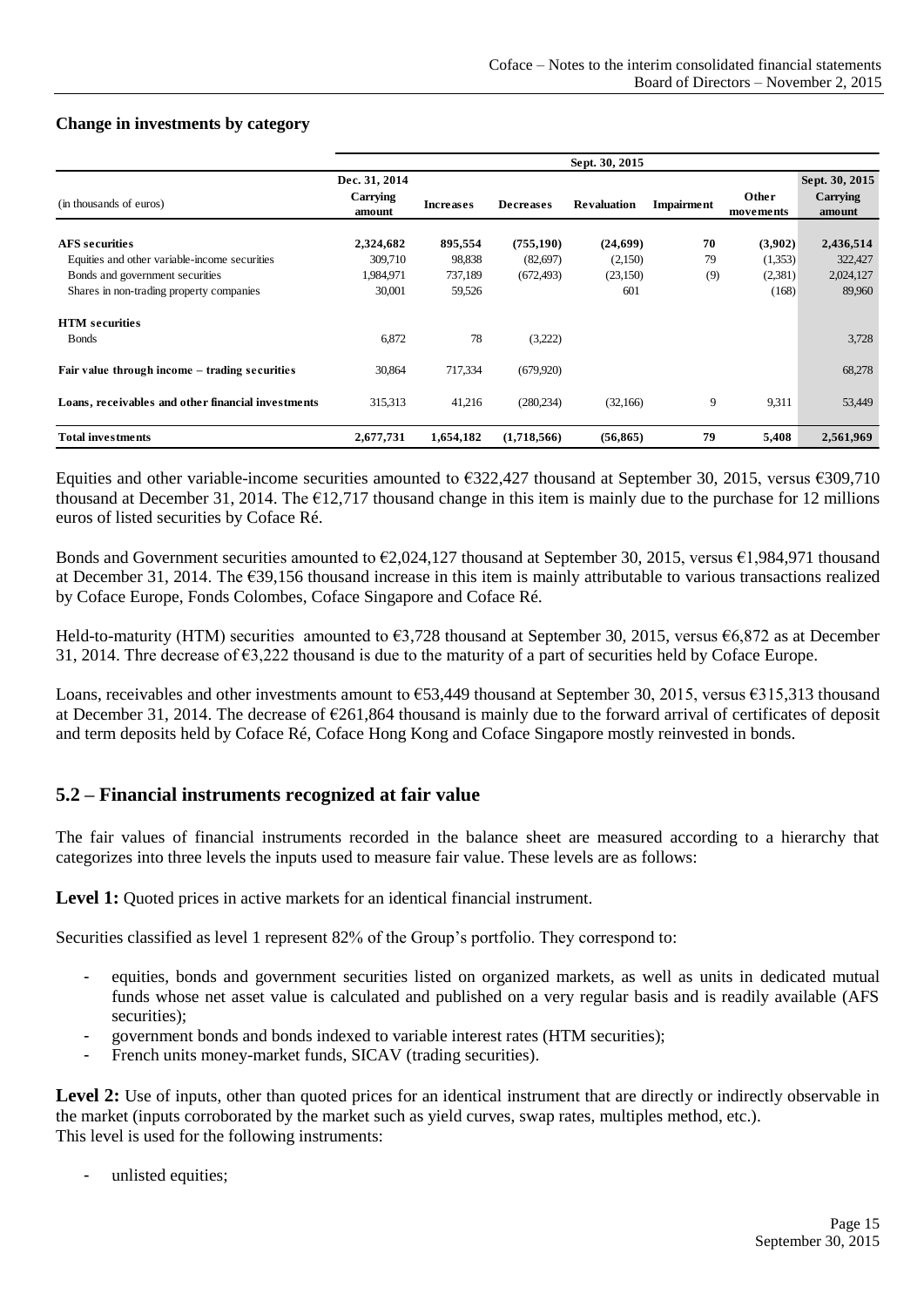- loans and receivables due from banks or clients and whose fair value is determined using the historical cost method.

Level 3: Valuation techniques based on unobservable inputs such as projections or internal data. This level corresponds to unlisted equities, investment securities and units in dedicated mutual funds, as well as investment property.

#### **Breakdown of financial instrument fair value measurements as at September 30, 2015 by level in the fair value hierarchy**

|                                                |                               |           | Level 1                                                                                                                                                               | Level 2 | Level 3                                                                                         |
|------------------------------------------------|-------------------------------|-----------|-----------------------------------------------------------------------------------------------------------------------------------------------------------------------|---------|-------------------------------------------------------------------------------------------------|
| (in thousands of euros)                        | Carrying amount<br>Fair value |           | Fair value<br>Fair value<br>determined based<br>determined based<br>on valuation<br>on quoted prices in<br>techniques that use<br>active markets<br>observable inputs |         | Fair value<br>determined based<br>on valuation<br>techniques that use<br>unobservable<br>inputs |
| <b>AFS</b> securities                          | 2,436,514                     | 2,436,514 | 2,024,396                                                                                                                                                             | 192,193 | 219,926                                                                                         |
| Equities and other variable-income securities  | 322,427                       | 322,427   | 192,438                                                                                                                                                               | 23      | 129,966                                                                                         |
| Bonds and government securities                | 2,024,127                     | 2,024,127 | 1,831,957                                                                                                                                                             | 192,170 |                                                                                                 |
| Shares in non-trading property companies       | 89,960                        | 89,960    |                                                                                                                                                                       |         | 89.960                                                                                          |
| <b>HTM</b> securities                          |                               |           |                                                                                                                                                                       |         |                                                                                                 |
| <b>B</b> onds                                  | 3,728                         | 4,329     | 4,329                                                                                                                                                                 |         |                                                                                                 |
| Fair value through income - trading securities |                               |           |                                                                                                                                                                       |         |                                                                                                 |
| Money market funds (UCITS)                     | 68,278                        | 68,278    | 68,278                                                                                                                                                                |         |                                                                                                 |
| <b>Derivatives</b>                             | 5,486                         | 5,486     |                                                                                                                                                                       | 5,486   |                                                                                                 |
| Loans and receivables                          | 47,163                        | 47,163    |                                                                                                                                                                       | 47,163  |                                                                                                 |
| <b>Investment property</b>                     | 800                           | 800       |                                                                                                                                                                       |         | 800                                                                                             |
| <b>TOTAL</b>                                   | 2,561,969                     | 2,562,570 | 2,097,003                                                                                                                                                             | 244,841 | 220,726                                                                                         |

#### **Movements in Level 3 securities as at September 30, 2015**

| (in thousands of euros)<br>At Dec. 31, 2014   |         |           | Gains and losses recognized in the<br>period | Transactions for the period |                       | Exchange rate |                   |
|-----------------------------------------------|---------|-----------|----------------------------------------------|-----------------------------|-----------------------|---------------|-------------------|
|                                               |         | In income | Directly in equity                           | Purchases/Issues            | Sales/<br>Redemptions | effects       | At Sept. 30, 2015 |
| <b>AFS</b> securities                         | 155,470 | 1,000     | 2,286                                        | 62,714                      |                       | (1,544)       | 219,926           |
| Equities and other variable-income securities | 125.469 | 1.000     | 1,685                                        | 3,188                       |                       | (1,376)       | 129,966           |
| Shares in non-trading property companies      | 30,001  |           | 601                                          | 59,526                      |                       | (168)         | 89,960            |
| <b>Investment property</b>                    | 923     | 272       |                                              |                             | (395)                 |               | 800               |
| <b>TOTAL</b>                                  | 156.393 | 1.272     | 2.286                                        | 62,714                      | (395)                 | (1,544)       | 220,726           |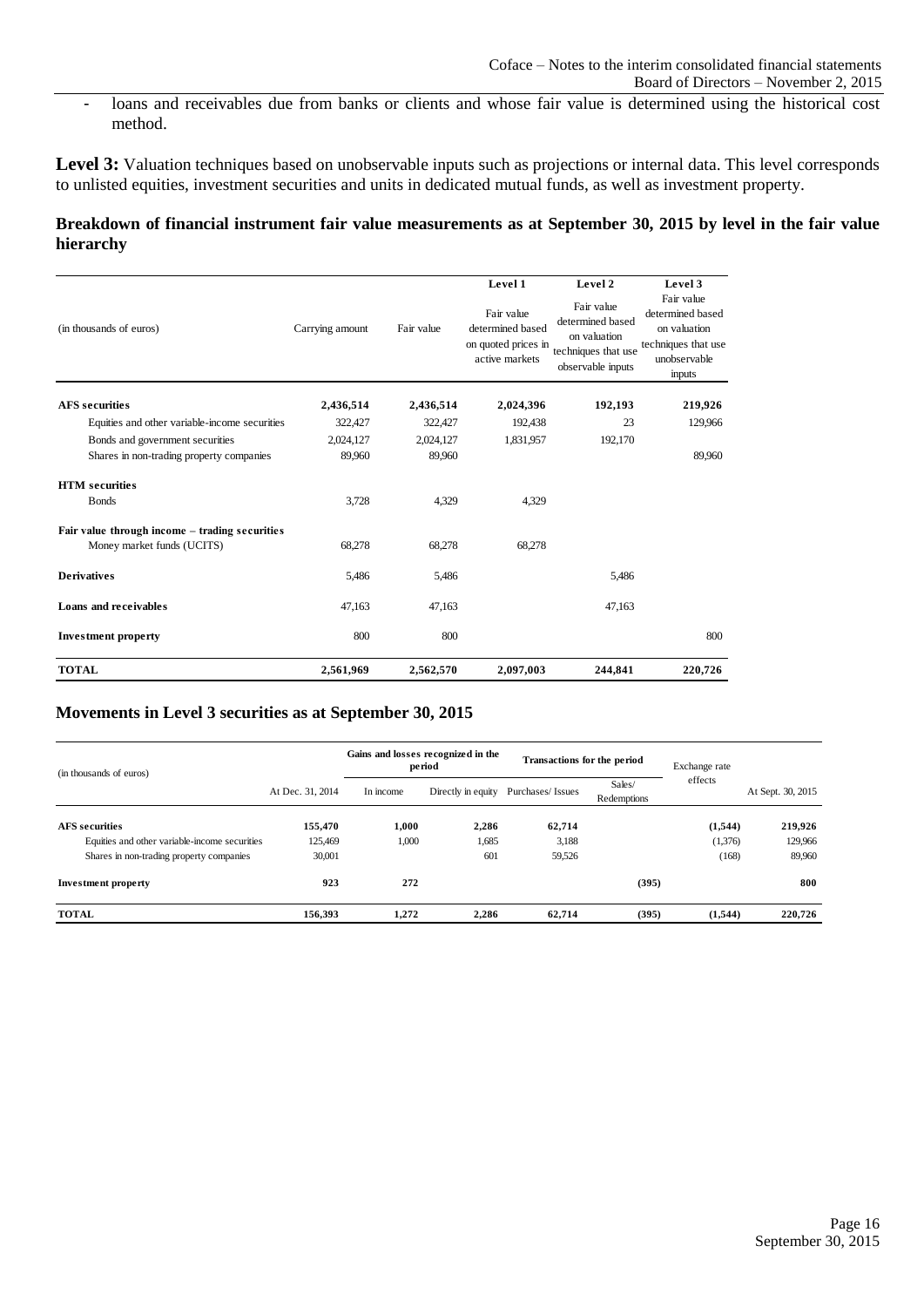|                                                                              |                     |                     | Level 1                                                                          | Level 2                                                                                             | Level 3                                                                                                |
|------------------------------------------------------------------------------|---------------------|---------------------|----------------------------------------------------------------------------------|-----------------------------------------------------------------------------------------------------|--------------------------------------------------------------------------------------------------------|
| (in thousands of euros)                                                      | Carrying<br>amount  | Fair value          | Fair value<br>determined<br>based on<br>quoted<br>prices in<br>active<br>markets | Fair value<br>determined<br>based on<br>valuation<br>techniques<br>that use<br>observable<br>inputs | Fair value<br>determined<br>based on<br>valuation<br>techniques<br>that use<br>unobservabl<br>e inputs |
| <b>AFS</b> securities                                                        | 2,324,682           | 2,324,682           | 2,015,225                                                                        | 153,987                                                                                             | 155,470                                                                                                |
| Equities and other variable-income securities                                | 309,710             | 309,710             | 177,611                                                                          | 6,630                                                                                               | 125,469                                                                                                |
| Bonds and government securities<br>Shares in non-trading property companies  | 1,984,971<br>30,001 | 1,984,971<br>30,001 | 1,837,614                                                                        | 147,357                                                                                             | 30,001                                                                                                 |
| <b>HTM</b> securities                                                        |                     |                     |                                                                                  |                                                                                                     |                                                                                                        |
| <b>B</b> onds                                                                | 6,872               | 7,703               | 7,703                                                                            |                                                                                                     |                                                                                                        |
| Fair value through income - trading securities<br>Money market funds (UCITS) | 30,864              | 30,864              | 30,864                                                                           |                                                                                                     |                                                                                                        |
| <b>Derivatives</b>                                                           | 2,834               | 2,834               |                                                                                  | 2,834                                                                                               |                                                                                                        |
| Loans and receivables                                                        | 311,556             | 311,556             |                                                                                  | 311,556                                                                                             |                                                                                                        |
| <b>Investment property</b>                                                   | 923                 | 923                 |                                                                                  |                                                                                                     | 923                                                                                                    |
| <b>TOTAL</b>                                                                 | 2,677,731           | 2,678,562           | 2,053,792                                                                        | 468,377                                                                                             | 156,393                                                                                                |

#### **Breakdown of financial instrument fair value measurements as at December 31, 2014 by level in the fair value hierarchy**

### **Movements in Level 3 securities as at December 31, 2014**

|                                               |                     | <b>Gains and losses</b><br>recognized in the<br>period |                       | <b>Transactions for the</b><br>period |                       | Exchange     |                     |
|-----------------------------------------------|---------------------|--------------------------------------------------------|-----------------------|---------------------------------------|-----------------------|--------------|---------------------|
| (in thousands of euros)                       | At Dec. 31,<br>2013 | In income                                              | Directly in<br>equity | Purchases/<br><b>Issues</b>           | Sales/<br>Redemptions | rate effects | At Dec. 31.<br>2014 |
| <b>AFS</b> securities                         | 107,825             | 15                                                     | 11,290                | 36,268                                |                       | 71           | 155,470             |
| Equities and other variable-income securities | 107,824             | 15                                                     | 11,290                | 6,268                                 |                       | 71           | 125,469             |
| Shares in non-trading property companies      |                     |                                                        |                       | 30,000                                |                       |              | 30,001              |
| <b>Investment property</b>                    | 1,271               | (348)                                                  |                       |                                       |                       |              | 923                 |
| <b>TOTAL</b>                                  | 109,096             | (333)                                                  | 11,290                | 36,268                                |                       | 71           | 156,393             |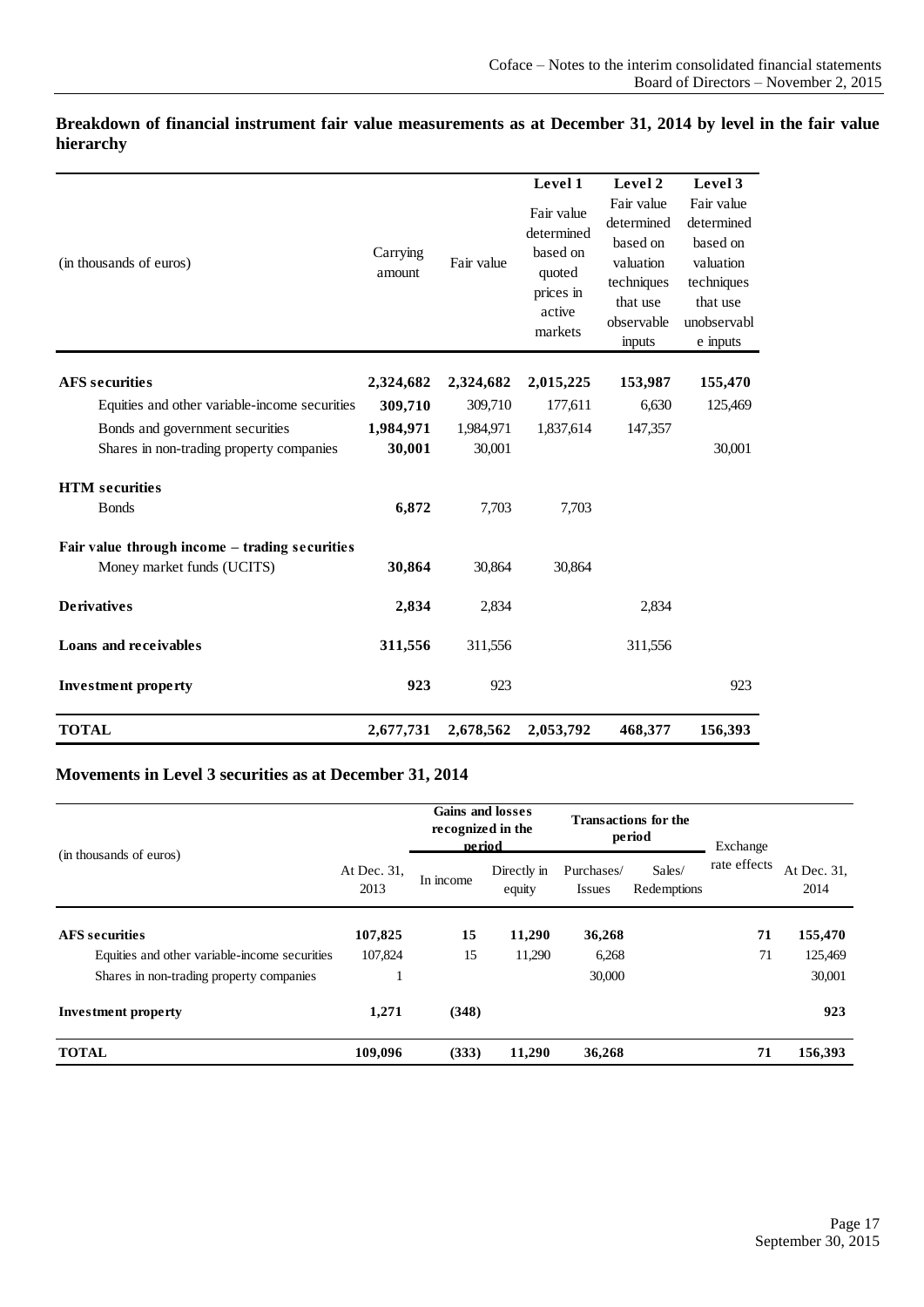| (in thousands of euros)                                              | Sept. 30, | Dec. 31,  |
|----------------------------------------------------------------------|-----------|-----------|
|                                                                      |           | 2014      |
|                                                                      |           |           |
| Receivables arising from banking and other activities                | 2,322,842 | 2,181,560 |
| Non-performing receivables arising from banking and other activities | 65,395    | 79.840    |
| Allowances for receivables arising from banking and other activities | (17,215)  | (17, 138) |
|                                                                      |           |           |
| Total receivables arising from banking and other activities          | 2,371,022 | 2,244,262 |

## <span id="page-17-0"></span>**Note 6. Receivables arising from banking and other activities**

Receivables arising from banking and other activities represent receivables acquired within the scope of factoring agreements.

They are recognized at their acquisition amount within assets. Factoring receivables include both receivables whose future recovery is guaranteed by Coface and receivables for which the risk of future recovery is borne by the customer. Where applicable, the Group recognizes a valuation allowance against receivables to take account of any potential difficulties in their future recovery, it is being specified that the receivables are also covered by a credit insurance contract. Accordingly, the related risks are covered by claims provisions.

### <span id="page-17-1"></span>**Note 7. Investments in associates**

At September 30, 2015, the change in investments in associates amounted to  $\epsilon$ 708 thousand.

### <span id="page-17-2"></span>**Note 8. Cash and cash equivalents**

|                          | <b>Sept. 30,</b> | Dec. 31, |
|--------------------------|------------------|----------|
| (in thousands of euros)  | 2015             | 2014     |
| Cash at bank and in hand | 397,439          | 248,656  |
| Cash equivalents         | 36,191           | 29.968   |
| <b>Total</b>             | 433,630          | 278,624  |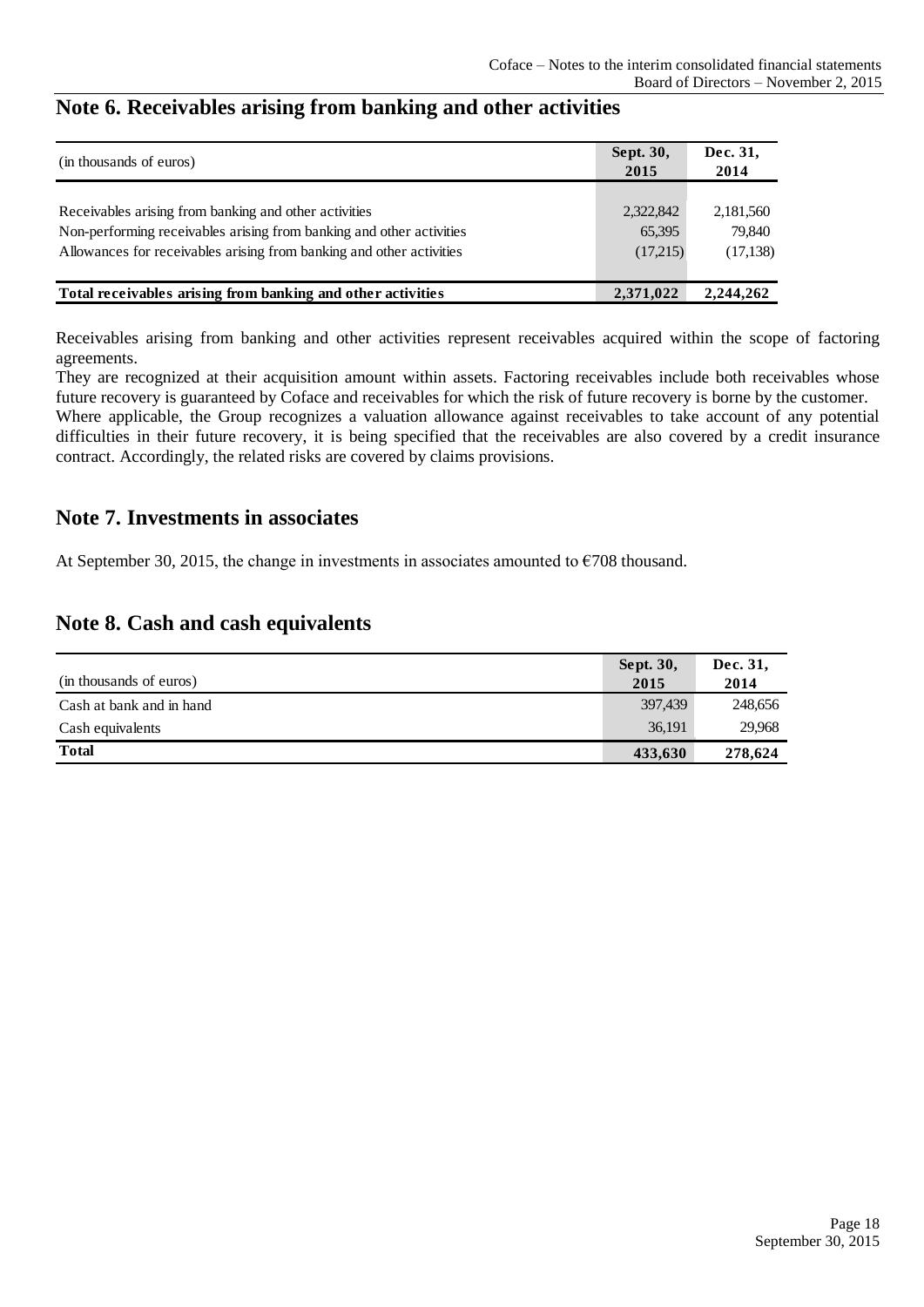### <span id="page-18-0"></span>**Note 9. Share capital**

| <b>Ordinary shares</b>                            | Number of<br>shares | Par value     | Share capital (in $\epsilon$ ) |               |
|---------------------------------------------------|---------------------|---------------|--------------------------------|---------------|
| At December 31, 2014                              | 157,248,232         | 5             | 786,241,160                    |               |
| Capital increase                                  |                     |               |                                |               |
| At September 30, 2015                             | 157,248,232         | 5             | 786,241,160                    |               |
| Treasury shares deducted                          | (624,997)           | 5             | (3,124,985)                    |               |
| At September 30, 2015 (excluding treasury shares) | 156,623,235         | 0             | 783,116,175                    |               |
|                                                   |                     |               |                                |               |
|                                                   | Sept. 30, 2015      |               | Dec. 31, 2014                  |               |
| <b>Shareholders</b>                               | Number of<br>shares | $\frac{0}{0}$ | Number of shares               | $\frac{0}{0}$ |
| <b>Natixis</b>                                    | 64.853.869          | 41,41%        | 64.853.869                     | 41.26%        |
| Public                                            | 91,769,366          | 58,59%        | 92,313,544                     | 58.74%        |
| Total excluding treasury shares                   | 156,623,235         | 100%          | 157, 167, 413                  | 100%          |

Natixis holds 41.41% of Coface securities excluding treasury shares, and 41.24% including treasury shares.

### <span id="page-18-1"></span>**Note 10. Provisions for liabilities and charges**

| in thousands of euros                                                | Sept. 30,<br>2015 | Dec. 31,<br>2014 |
|----------------------------------------------------------------------|-------------------|------------------|
| Provisions for disputes                                              | 7,173             | 7.624            |
| Provisions for pension and other post-employment benefit obligations | 91,495            | 93,752           |
| Other provisions for liabilities and charges                         | 16.849            | 16,416           |
| <b>TOTAL</b>                                                         | 115,517           | 117,792          |

Other provisions for liabilities and charges chiefly include provisions for risks relating to investments in the amount of  $€14,060$  thousand at September 30, 2015, versus  $€13,724$  thousand at December 31, 2014, corresponding to the Group's share in the negative net financial position.

### <span id="page-18-2"></span>**Note 11. Financing liabities**

| in thousands of euros                | Sept. 30,<br>2015 | Dec. 31.<br>2014 |
|--------------------------------------|-------------------|------------------|
| Subordinated debt                    | 383,261           | 386,850          |
| Obligations under finance leases     | 5,905             | 7,955            |
| Bank overdrafts and other borrowings | 505               | 318              |
| <b>Total</b>                         | 389,671           | 395,123          |

The change in subordinated debt is due to the variation of accrued interest not yet due.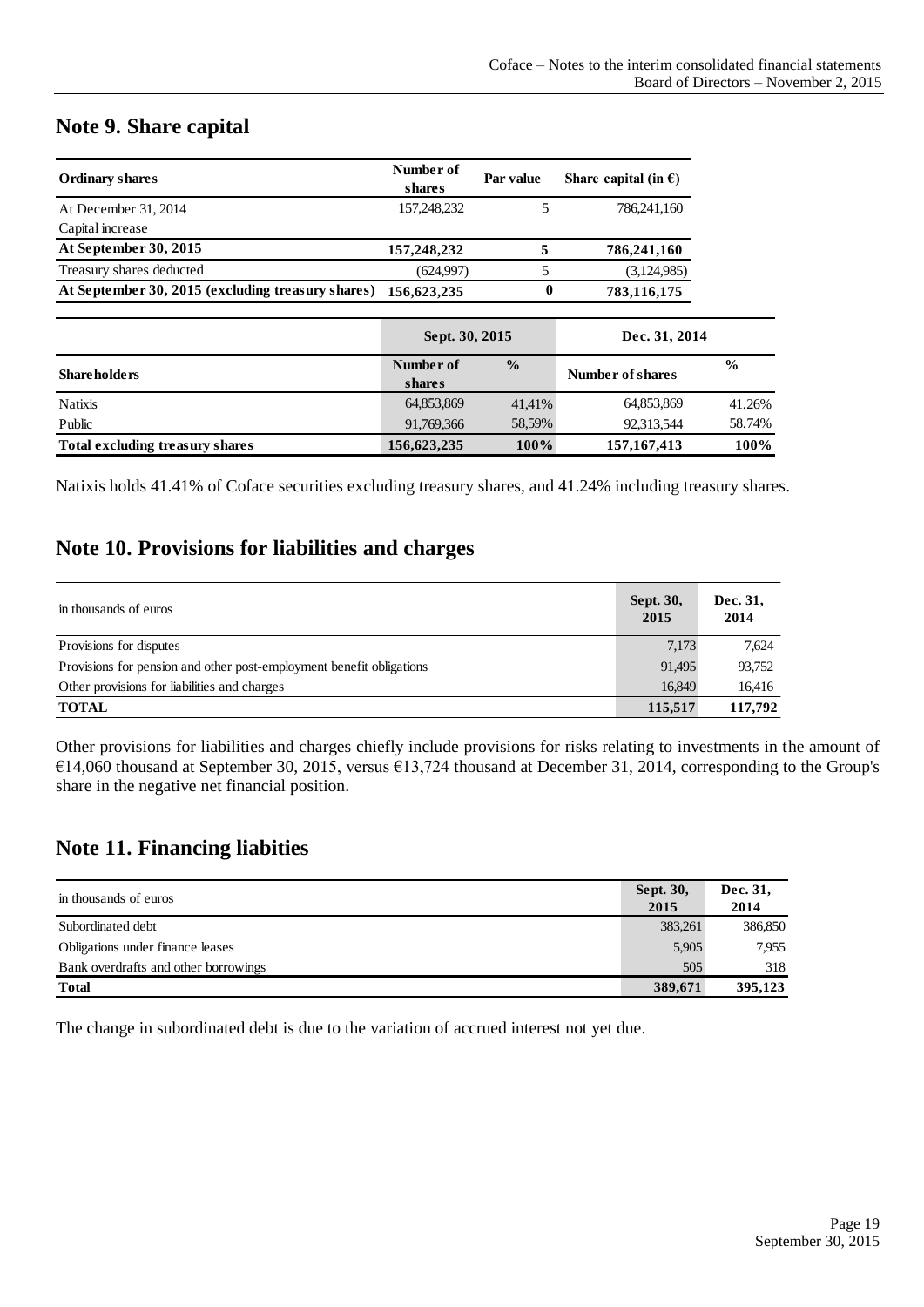# <span id="page-19-0"></span>**Note 12. Liabilities relating to insurance contracts**

| in thousands of euros                                | Sept. 30,  | Dec. 31,   |
|------------------------------------------------------|------------|------------|
|                                                      | 2015       | 2014       |
| Provisions for unearned premiums                     | 311,228    | 286,336    |
| Claims reserves                                      | 1,152,264  | 1,091,668  |
| Provisions for premium refunds                       | 106,332    | 94,176     |
| Liabilities relating to insurance contracts          | 1,569,824  | 1,472,180  |
| Provisions for unearned premiums                     | (62,073)   | (57, 403)  |
| Claims reserves                                      | (257,624)  | (249,010)  |
| Provisions for premium refunds                       | (22,997)   | (22,750)   |
| Reinsurers' share of technical insurance liabilities | (342, 694) | (329, 163) |
| Net technical provisions                             | 1,227,130  | 1,143,017  |

### <span id="page-19-1"></span>**Note 13. Payables arising from banking sector activities**

| in thousands of euros                                | Sept. 30,<br>2015 | Dec. 31,<br>2014 |
|------------------------------------------------------|-------------------|------------------|
| Amounts due to banking sector companies              | 341,673           | 300,706          |
| Amounts due to customers of banking sector companies | 373,709           | 379,016          |
| Debt securities                                      | 1,605,505         | 1,538,060        |
| <b>TOTAL</b>                                         | 2,320,887         | 2,217,782        |

The lines "Amounts due to banking sector companies" and "Debt securities" correspond to sources of refinancing for the Group's factoring entities – Coface Finanz (Germany) and Coface Poland Factoring (Poland).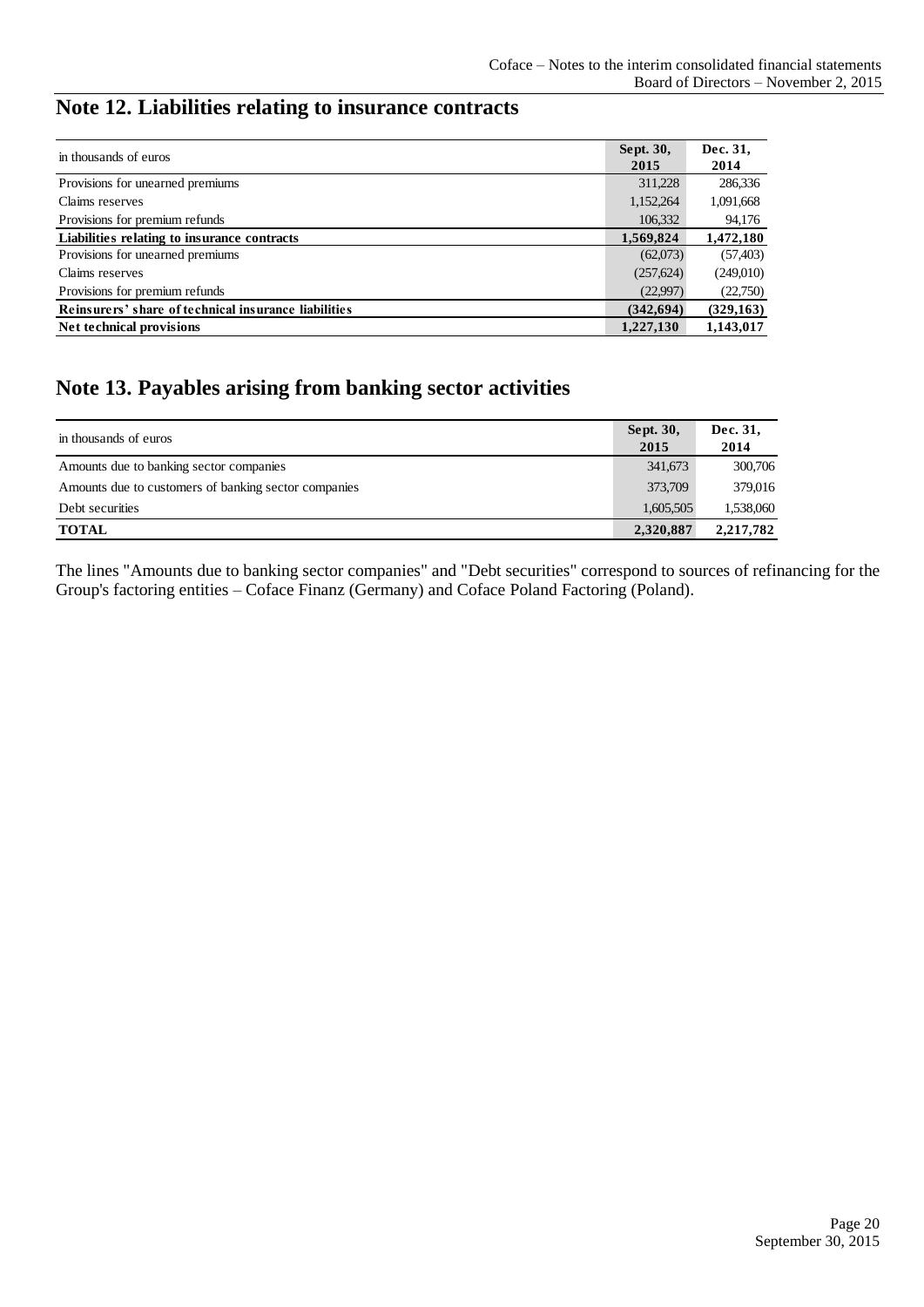# <span id="page-20-0"></span>**Note 14. Consolidated revenue**

| in thousands of euros |  |  |
|-----------------------|--|--|
|-----------------------|--|--|

| a) By business line                                   | Sept.30,<br>2015 | Sept. 30,<br>2014 |
|-------------------------------------------------------|------------------|-------------------|
| Premiums – direct business                            | 912,392          | 910,150           |
| Premiums – inward reinsurance                         | 66,726           | 47,217            |
| <b>Premium Refunds</b>                                | (60, 376)        | (86,956)          |
| Provisions for unearned premiums                      | (24, 633)        | (33,743)          |
| Earned premiums net of cancellations c)               | 894,109          | 836,668           |
| <b>Fees and commission income</b>                     | 97,572           | 95,582            |
| Net income from banking activities d)                 | 53,458           | 53,067            |
| Other insurance-related services                      | 7,906            | 7,582             |
| Remuneration of public procedures management services | 44,854           | 47,721            |
| Business information and other services               | 18,383           | 18,816            |
| Receivables management                                | 10,066           | 12,539            |
| Revenue or income from other activities               | 81,209           | 86,658            |
| <b>Consolidated revenue</b>                           | 1,126,348        | 1,071,975         |

#### in thousands of euros

| b) By region of invoicing   | Sept.30,<br>2015 | Sept. 30,<br>2014 |
|-----------------------------|------------------|-------------------|
| Northern Europe             | 256,039          | 267,601           |
| Western Europe              | 351,108          | 347,396           |
| <b>Central Europe</b>       | 85,777           | 84,078            |
| Mediterranean & Africa      | 183,392          | 162,379           |
| North America               | 99,441           | 83,508            |
| Latin America               | 63,810           | 57,340            |
| Asia-Pacific                | 86,781           | 69,673            |
| <b>Consolidated revenue</b> | 1,126,348        | 1,071,975         |

#### in thousands of euros

| <u>m</u> unoubunus of curso               |                  |                   |  |
|-------------------------------------------|------------------|-------------------|--|
| c) Insurance revenue by type of insurance | Sept.30,<br>2015 | Sept. 30,<br>2014 |  |
| Credit insurance                          | 829,136          | 775,750           |  |
| Guarantees                                | 37,893           | 38,947            |  |
| Single risk                               | 27,080           | 21,971            |  |
| Total insurance revenue                   | 894,109          | 836,668           |  |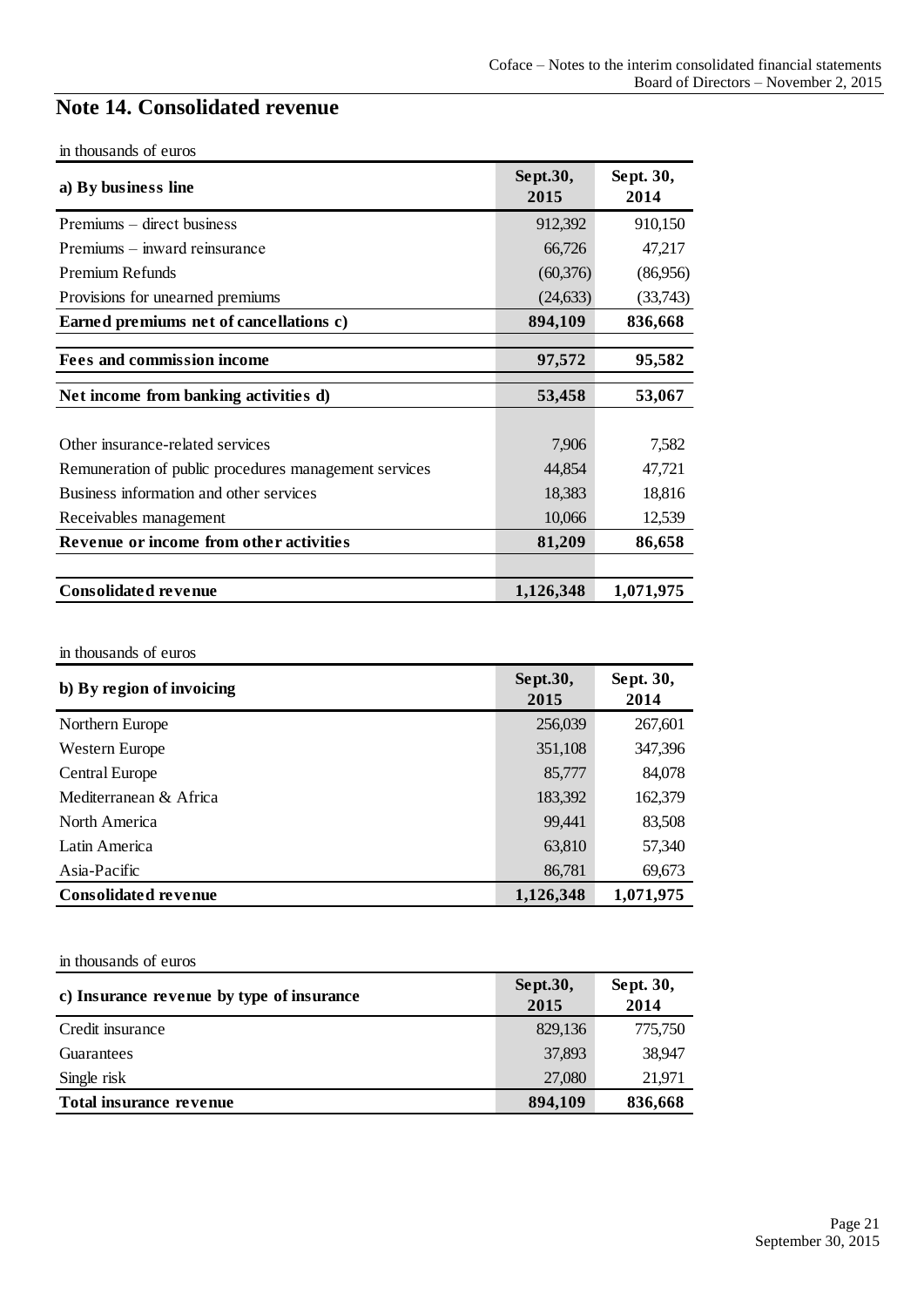| in thousands of euros                    |                  |                   |
|------------------------------------------|------------------|-------------------|
| d) Net income from banking activities    | Sept.30,<br>2015 | Sept. 30,<br>2014 |
| Financing fees                           | 25,572           | (10, 852)         |
| Factoring fees                           | 27,933           | 65,280            |
| Other                                    | (47)             | (1,361)           |
| Total net income from banking activities | 53,458           | 53,067            |

# <span id="page-21-0"></span>**Note 15. Claims expenses**

| in thousands of euros          | <b>Sept. 30,</b><br>2015 | Sept. 30,<br>$2014*$ |
|--------------------------------|--------------------------|----------------------|
| Paid claims, net of recoveries | (371,798)                | (435,480)            |
| Claims handling expenses       | (20,509)                 | (17, 844)            |
| Change in claims reserves      | (63,077)                 | 59,378               |
| <b>Total</b>                   | (455, 384)               | (393, 947)           |

*\* see Note 1 – Reconciliation of the published and IFRIC 21 restated financial statement September 30, 2014 and December 31, 2014.*

#### **Claims expenses by period of occurrence**

| in thousands of euros            |            | Sept. 30, 2015                                 |            | Sept. 30, 2014* |                                                |            |
|----------------------------------|------------|------------------------------------------------|------------|-----------------|------------------------------------------------|------------|
|                                  | Gross      | Outward<br>reinsurance<br>and<br>retrocessions | Net        | Gross           | Outward<br>reinsurance<br>and<br>retrocessions | Net        |
| Claims expenses $-$ current year | (629, 945) | 118,900                                        | (511,045)  | (592, 843)      | 122,308                                        | (470, 535) |
| Claims expenses $-$ prior years  | 174,561    | (27,173)                                       | 147,387    | 198,895         | (44, 639)                                      | 154,256    |
| <b>Claims expenses</b>           | (455, 384) | 91,727                                         | (363, 657) | (393, 947)      | 77,669                                         | (316,279)  |

*\* see Note 1 – Reconciliation of the published and IFRIC 21 restated financial statement September 30, 2014 and December 31, 2014.*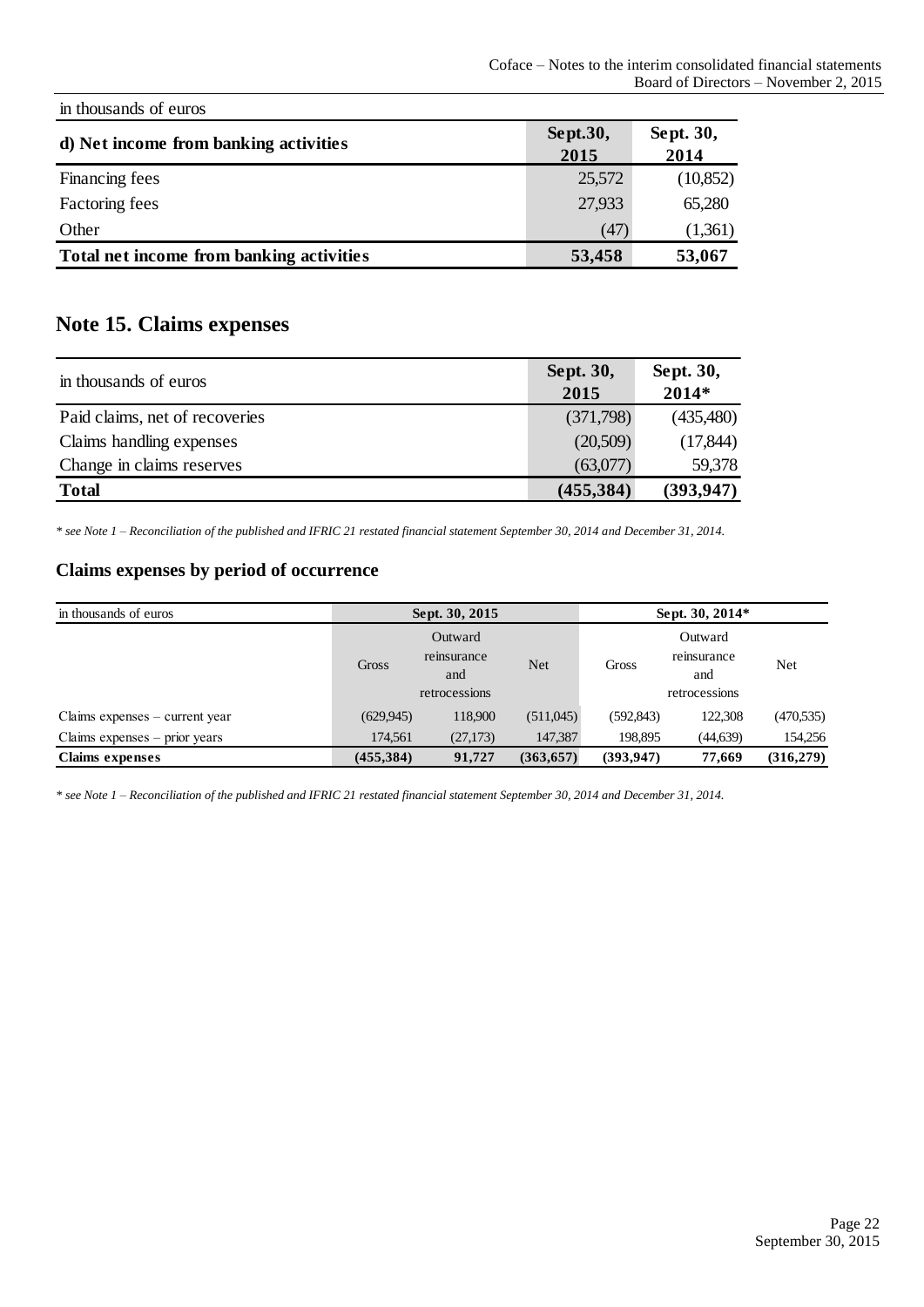### <span id="page-22-0"></span>**Note 16. Overheads by function**

| (in thousands of euros)                      | Sept. 30,<br>2015 | Sept. 30,<br>2014* |
|----------------------------------------------|-------------------|--------------------|
| Commissions                                  | (119,190)         | (102,282)          |
| Other acquisition costs                      | (88,599)          | (92, 413)          |
| <b>Total acquisition costs</b>               | (207, 789)        | (194, 695)         |
| <b>Administrative costs</b>                  | (202, 736)        | (194, 347)         |
| Other current operating expenses             | (58,095)          | (50,200)           |
| Investment management expenses               | (1,544)           | (1,883)            |
| o/w insurance investment management expenses | (1,544)           | (1,883)            |
| <b>Claims handling expenses</b>              | (20, 509)         | (17, 844)          |
| $o/w$ insurance claims handling expenses     | (20,509)          | (17, 844)          |
| <b>TOTAL</b>                                 | (490, 675)        | (458,969)          |
| of which employee profit-sharing             | (7,132)           | (7,057)            |

*\* see Note 1 – Reconciliation of the published and IFRIC 21 restated financial statement September 30, 2014 and December 31, 2014.*

| (in thousands of euros)                                                   | Sept. 30,<br>2015 | Sept. 30,<br>$2014*$ |
|---------------------------------------------------------------------------|-------------------|----------------------|
| Acquisition, administration costs and other current operating<br>expenses | (490,675)         | (458,969)            |
| Expenses from banking activities, excluding cost of risk                  | (10,098)          | (8,587)              |
| Expenses from other activities                                            | (34,740)          | (42,241)             |
| Total administrative costs                                                | (535, 512)        | (509, 797)           |

*\* see Note 1 – Reconciliation of the published and IFRIC 21 restated financial statement September 30, 2014 and December 31, 2014.*

Total overheads including general insurance expenses (by function), expenses from other activities and expenses from banking activities came out at €535,512 thousand in the nine months ended September 30, 2015 versus €509,797 thousand on September 30, 2014 with IFRIC 21 adjustments.

In the income statement, claims handling expenses are included in "Claims expenses" and investment management expenses are shown in "Investment income, net of management expenses (excluding finance costs)".

### <span id="page-22-1"></span>**Note 17. Reinsurance result**

| in thousands of euros                         | Sept.30,<br>2015 | Sept. 30,<br>2014 |
|-----------------------------------------------|------------------|-------------------|
| Ceded claims                                  | 82,671           | 115,163           |
| Change in claims provisions net of recoveries | 9,056            | (37, 494)         |
| Commissions paid by reinsurers                | 71,422           | 71,652            |
| Income from ceded reinsurance                 | 163,150          | 149,322           |
| Ceded premiums                                | (206, 886)       | (202,076)         |
| Change in unearned premiums provisions        | 5,139            | 1,213             |
| <b>Expenses from ceded reinsurance</b>        | (201, 747)       | (200, 863)        |
| Reinsurance result                            | (38, 597)        | (51, 541)         |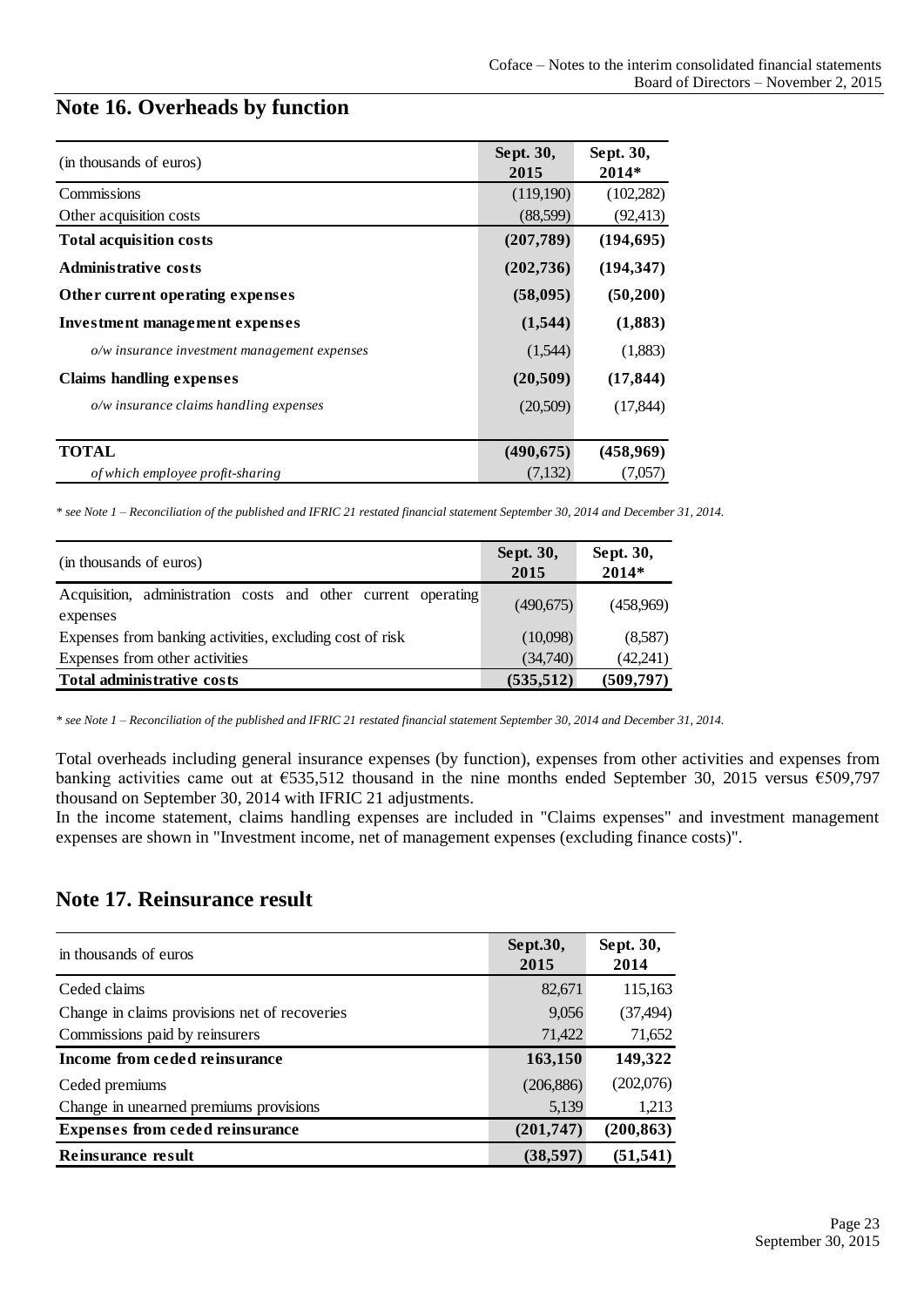### <span id="page-23-0"></span>**Note 18. Investment income by category**

| (in thousands of euros)                                                       | Sept. 30, 2015 | Sept. 30, 2014* |
|-------------------------------------------------------------------------------|----------------|-----------------|
| Investment income                                                             | 39,811         | 27,766          |
|                                                                               |                |                 |
| Change in financial instruments at fair value though income                   | (30,805)       | (28, 875)       |
| o/w hedged by currency derivatives on "Colombes" mutual funds $\binom{1}{k}$  | (32, 429)      | (28, 872)       |
| Net gains on disposals                                                        | 1,146          | 4,568           |
| Additions to/(reversals from) impairment                                      | (583)          | (953)           |
| Net foreign exchange gains                                                    | 33,113         | 31,697          |
| o/w hedged by currency derivatives on "Colombes" mutual funds $\binom{1}{k}$  | 32,005         | 30,200          |
| Investment management expenses                                                | (2,205)        | (2,632)         |
| Total investment income, net of management expenses (excluding finance costs) | 40,478         | 31,572          |

*(1). As at September 30, 2015, the significant variation of the dollar against the euro generated a significant impact in the financial statements, almost completely offset by the currency derivatives.* 

*\* The column September 30,2014 has been amended: Investment expenses related to the derivatives amounting to €1.6 million have been reclassified from Investment management expenses to Investment Income.*

### <span id="page-23-1"></span>**Note 19. Other operating income and expenses**

| in thousands of euros           | Sept.30,<br>2015 | Sept.30,<br>2014 |
|---------------------------------|------------------|------------------|
| Other operating expenses        | (2,241)          | (9,663)          |
| Stamp duty - Coface Re          | (383)            |                  |
| Compensation for American agent | (1,889)          |                  |
| Total other operating expenses  | (4,513)          | (9,663)          |
| Other operating income          | 490              | 2 2 4 2          |
| Total other operating income    | 490              | 2 2 4 2          |
| <b>Net</b>                      | (4, 023)         | (7, 422)         |

At September 30, 2015, other operating expenses concern mainly compensations paid to sales representatives within the framework of the plan of restructuration and densification of the distribution network led in the United States.

In the six months ended September 30, 2014, a non-recurring expense of €6,759 thousand was recognized in other operating expenses in respect of fees in connection with the stock market listing (communications agency, lawyers, Statutory Auditors, consultants, etc.), expenses and fees paid to Natixis Interépargne and the matching contribution for employees having acquired shares in the company.

### <span id="page-23-2"></span>**Note 20. Breakdown of net income by segment**

Segment reporting is representative of the data monitored for management purposes, and is presented by geographic segment.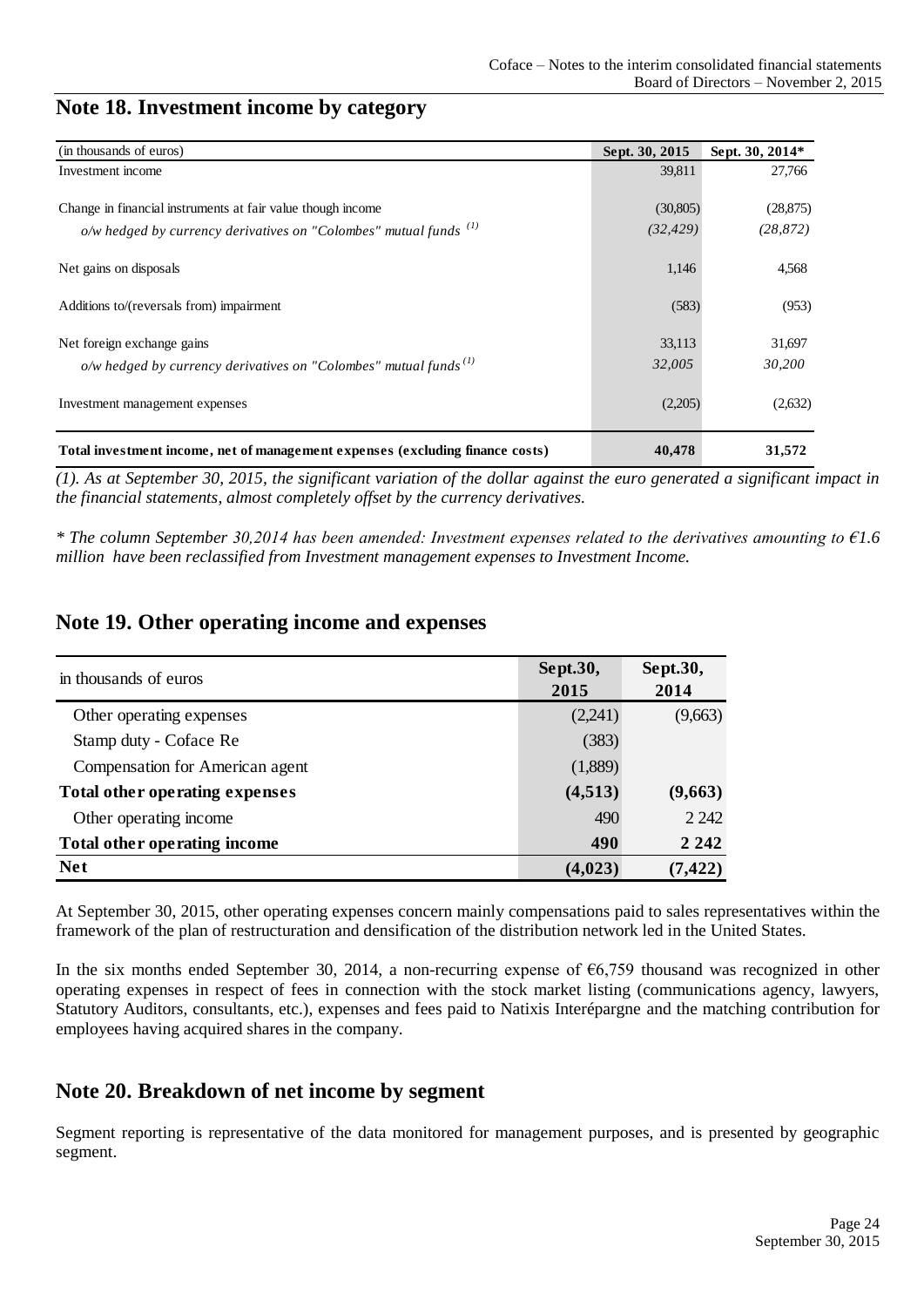Premiums, claims and commissions are monitored by country of invoicing. In the case of direct business, the country of invoicing is that in which the issuer of the invoice is located and for inward reinsurance, the country of invoicing is that in which the ceding company is located.

Reinsurance result – which is calculated and recognized for the whole Group at the level of Compagnie française d'assurance pour le commerce extérieur (formerly COFACE SA) and Coface Re – has been reallocated at the level of each region.

Income taxes by segment have been calculated based on this monitoring framework.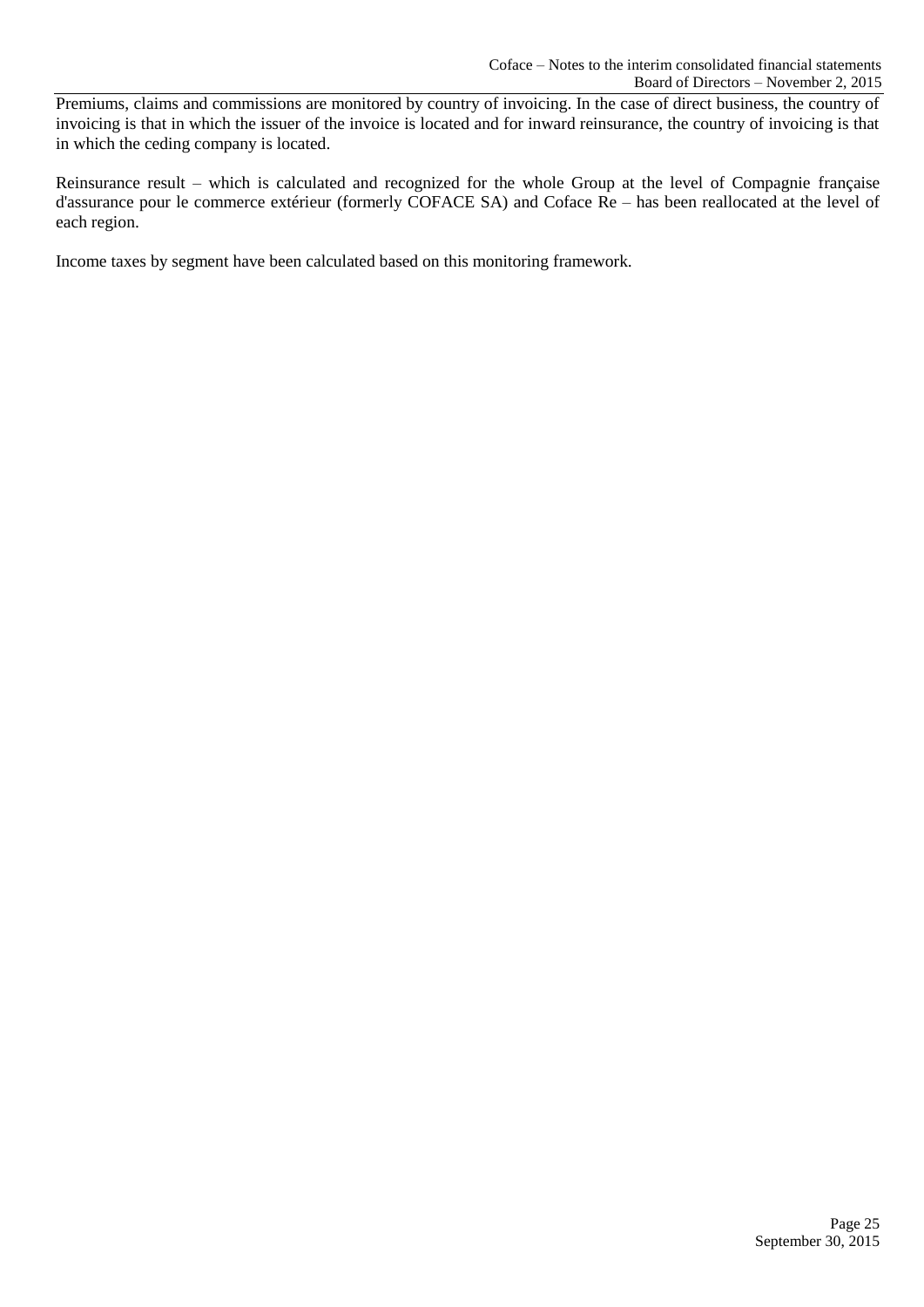#### **Analysis of September 30, 2015 net income by segment**

| (in thousands of euros)                                                     | <b>Northern</b><br>Europe   | Western<br><b>Europe</b> | Central<br><b>Europe</b>  | Mediter-<br>ranean &<br>Africa | <b>North</b><br>America | Latin<br>America | Asia-Pacific    | Group<br>reinsurance | Cogeri    | Holding<br>company<br>costs | Inter-zone              | <b>Group total</b>           |
|-----------------------------------------------------------------------------|-----------------------------|--------------------------|---------------------------|--------------------------------|-------------------------|------------------|-----------------|----------------------|-----------|-----------------------------|-------------------------|------------------------------|
| <b>REVENUE</b>                                                              | 249,776                     | 354,735                  | 90,292                    | 184,643                        | 99,441                  | 63,809           | 86,838          | 538,378              | 21,665    |                             | (563, 229)              | 1,126,348                    |
| o/w Earned Premium<br>o/w Factoring<br>o/w Other insurance-related services | 169,922<br>47,041<br>32,813 | 267,090<br>87,646        | 65.846<br>6,417<br>18,030 | 156,799<br>27,844              | 88,148<br>11,293        | 61,399<br>2,411  | 85,022<br>1,816 | 538,378              | 21.665    |                             | (538, 493)<br>(24, 736) | 894,110<br>53,458<br>178,781 |
| Claims-related expenses (including claims handling costs)                   | (76, 744)                   | (82, 402)                | (31,025)                  | (85,740)                       | (50, 828)               | (63, 492)        | (61, 363)       | (361, 427)           |           | (2, 854)                    | 360,489                 | (455, 384)                   |
| Cost of risk                                                                | (2,716)                     |                          | (145)                     |                                |                         |                  |                 |                      |           |                             |                         | (2,861)                      |
| Commissions                                                                 | (15, 125)                   | (37,085)                 | (3,814)                   | (20, 115)                      | (21, 156)               | (7, 351)         | (17, 215)       | (141, 931)           |           |                             | 144,603                 | (119, 190)                   |
| Other internal general expenses                                             | (97, 877)                   | (127, 141)               | (28, 675)                 | (54, 578)                      | (22,992)                | (17, 193)        | (21,907)        |                      | (21, 374) | (26, 113)                   | 23,581                  | (394, 269)                   |
| <b>UNDERWRITING INCOME BEFORE REINSURANCE*</b>                              | 57,314                      | 108,108                  | 26,634                    | 24,210                         | 4,465                   | (24, 226)        | (13, 647)       | 35,020               | 291       | (28,967)                    | (34, 557)               | 154,644                      |
| Income/(loss) on ceded reinsurance                                          | (5, 565)                    | (36, 220)                | (2,344)                   | 485                            | (873)                   | 4,845            | 5,348           | (39, 294)            |           |                             | 35,020                  | (38, 598)                    |
| Other operating income and expenses                                         | (48)                        | (1,837)                  | (94)                      | (49)                           | (1,889)                 | (2)              | 9               |                      |           |                             | (113)                   | (4,022)                      |
| Net financial income excluding finance costs                                | 12,500                      | 8.096                    | 4,323                     | 8.416                          | 1.045                   | 13,056           | (6,000)         |                      | 813       | (466)                       | (1,304)                 | 40,478                       |
| Finance costs                                                               | (470)                       | (496)                    | (66)                      | (314)                          | (655)                   | (120)            | (283)           |                      | (249)     | (12,086)                    | 955                     | (13, 785)                    |
| <b>OPERATING INCOME including finance costs</b>                             | 63,731                      | 77,650                   | 28,452                    | 32,748                         | 2,093                   | (6, 447)         | (14, 572)       | (4,275)              | 855       | (41, 519)                   |                         | 138,717                      |
| Share in net income of associates                                           |                             | 1,608                    |                           |                                |                         |                  |                 |                      |           |                             |                         | 1,608                        |
| <b>NET INCOME BEFORE TAX</b>                                                | 63,731                      | 79,258                   | 28,452                    | 32,748                         | 2,093                   | (6, 447)         | (14, 572)       | (4,275)              | 855       | (41, 519)                   |                         | 140,324                      |
| Income tax expense                                                          | (22, 614)                   | (22, 749)                | (6,004)                   | (9,320)                        | (210)                   | 16               | 253             | 1,472                | (425)     | 14,295                      | 3,852                   | (41, 433)                    |
| <b>CONSOLIDATED NET INCOME BEFORE NON-CONTROLLING</b><br><b>INTERESTS</b>   | 41,117                      | 56,509                   | 22,448                    | 23,428                         | 1,883                   | (6, 430)         | (14,318)        | (2,803)              | 430       | (27, 224)                   | 3,852                   | 98,892                       |
| Non-controlling interests                                                   | (2)                         | (1)                      | (508)                     | (1)                            |                         | (105)            |                 |                      |           |                             |                         | (617)                        |
| <b>NET INCOME FOR THE PERIOD</b>                                            | 41,116                      | 56,508                   | 21,940                    | 23,427                         | 1,883                   | (6, 536)         | (14, 318)       | (2, 803)             | 430       | (27, 224)                   | 3,852                   | 98,275                       |

\* Underwriting income before reinsurance is a key financial indicator used by the Coface Group to analyze the performance of its businesses. Underwriting income before reinsurance corresponds to the sum of revenue, claims expenses, expenses from banking activities, cost of risk, policy acquisition costs, administrative costs, and other current operating expenses, and expenses from other activities.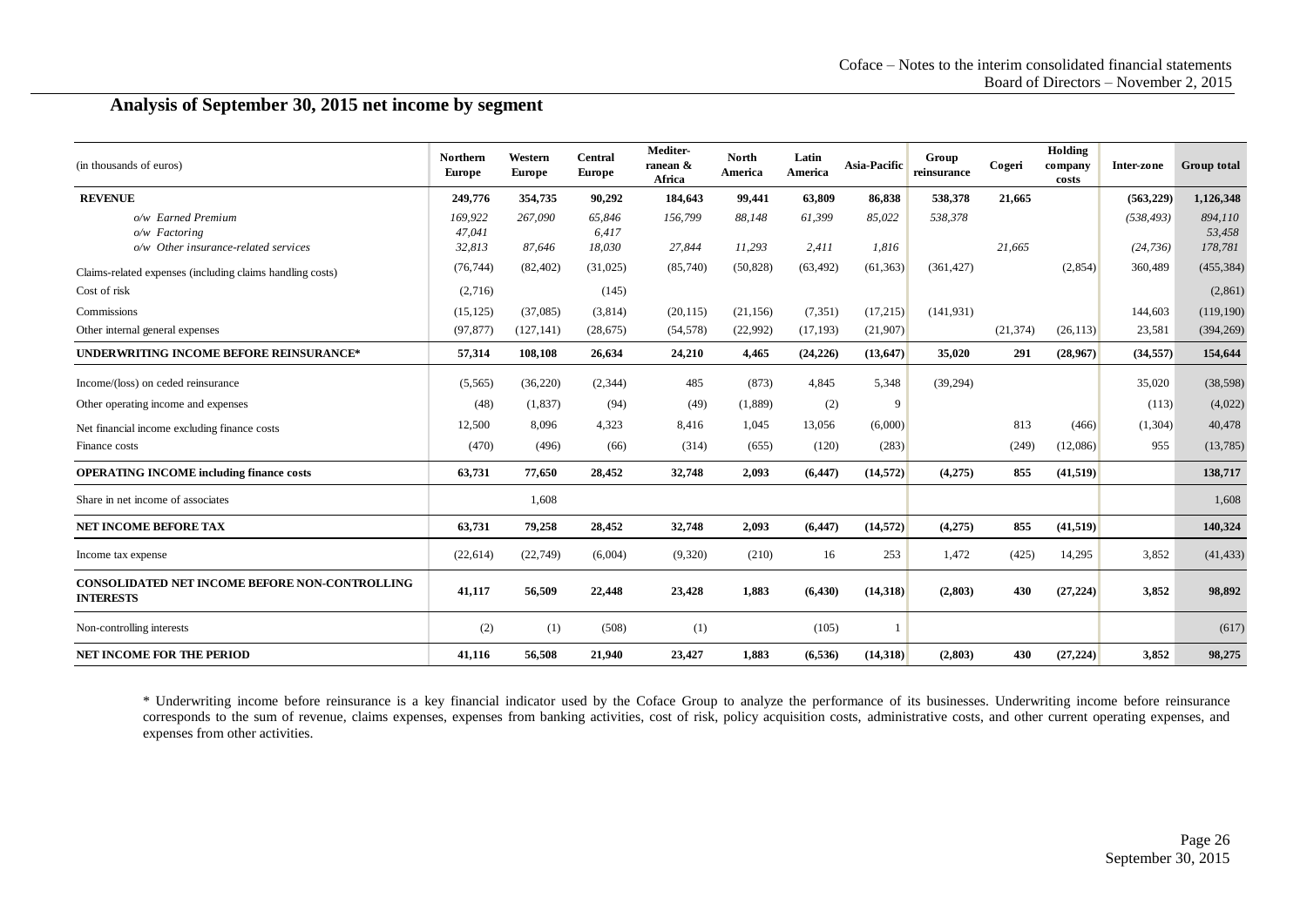### **Analysis of September 30, 2014 IFRIC 21 restated net income by segment**

| (in thousands of euros)                                                   | <b>Northern</b><br><b>Europe</b> | Western<br><b>Europe</b> | <b>Central</b><br><b>Europe</b> | Mediter-<br>ranean &<br>Africa | <b>North</b><br>America | Latin<br>America | Asia-Pacific | Group<br>reinsurance | Cogeri    | Holding<br>company<br>costs | Inter-zone | <b>Group total</b> |
|---------------------------------------------------------------------------|----------------------------------|--------------------------|---------------------------------|--------------------------------|-------------------------|------------------|--------------|----------------------|-----------|-----------------------------|------------|--------------------|
| <b>REVENUE</b>                                                            | 260,964                          | 350,086                  | 89,342                          | 163,035                        | 83,507                  | 57,340           | 69,718       | 204,309              | 21,821    |                             | (228, 147) | 1,071,975          |
| o/w Earned Premium                                                        | 177,728                          | 265,748                  | 62,915                          | 135,944                        | 73,538                  | 52,365           | 68,426       | 204,309              |           |                             | (204, 305) | 836,668            |
| o/w Factoring                                                             | 45,993                           |                          | 7.074                           |                                |                         |                  |              |                      |           |                             |            | 53,067             |
| o/w Other insurance-related services                                      | 37,243                           | 84,338                   | 19,352                          | 27,091                         | 9,970                   | 4,975            | 1,292        |                      | 21,821    |                             | (23, 842)  | 182,240            |
| Claims-related expenses (including claims handling costs)                 | (88, 851)                        | (99, 384)                | (41, 541)                       | (82, 441)                      | (19, 751)               | (30, 137)        | (27, 858)    | (124,081)            |           | (2,782)                     | 122,879    | (393, 947)         |
| Cost of risk                                                              | (2,531)                          |                          | (368)                           |                                |                         |                  |              |                      |           |                             |            | (2,899)            |
| Commissions                                                               | (15, 274)                        | (33.730)                 | (3, 427)                        | (14, 570)                      | (16, 547)               | (6,616)          | (14,506)     | (51.799)             |           |                             | 54,186     | (102, 282)         |
| Other internal general expenses                                           | (103, 558)                       | (126, 648)               | (28, 169)                       | (52, 643)                      | (18, 288)               | (16,720)         | (19,045)     |                      | (21, 712) | (24, 138)                   | 23,134     | (387, 787)         |
| UNDERWRITING INCOME BEFORE REINSURANCE*                                   | 50,750                           | 90,324                   | 15,837                          | 13,382                         | 28,921                  | 3,867            | 8,309        | 28,429               | 109       | (26,920)                    | (27, 947)  | 185,060            |
| Income/(loss) on ceded reinsurance                                        | (14,786)                         | (23, 402)                | (2,896)                         | (15)                           | (6,653)                 | (1,084)          | (3,336)      | (27,795)             |           |                             | 28,426     | (51, 541)          |
| Other operating income and expenses                                       | (283)                            | (7, 157)                 | (154)                           | 1,323                          | (53)                    | (1,067)          | (34)         |                      |           |                             | 3          | (7, 422)           |
| Net financial income excluding finance costs                              | 9,057                            | 25,535                   | 3,094                           | 2,632                          | 322                     | 6,184            | 267          |                      | 50        | (587)                       | (14,985)   | 31,571             |
| Finance costs                                                             | (418)                            | (22, 344)                | (30)                            | (271)                          | (410)                   | (354)            | 134          |                      | (217)     |                             | 14,504     | (9, 408)           |
| <b>OPERATING INCOME including finance costs</b>                           | 44,320                           | 62,955                   | 15,851                          | 17,051                         | 22,128                  | 7,546            | 5,340        | 635                  | (58)      | (27, 507)                   |            | 148,261            |
| Share in net income of associates                                         |                                  | 1,359                    |                                 |                                |                         |                  |              |                      |           |                             |            | 1,359              |
| <b>NET INCOME BEFORE TAX</b>                                              | 44,320                           | 64,314                   | 15,851                          | 17,051                         | 22,128                  | 7,546            | 5,340        | 635                  | (58)      | (27, 507)                   |            | 149,619            |
| Income tax expense                                                        | (12, 389)                        | (25, 433)                | (2,942)                         | (9,255)                        | (7, 267)                | (496)            | (1,706)      | (218)                | 5         | 9,471                       | 4,211      | (46, 022)          |
| <b>CONSOLIDATED NET INCOME BEFORE NON-CONTROLLING</b><br><b>INTERESTS</b> | 31,931                           | 38,881                   | 12,909                          | 7,796                          | 14,861                  | 7,049            | 3,634        | 416                  | (53)      | (18, 036)                   | 4,211      | 103,598            |
| Non-controlling interests                                                 | (2)                              | (1)                      | (569)                           | (1)                            | (1)                     | (196)            |              |                      |           |                             |            | (769)              |
| NET INCOME FOR THE PERIOD                                                 | 31,929                           | 38,880                   | 12,339                          | 7,795                          | 14,860                  | 6,854            | 3,633        | 416                  | (53)      | (18, 036)                   | 4,211      | 102,829            |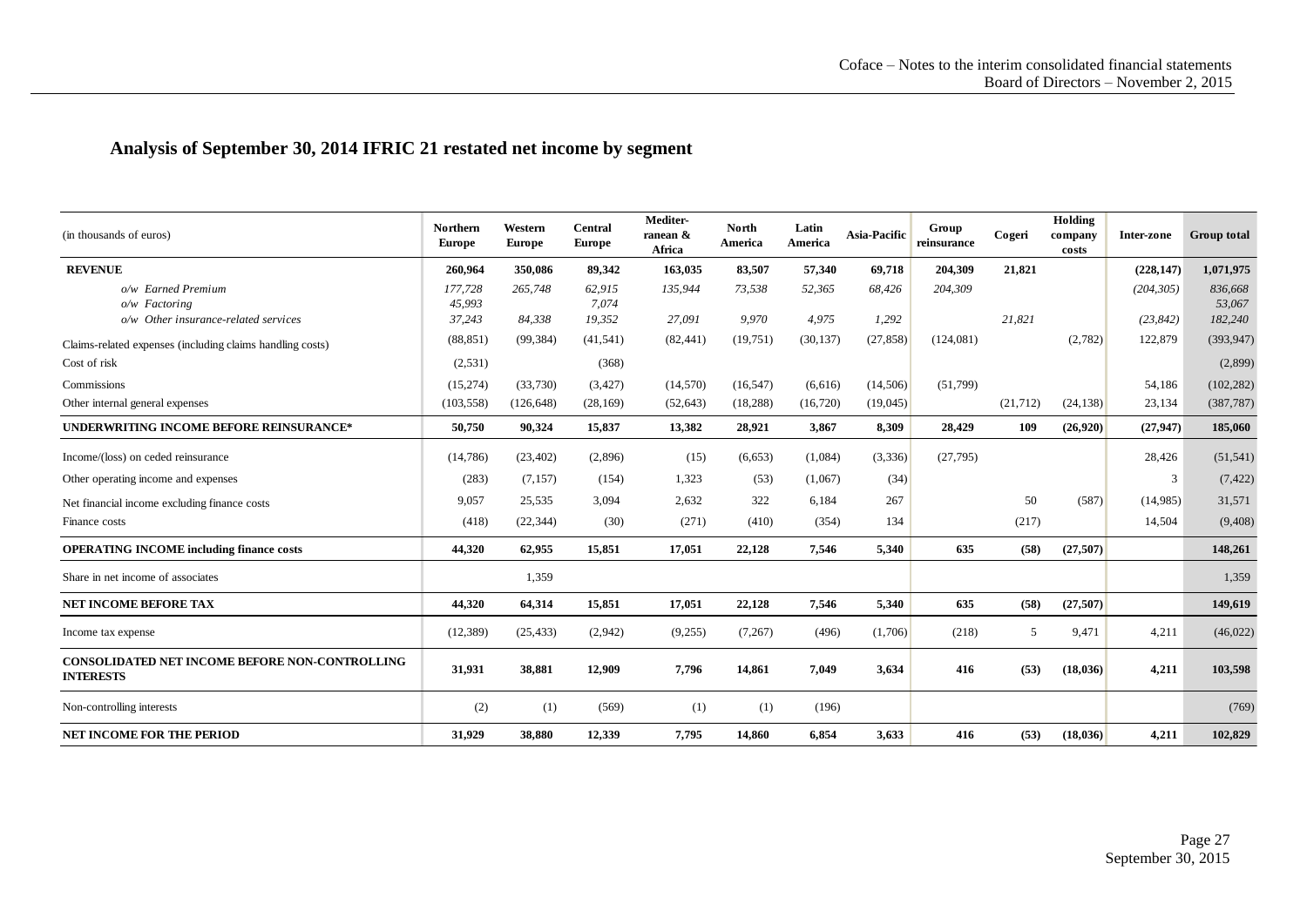### <span id="page-27-0"></span>**Note 21. Earnings per share**

| Sept. 30, 2015     |                                            |                      |                                  |                       |  |  |  |  |  |  |
|--------------------|--------------------------------------------|----------------------|----------------------------------|-----------------------|--|--|--|--|--|--|
|                    |                                            | Average<br>number of | Net income for<br>the period (in | Earnings per<br>share |  |  |  |  |  |  |
|                    |                                            | shares               | €k)                              | (in euros)            |  |  |  |  |  |  |
| Consolidated scope | Basic earnings per share                   | 156,895,324          | 98.276                           | 0.63                  |  |  |  |  |  |  |
|                    | Dilutive instruments                       | $\mathbf{\Omega}$    |                                  | $\Omega$              |  |  |  |  |  |  |
|                    | earnings<br><b>Diluted</b><br>per<br>share | 156,895,324          | 98,276                           | 0.63                  |  |  |  |  |  |  |

| Sept.30, 2014*     |                                            |                      |                                  |                       |  |  |  |  |  |  |
|--------------------|--------------------------------------------|----------------------|----------------------------------|-----------------------|--|--|--|--|--|--|
|                    |                                            | Average<br>number of | Net income for<br>the period (in | Earnings per<br>share |  |  |  |  |  |  |
|                    |                                            | shares               | $\in$ k)                         | (in euros)            |  |  |  |  |  |  |
| Consolidated scope | Basic earnings per share                   | 156,930,866          | 102,829                          | 0.66                  |  |  |  |  |  |  |
|                    | Dilutive instruments                       |                      | $\mathbf{\Omega}$                | $\Omega$              |  |  |  |  |  |  |
|                    | <b>Diluted</b><br>earnings<br>per<br>share | 156,930,866          | 102,829                          | 0.66                  |  |  |  |  |  |  |

*\* see Note 1 – Reconciliation of the published and IFRIC 21 restated financial statement September 30, 2014 and December 31, 2014*

### <span id="page-27-1"></span>**Note 22. Off-balance sheet commitments**

| (in thousands of euros) |  |
|-------------------------|--|
|                         |  |

| Off-balance sheet commitments                           | Sept. 30, 2015 | Dec. 31, 2014 |
|---------------------------------------------------------|----------------|---------------|
| Commitments given                                       | 441,381        | 419,655       |
| Endorsements and letters of credit                      | 409,853        | 410,100       |
| Property guarantees                                     | 7,500          | 7,500         |
| Financial commitments in respect of equity<br>interests | 22,569         | 282           |
| Obligations under finance leases                        | 1,459          | 1,773         |
| <b>Commitments received</b>                             | 1,104,090      | 1,086,961     |
| Endorsements and letters of credit                      | 53,737         | 115,737       |
| Guarantees                                              | 47,577         | 134,724       |
| Credit lines linked to commercial paper                 | 500,000        | 500,000       |
| Credit lines linked to factoring                        | 500,000        | 334,000       |
| Financial commitments in respect of equity<br>interests | 2,776          | 2,500         |
| <b>Guarantees received</b>                              | 305,323        | 305,323       |
| Securities lodged as collateral by reinsurers           | 305,323        | 305,323       |
| <b>Financial market transactions</b>                    | 3,372          | 36,829        |

Credit lines correspond to liquidity lines related to commercial paper issues in the amount of €500,000 thousand.

The financial commitments in respect of equity interests increased by €22,287 thousand since December 31, 2014. The increase mainly corresponds to the investments of Compagnie française d'assurance pour le commerce extérieur (formerly COFACE SA) in funds of Fructifonds Immobilier for €5,287 thousand, Aberdeen Property Nordic Fund for €7,000 thousand and Bouwinvest St Office Fund for €10,000 thousand.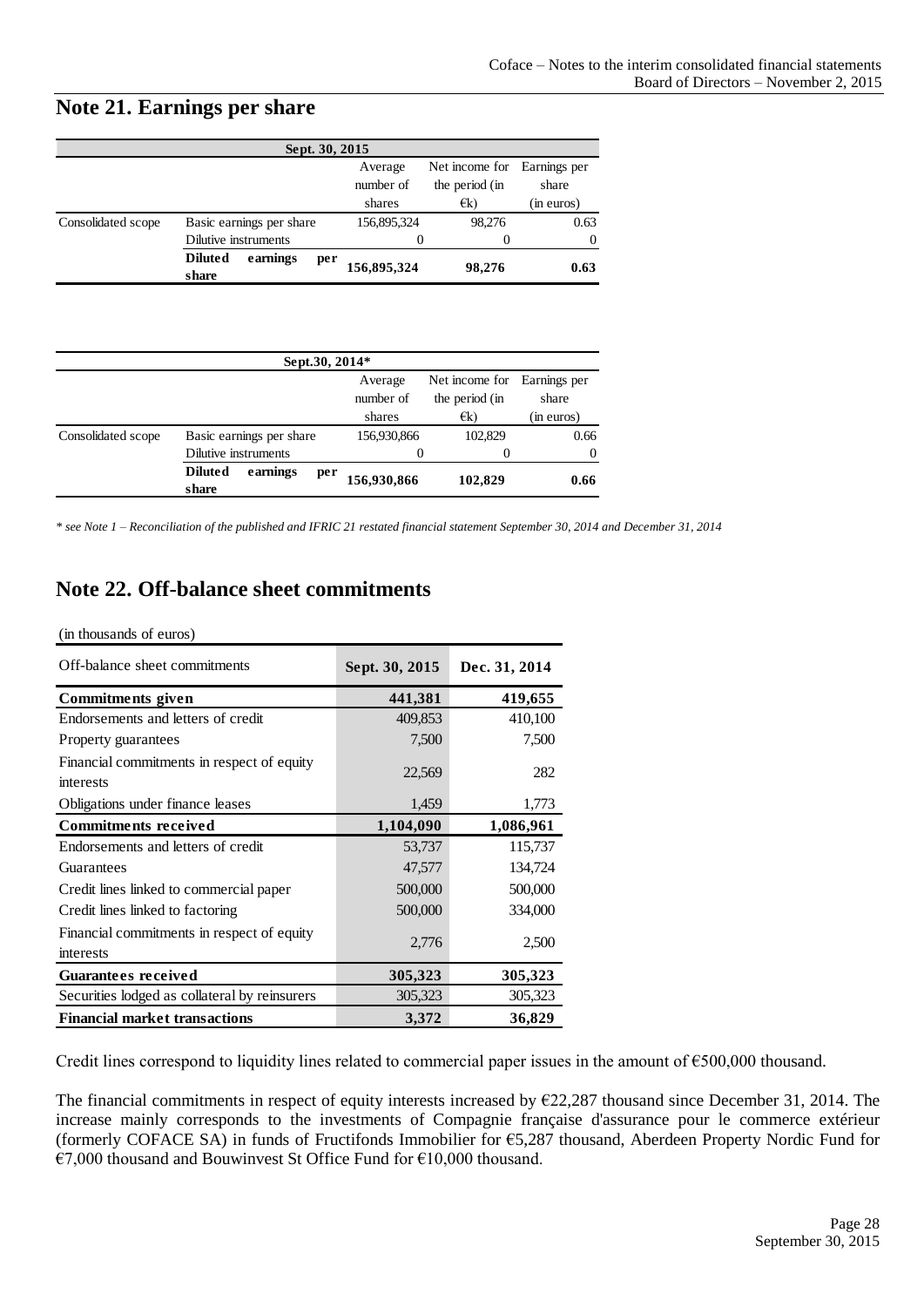### <span id="page-28-0"></span>**Note 23. Related parties**

Natixis holds 41.41% of the Coface Group's shares excluding treasury shares, and 41.24% including treasury shares.

|                          | Number of<br>shares      | $\frac{6}{9}$    |
|--------------------------|--------------------------|------------------|
| <b>Natixis</b><br>Public | 64,853,869<br>91,769,366 | 41,41%<br>58,59% |
| <b>Total</b>             | 156,623,235              | 100.00%          |

#### **RELATIONS WITH CONSOLIDATED ENTITIES**

The Coface Group's main transactions with related parties concern Natixis and its subsidiaries.

The main related-party transactions are as follows:

- financing of a portion of the factoring activity by Natixis SA;
- financial investments with the BPCE and Natixis groups;
- Coface's credit insurance coverage made available to entities related to Coface;
- recovery of insurance receivables carried out by entities related to Coface on behalf of Coface;
- rebilling of general and administrative expenses, including overheads, personnel expenses, etc.

These transactions are broken down below:

| <b>Current operating income</b>                      | Sept. 30, 2015                                          |                |                                        |                                                                         |  |
|------------------------------------------------------|---------------------------------------------------------|----------------|----------------------------------------|-------------------------------------------------------------------------|--|
| (in thousands of euros)                              | Natixis group<br>(excl.)<br>discontinued<br>operations) | Natixis Factor | Ellisphère (ex-<br>Coface<br>Services) | Altus GTS Inc.<br>(Ex Coface)<br>Collections<br>North America,<br>Inc.) |  |
| Total revenue and income from ordinary activities    | (2,050)                                                 | 1              | (3)                                    |                                                                         |  |
| Revenue (net banking income, after cost of risk)     | (2,049)                                                 |                |                                        |                                                                         |  |
| Investment income/(loss), net of management expenses | (1)                                                     | 1              | (3)                                    |                                                                         |  |
| Total current income and expenses                    | (178)                                                   | 96             | (357)                                  | 69                                                                      |  |
| Claims expenses                                      | (11)                                                    | 6              | (20)                                   | (8)                                                                     |  |
| Expenses from other activities                       |                                                         |                |                                        | (4)                                                                     |  |
| Policy acquisition costs                             | (89)                                                    | 49             | (167)                                  |                                                                         |  |
| Administrative costs                                 | (50)                                                    | 26             | (118)                                  | 81                                                                      |  |
| Other current operating income and expenses          | (28)                                                    | 15             | (52)                                   |                                                                         |  |
| Current operating income/(loss)                      | (2,228)                                                 | 97             | (360)                                  | 69                                                                      |  |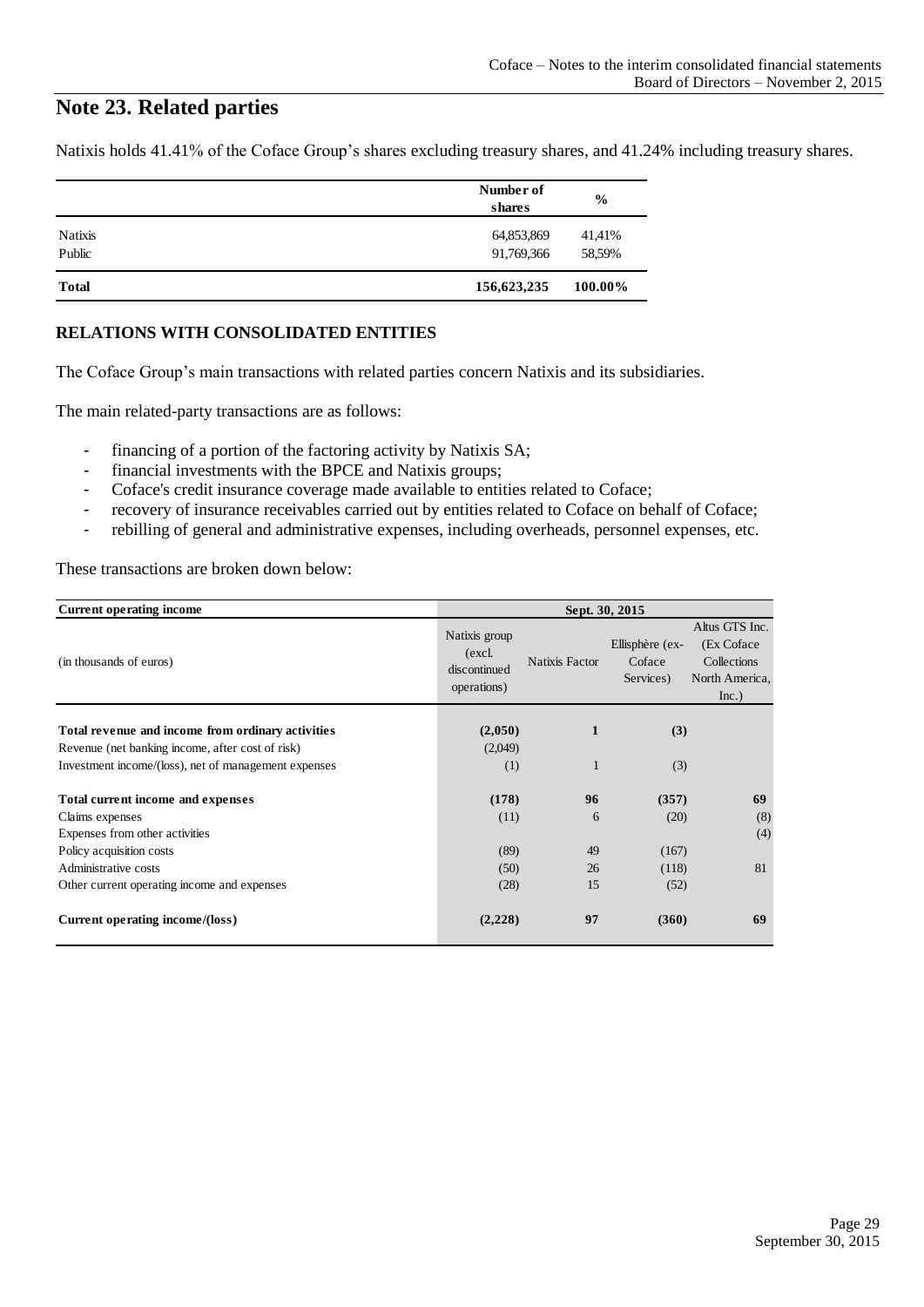| Related-party receivables and payables          |                      |                                                        | Sept. 30, 2015 |            |                          |                                                                         |
|-------------------------------------------------|----------------------|--------------------------------------------------------|----------------|------------|--------------------------|-------------------------------------------------------------------------|
| (in thousands of euros)                         | <b>BPCE</b><br>group | Natixis group<br>(excl.<br>discontinued<br>operations) | Natixis Factor | Ellisphere | Kompass<br>International | Altus GTS Inc.<br>(Ex Coface)<br>Collections<br>North America,<br>Inc.) |
| <b>Financial investments</b>                    | 10,820               | 11,447                                                 |                |            |                          |                                                                         |
| Other assets                                    |                      |                                                        | 61             |            | 175                      | 40                                                                      |
| Other receivables                               |                      |                                                        | 61             |            | 175                      | 40                                                                      |
| Cash and cash equivalents                       |                      | 21,316                                                 |                |            |                          |                                                                         |
| Liabilities relating to insurance contracts     |                      |                                                        |                |            |                          | 82                                                                      |
| Payables arising from banking sector activities |                      | 132,100                                                |                |            |                          |                                                                         |
| Amounts due to banking sector companies         |                      | 132,100                                                |                |            |                          |                                                                         |
| <b>Other liabilities</b>                        |                      | 101                                                    |                | 76         |                          | $\mathbf{0}$                                                            |
| Other payables                                  |                      | 101                                                    |                | 76         |                          | $\Omega$                                                                |

The €132,100 thousand in financing liabilities due to banking sector companies corresponds to borrowings taken out with Natixis to finance the factoring business (see Note 13).

| <b>Current operating income</b>                      | Sept. 30, 2014                                         |                          |            |                          |                                           |  |  |  |  |
|------------------------------------------------------|--------------------------------------------------------|--------------------------|------------|--------------------------|-------------------------------------------|--|--|--|--|
| (in thousands of euros)                              | Natixis group<br>(excl.<br>discontinued<br>operations) | <b>Natixis</b><br>Factor | Ellisphere | Kompass<br>International | Coface<br>Collections<br>North<br>America |  |  |  |  |
| Total revenue and income from ordinary activities    | (4,051)                                                |                          | (2)        | (1)                      |                                           |  |  |  |  |
| Revenue (net banking income, after cost of risk)     | (4,189)                                                |                          |            |                          |                                           |  |  |  |  |
| Investment income/(loss), net of management expenses | 138                                                    |                          | (2)        | (1)                      |                                           |  |  |  |  |
| Total current income and expenses                    | (497)                                                  | (1)                      | (323)      | (160)                    | (24)                                      |  |  |  |  |
| Claims expenses                                      | (32)                                                   |                          | (15)       | (10)                     | (73)                                      |  |  |  |  |
| Expenses from other activities                       |                                                        |                          | (79)       |                          | (17)                                      |  |  |  |  |
| Policy acquisition costs                             | (274)                                                  |                          | (122)      | (88)                     |                                           |  |  |  |  |
| Administrative costs                                 | (117)                                                  | (1)                      | (70)       | (38)                     | 66                                        |  |  |  |  |
| Other current operating income and expenses          | (74)                                                   |                          | (37)       | (24)                     |                                           |  |  |  |  |
| Current operating income/(loss)                      | (4,548)                                                | (1)                      | (325)      | (161)                    | (24)                                      |  |  |  |  |

| Related-party receivables and payables                        |                      | Dec. 31, 2014                                          |                |                                       |                          |                                                                     |  |  |  |
|---------------------------------------------------------------|----------------------|--------------------------------------------------------|----------------|---------------------------------------|--------------------------|---------------------------------------------------------------------|--|--|--|
| (in thousands of euros)                                       | <b>BPCE</b><br>group | Natixis group<br>(excl.<br>discontinued<br>operations) | Natixis Factor | Ellisphère (ex-<br>Coface<br>Services | Kompass<br>International | Altus GTS Inc. (Ex<br>Coface Collections<br>North America,<br>Inc.) |  |  |  |
| <b>Financial investments</b>                                  | 15,006               | 10,443                                                 |                |                                       |                          |                                                                     |  |  |  |
| Other assets                                                  |                      |                                                        | 91             | 138                                   | 175                      | 63                                                                  |  |  |  |
| Receivables arising from insurance and reinsurance operations |                      |                                                        | $\overline{2}$ |                                       |                          |                                                                     |  |  |  |
| Other receivables                                             |                      |                                                        | 89             | 138                                   | 175                      | 63                                                                  |  |  |  |
| Cash and cash equivalents                                     |                      | 4,685                                                  |                |                                       |                          |                                                                     |  |  |  |
| Liabilities relating to insurance contracts                   |                      |                                                        |                |                                       |                          | 76                                                                  |  |  |  |
| Payables arising from banking sector activities               |                      | 164,835                                                |                |                                       |                          |                                                                     |  |  |  |
| Amounts due to banking sector companies                       |                      | 164,835                                                |                |                                       |                          |                                                                     |  |  |  |
| <b>Other liabilities</b>                                      |                      | 1,993                                                  | 6              | 385                                   |                          |                                                                     |  |  |  |
| Current taxes                                                 |                      | 1,880                                                  |                |                                       |                          |                                                                     |  |  |  |
| Other payables                                                |                      | 113                                                    | 6              | 385                                   |                          |                                                                     |  |  |  |

# <span id="page-29-0"></span>**Note 24. Events after the reporting period**

No event after the reporting period.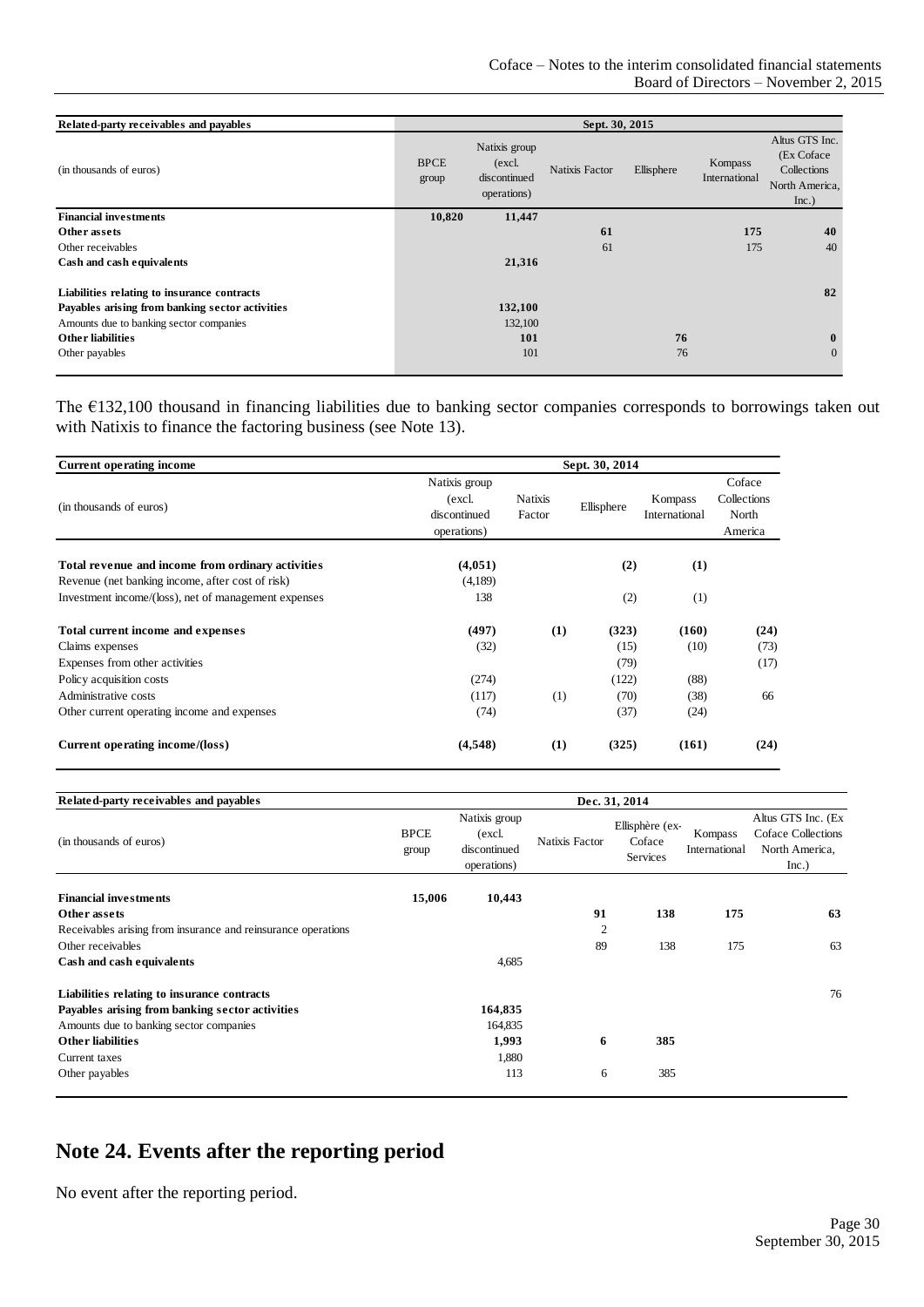#### **Appendix: Calculation of operating ratios**

In the course of its business, and in addition to the financial information published in accordance with IFRS, the Coface Group tracks certain key operating ratios that provide an understanding of the Coface Group's performance and profitability of its products (loss ratio, cost ratio and combined ratio).

#### **Calculation of ratios as at September 30th**

|                                                              |      | Sept. 30th |                                         |            |  |
|--------------------------------------------------------------|------|------------|-----------------------------------------|------------|--|
| (in thousands of euros)                                      | Note | 2015       | 2014<br>restated<br>IFRIC <sub>21</sub> | 2014       |  |
| Earned premiums excluding policyholders' bonuses and rebates | 14   | 954 486    | 923 624                                 | 923 624    |  |
| Policyholders' bonuses and rebates                           | 14   | $-60376$   | $-86956$                                | $-86956$   |  |
| <b>Earned premiums</b>                                       | 14   | 894 110    | 836 668                                 | 836 668    |  |
| Fee and commission income                                    | 14   | 105 478    | 103 164                                 | 103 164    |  |
| of which Fees and commission income                          | 14   | 97 572     | 95 582                                  | 95 582     |  |
| of which Other insurance-related services                    | 14   | 7906       | 7 5 8 2                                 | 7582       |  |
| Remuneration of public procedures                            | 14   | 44 854     | 47 721                                  | 47 721     |  |
| Services                                                     | 14   | 28 4 49    | 31 356                                  | 31 356     |  |
| of which Business information and other services             | 14   | 18 383     | 18816                                   | 18816      |  |
| of which Receivables management                              | 14   | 10 066     | 12 539                                  | 12 539     |  |
| Net income from banking activities (Factoring)               | 14   | 53 458     | 53 067                                  | 53 067     |  |
| <b>Consolidated revenue</b>                                  | 14   | 1 126 348  | 1 071 975                               | 1 071 975  |  |
| <b>Claims</b> expenses                                       | 15   | -455 384   | -393 947                                | -393 928   |  |
| Income from ceded reinsurance                                | 17   | 163 150    | 149 322                                 | 149 322    |  |
| of which Ceded claims                                        | 17   | 91727      | 77 669                                  | 77 669     |  |
| of which Commissions paid by reinsurers                      | 17   | 71 422     | 71 652                                  | 71 652     |  |
| <b>Expenses from ceded reinsurance</b>                       | 17   | $-201747$  | $-200863$                               | $-200863$  |  |
| of which Ceded premiums                                      | 17   | $-215221$  | $-217754$                               | $-217754$  |  |
| of which Ceded policyholders' bonuses and rebates            | 17   | 13474      | 16 891                                  | 16 891     |  |
| Policy acquisition costs                                     | 16   | $-207789$  | $-194695$                               | $-194597$  |  |
| Administrative costs                                         | 16   | $-202736$  | $-194347$                               | $-194$ 177 |  |
| Other current operating expenses                             | 16   | -58 095    | $-50200$                                | $-50042$   |  |
| Investment management expenses                               | 16   | $-1544$    | $-1883$                                 | $-1883$    |  |
| of which Insurance                                           | 16   | $-1,544$   | $-1883$                                 | $-1883$    |  |
| Claims handling expenses                                     | 16   | $-20509$   | $-17844$                                | $-17825$   |  |
| Expenses from banking activities, excluding cost of risk     |      | $-10098$   | $-8587$                                 | $-8587$    |  |
| Expenses from other activities                               |      | $-34740$   | $-42241$                                | $-42241$   |  |
| Overheads including expenses from other activities           |      | $-535512$  | -509 797                                | -509 352   |  |
| of which employee profit-sharing                             | 16   | $-7132$    | $-7057$                                 | $-7057$    |  |